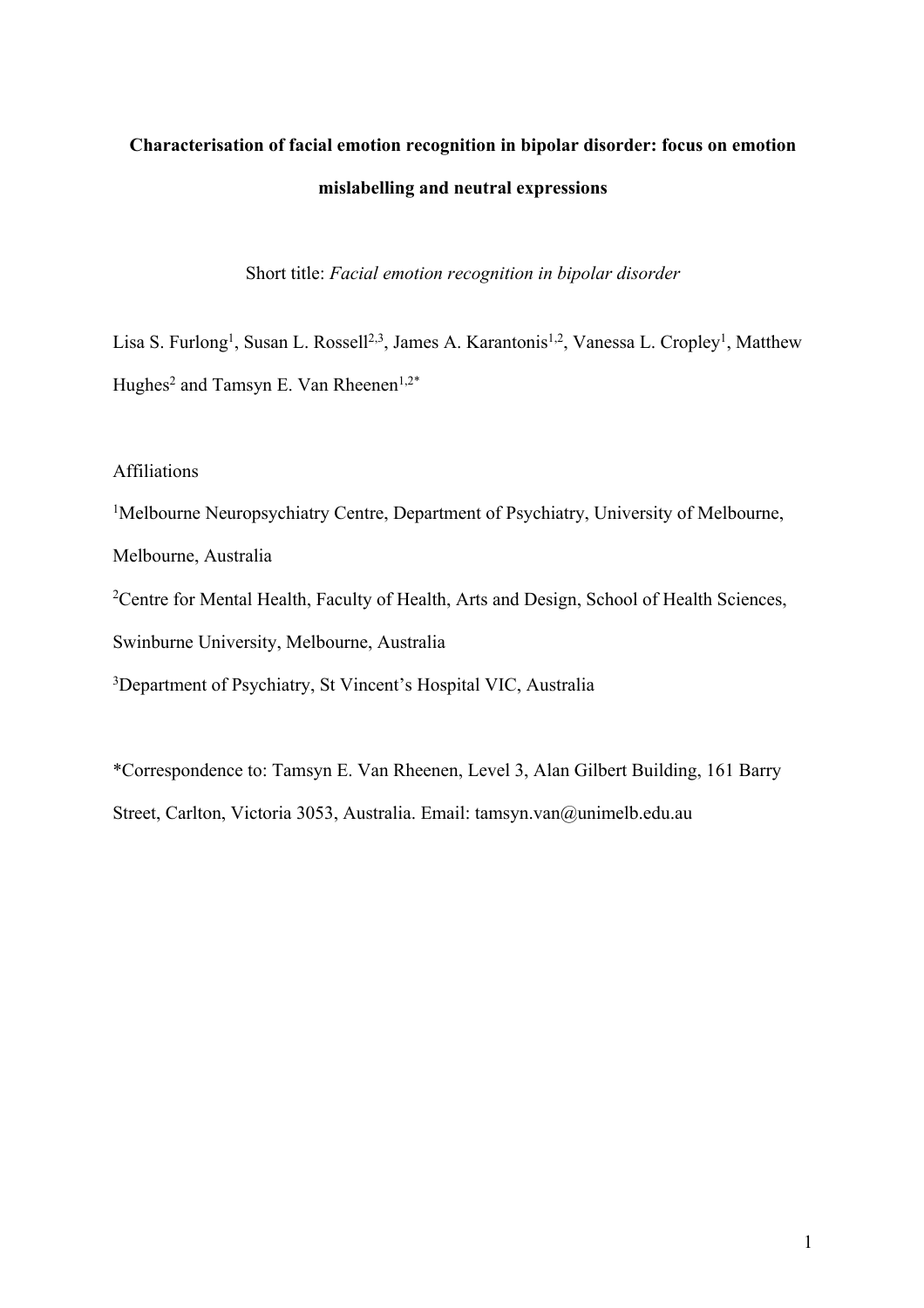#### **Abstract:**

Increasing evidence suggests that facial emotion recognition is impaired in bipolar disorder (BD). However, patient-control differences are small, owing to ceiling effects on the tasks used to assess them. The extant literature is also limited by a relative absence of attention toward identifying patterns of emotion misattribution or understanding whether neutral faces are mislabelled in the same way as ones displaying emotion. We addressed these limitations by comparing facial emotion recognition performance in BD patients and healthy controls on a novel and challenging task. Thirty-four outpatients with BD I and 32 demographicallymatched healthy controls completed a facial emotion recognition task requiring the labelling of neutral and emotive faces displayed at low emotional intensities. Results indicated that BD patients were significantly less accurate at labelling faces than healthy controls, particularly if they displayed fear or neutral expressions. There were no between-group differences in response times or patterns of emotion mislabelling, with both groups confusing sad and neutral faces, though BD patients also mislabelled sad faces as angry. Task performance did not significantly correlate with mood symptom severity in the BD group. These findings suggest that facial emotion recognition impairments in BD extend to neutral face recognition. Emotion misattribution occurs in a similar, albeit exaggerated manner in patients with BD compared to healthy controls. Future behavioural and neuroimaging research should reconsider the use of neutral faces as baseline stimuli in their task designs.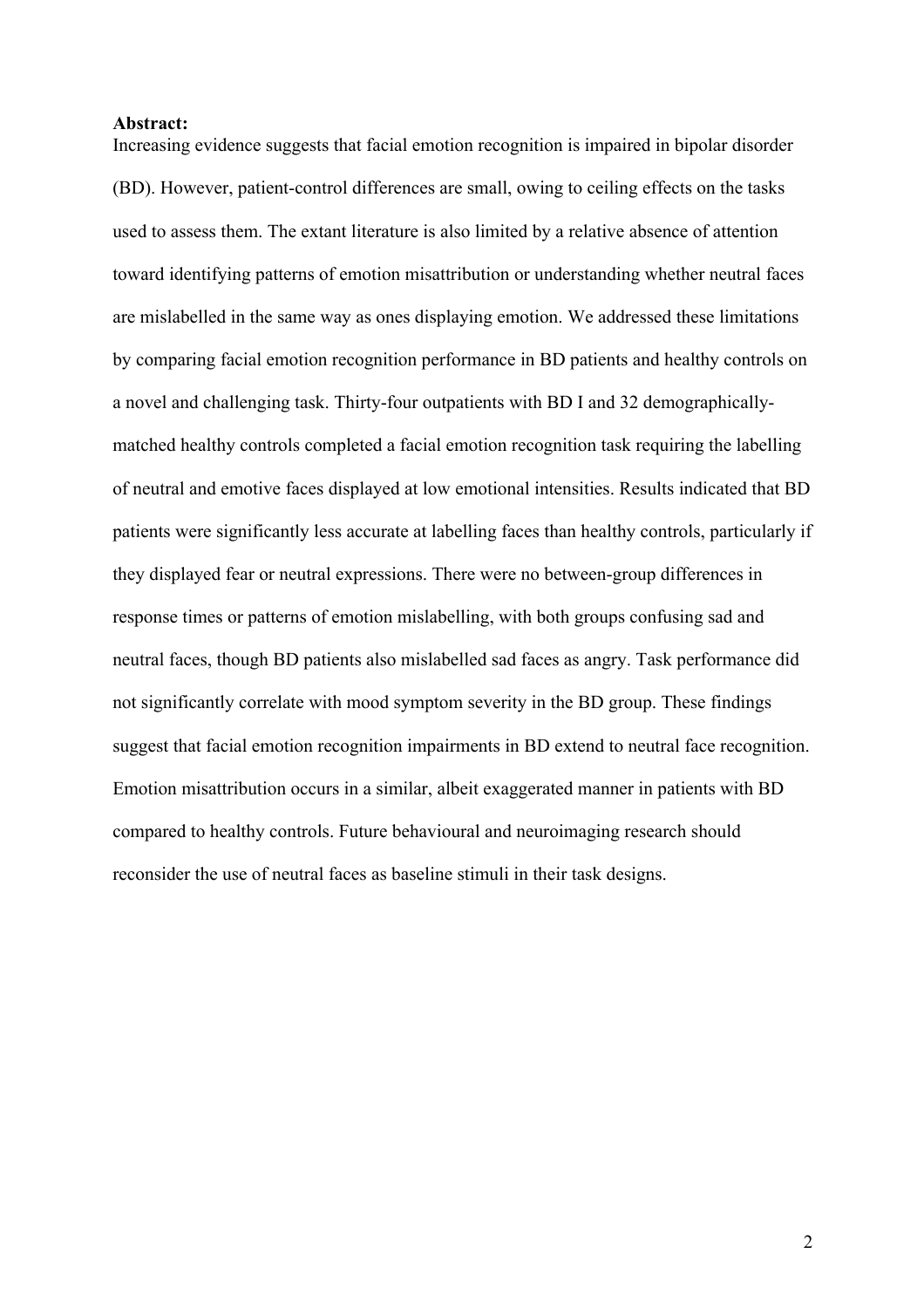# **Keywords:**

Facial expression; bipolar disorder; social perception; cognition; affect; emotion processing

**Data availability statement**: Research data are not shared.

## **Acknowledgements:**

The authors would like to thank all the participants who took part in this study. This work was supported by the National Health and Medical Research Council [grant numbers 1088785, 1154651, 1177370]; the National Imaging Facility; Australian Rotary Health; the Ian Parker Bipolar Research Fund; Brunslea Park Estate; Swinburne University of Technology; and the University of Melbourne. The authors acknowledge the facilities and scientific assistance of the National Imaging Facility, a National Collaborative Research Infrastructure Strategy (NCRIS) capability, at the Swinburne Neuroimaging Facility,

Swinburne University of Technology.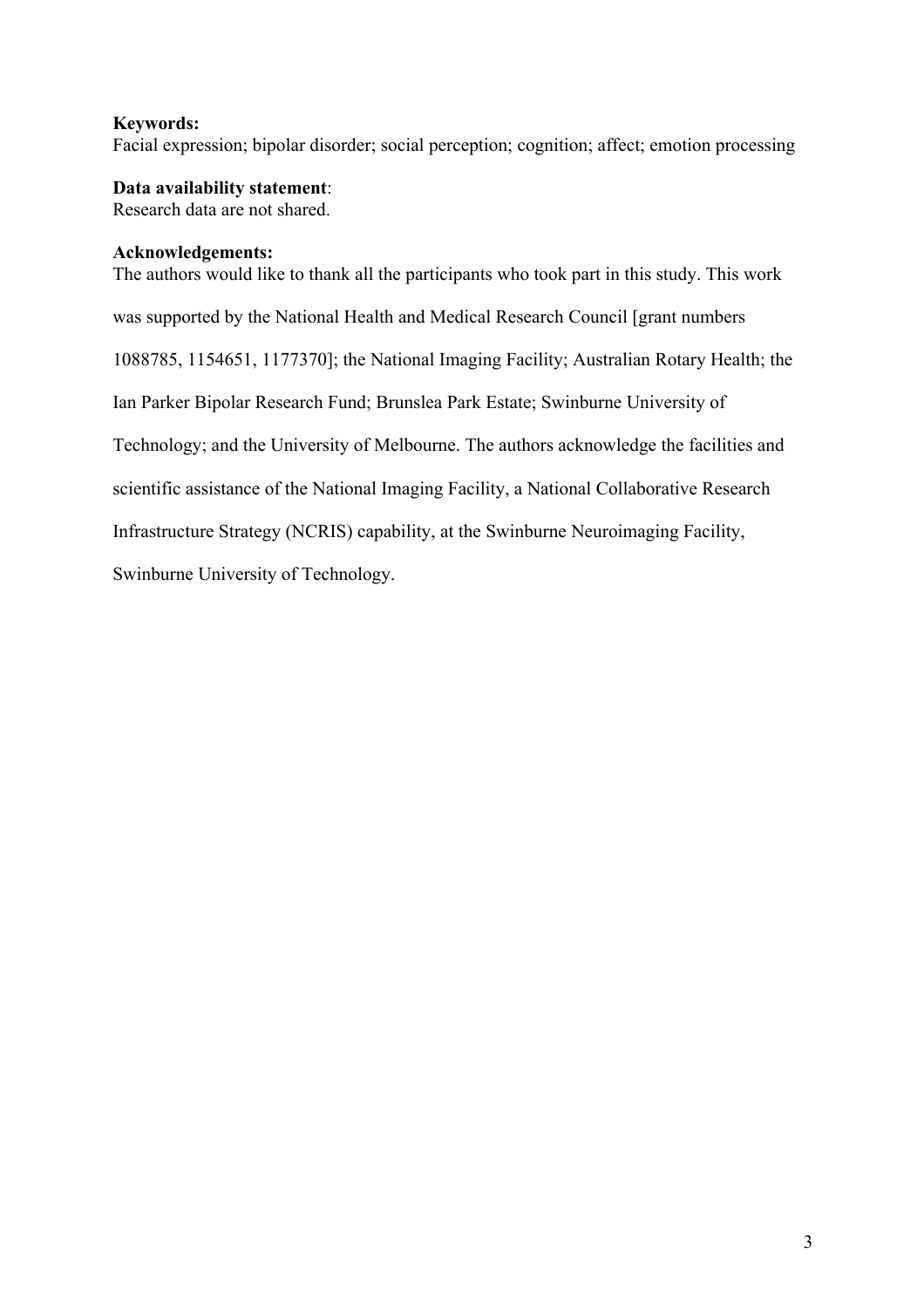## **Introduction**

Bipolar disorder (BD) is a severe psychiatric illness that is characterised by mood dysregulation and psychosocial dysfunction (American Psychiatric Association, 2013; Van Rheenen and Rossell, 2014a). Within the disorder's cognitive profile, social cognitive deficits are increasingly recognised as a feature (Miskowiak et al., 2019; Van Rheenen et al., 2019; Van Rheenen and Rossell, 2013). In particular, previous research shows that BD patients are less able to identify facial expressions when compared to healthy controls in terms of both accuracy and speed, especially for negative emotions (Miskowiak et al., 2019; Van Rheenen et al., 2017; Van Rheenen and Rossell, 2013; Vederman et al., 2012). This facial emotion recognition impairment appears to have trait relevance, since it has been reported in individuals with the disorder across symptomatic mood states (Getz et al., 2003; Lembke and Ketter, 2002; Soeiro-de-Souza et al., 2012) including psychosis (Daros et al., 2014), and also during euthymia (Bozikas et al., 2006).

Currently, the specific pattern of emotion misattribution in BD is unclear, as only a small number of studies have explicitly examined which emotions certain facial expressions are mistaken for. Within these studies, one reported that individuals with BD mislabelled angry facial expressions as fearful compared to healthy controls (Goghari and Sponheim, 2013). Two other studies reported that BD patients mislabelled sad facial expressions as fearful (Derntl et al., 2009) or happy (Yalcin-Siedentopf et al., 2014), and mislabelled disgusted expressions as surprised or angry (Yalcin-Siedentopf et al., 2014).

Studies examining the accuracy of neutral face recognition in BD are also very limited. Neutral facial expressions are often used as a baseline condition in facial emotion recognition tasks in which there is an implicit assumption that they are accurately recognised as displaying no emotion. Thus, it is important to determine whether individuals with BD do not ascribe emotion to faces in which there is none. A small number of studies have sought to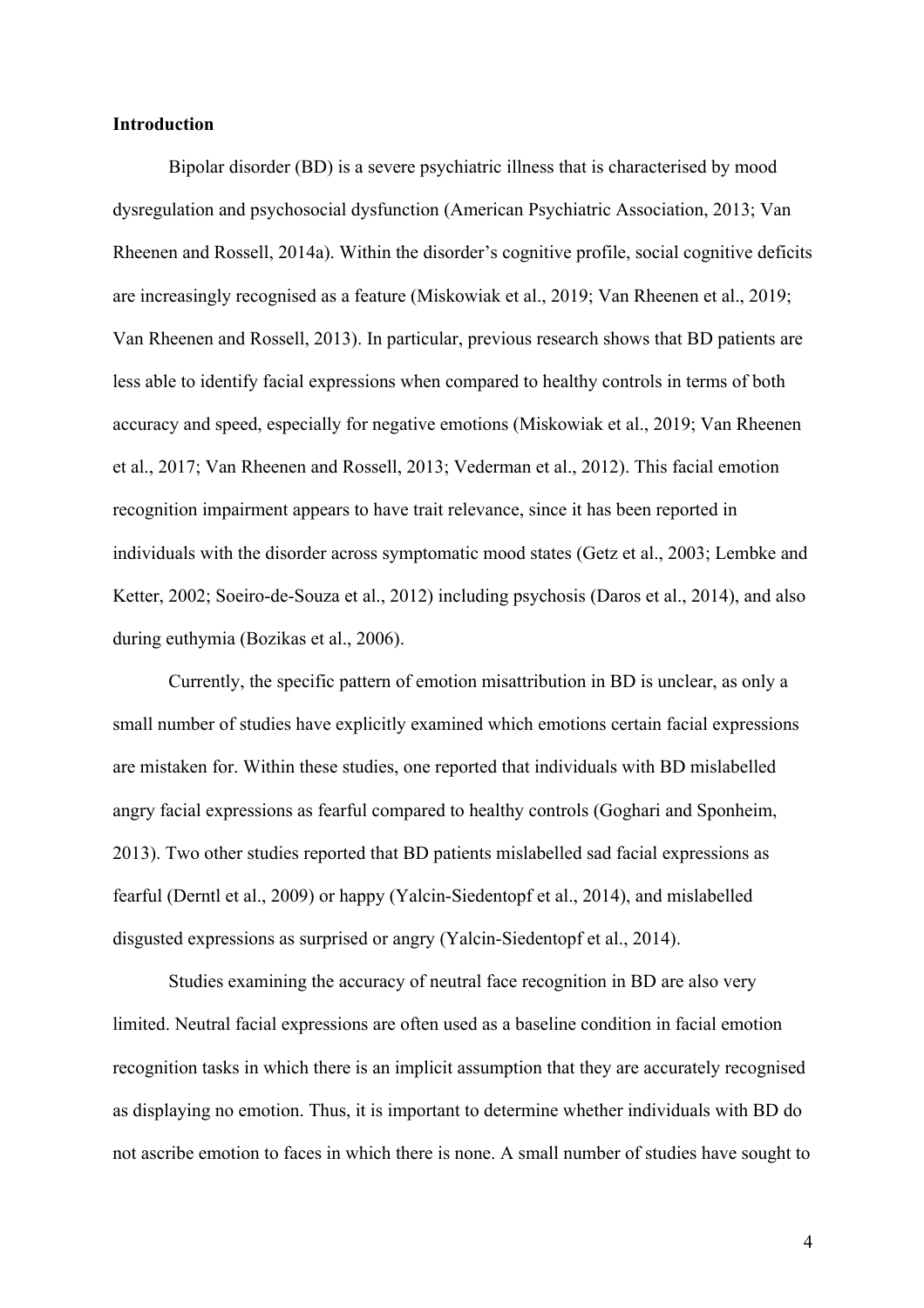examine this, with findings suggesting that individuals with BD may mislabel neutral stimuli as sad more often than healthy controls (Lee and Van Meter, 2020; Ruocco et al., 2014). Neutral faces have also been mislabelled as happy (Ruocco et al., 2014), and in paediatric BD, as hostile (Rich et al., 2006). However, these studies were either relatively small in size (Rich et al., 2006) or examined only one BD clinical state such as psychotic BD (Ruocco et al., 2014). As such, the trait-like nature of the impairment could not be clearly determined.

Further, while past studies of facial emotion recognition have detected differences between patients and healthy controls, the reported effects tend to be small. It has been argued that facial emotion recognition tasks containing prototypical 'full-blown' facial emotions may be prone to ceiling effects (Kessels et al., 2014). Further, some evidence suggests that BD patients require greater intensities of emotional expression to identify facial expressions compared to healthy controls (Brotman et al., 2008; Schaefer et al., 2010). Thus, the impairment in facial emotion recognition may be quite mild; and more robust effects may be observed when the performance of BD and healthy control groups are compared on tasks that use less intense emotional expressions as stimuli  $\frac{1}{1}$  as is arguably more ecologically valid — because they may be more challenging for individuals with BD.

In the current study, we addressed these limitations, by comparing BD patients to healthy controls on a novel and challenging facial emotion recognition task requiring the labelling of affective stimuli (fearful, angry, sad) displayed at low emotional intensities. We included neutral faces in all of our analyses, as this facial emotion condition has been relatively less studied in BD. Inbuilt into the task was a control measure assessing the processing of inanimate objects to determine the extent to which general visual processing of non-facial stimuli was similar between groups. This also permitted the analysis of neutral faces as an experimental emotion condition unto itself (rather than using the neutral face condition as a reference/control).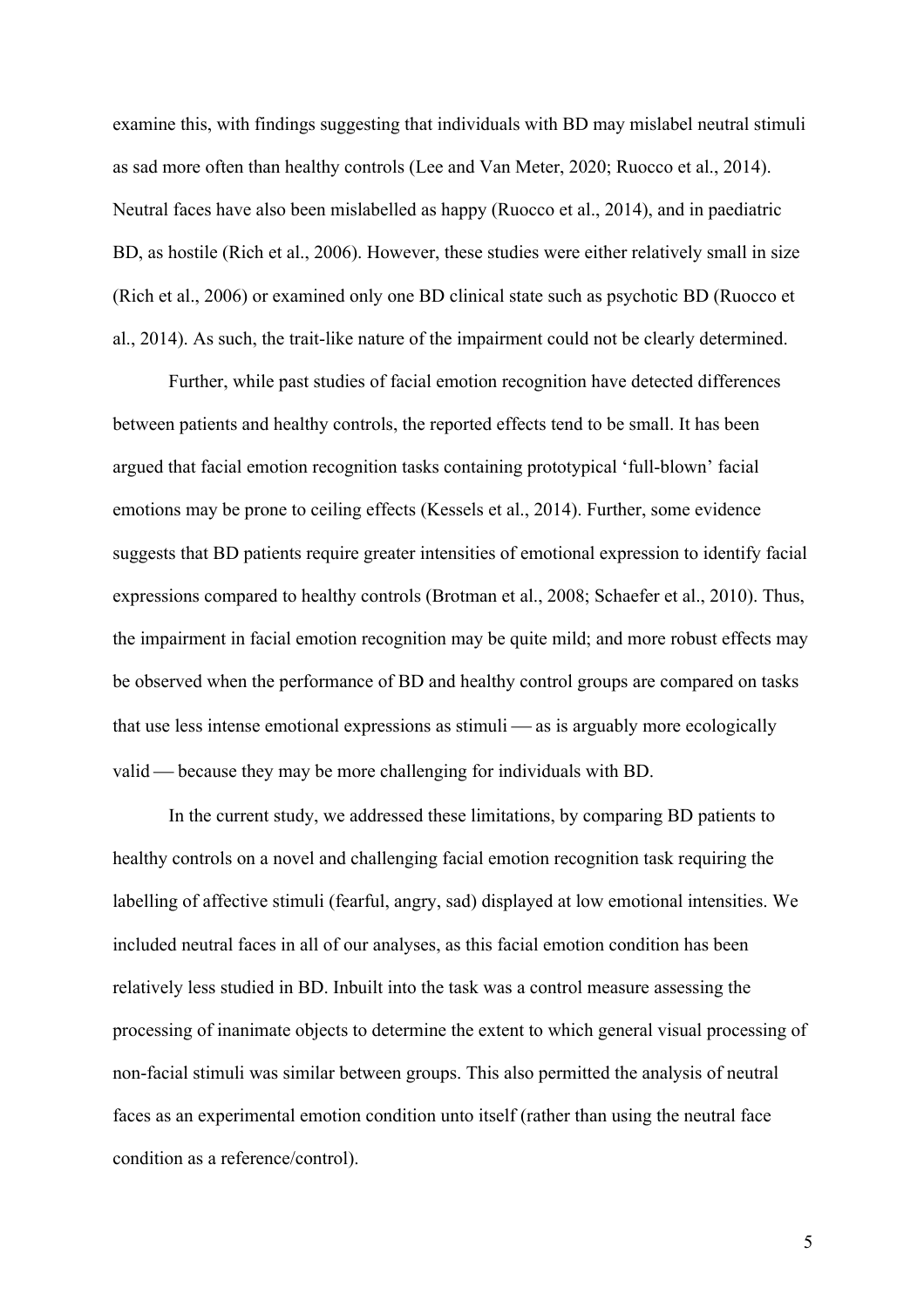The specific aims of the study were to: i) replicate previous research showing that BD is associated with facial emotion labelling deficits related to task accuracy and response time when compared to healthy controls; ii) determine the pattern and extent to which certain emotions were being mislabelled for other emotions in each group; and iii) assess the relationship between facial emotion recognition and mood symptoms to explore whether potential deficits occurred independent of mood state in the BD cohort. We hypothesised that the BD group would demonstrate lower accuracies and increased response times compared to healthy controls for the labelling of facial affect (Hypothesis 1), though the assessment of impairments in the particular emotions included in the task (fearful, angry, sad and neutral), and the order in which performance decrements occurred was exploratory in nature (Research Question 1). We also explored the within- and between-group pattern of emotion mislabelling in BD (Research Question 2), and whether there were between-group differences in the labelling of non-facial control stimuli (Research Question 3). Finally, as previous research suggests that facial emotion recognition deficits may be a trait-like feature of BD (Bozikas et al., 2006; Van Rheenen and Rossell, 2014a; Vederman et al., 2012), we explored whether there were any significant associations between mood symptoms and task accuracy, response time, or emotion mislabelling in BD (Research Question 4).

### **Methods**

This study complied with the ethical standards of the relevant Human Ethics Review Boards and with the Declaration of Helsinki.

#### *Participants*

This cross-sectional study comprised 66 participants, including  $n = 32$  healthy controls and  $n = 34$  outpatients with a DSM-IV-TR diagnosis of BD type 1 as confirmed by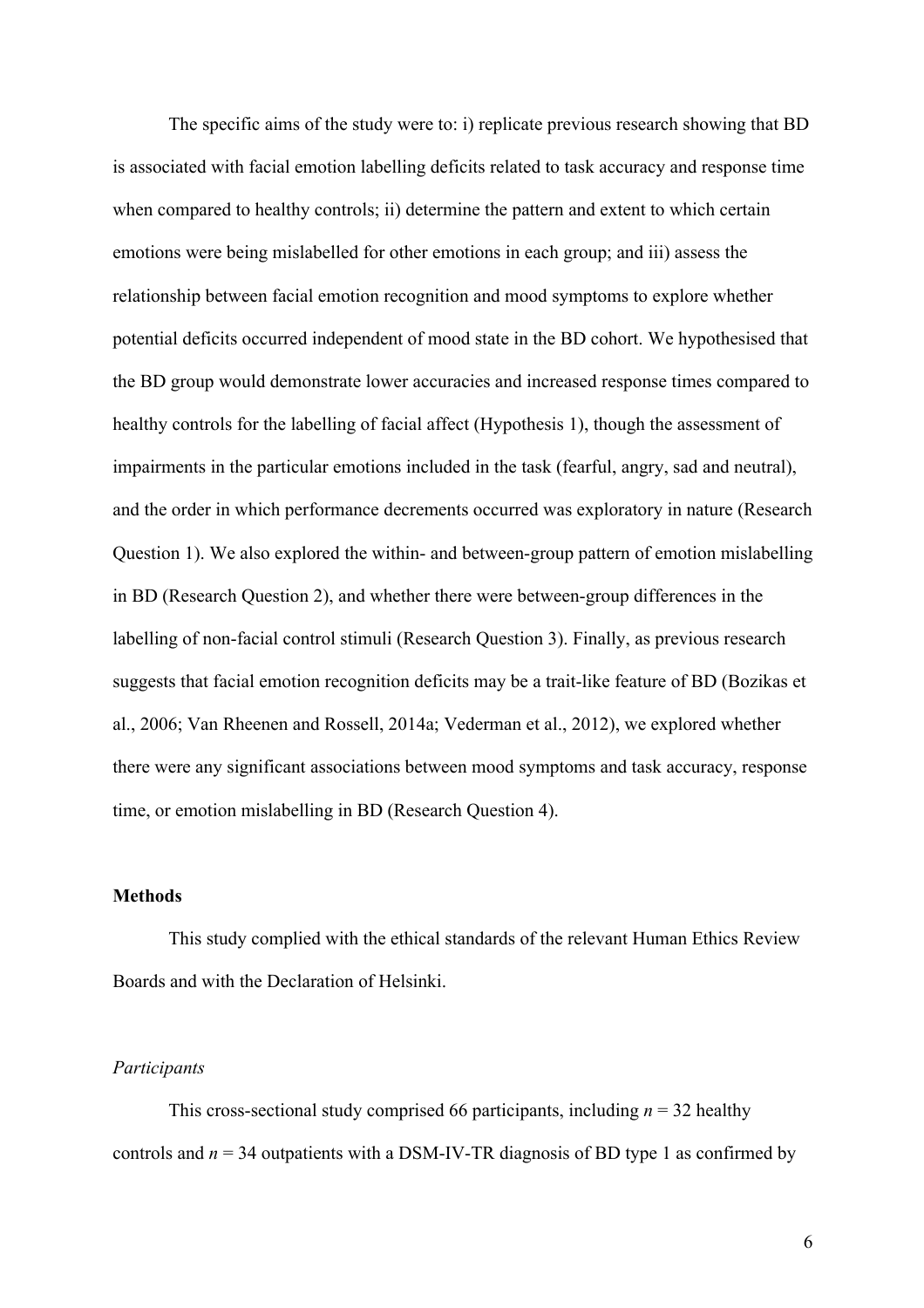the Mini International Neuropsychiatric Interview (MINI; Sheehan et al., 1998). Participants were recruited as part of a neuroimaging study, the results of which are not the focus of this paper as we aimed to specifically assess the *behavioural* characteristics of this cohort in detail. Participants with BD were all clinically stable outpatients at the time of testing, with none meeting criteria for a mood episode at the time of assessment or in the three weeks prior. Current mood symptoms were assessed using the Young Mania Rating Scale (YMRS; Young et al., 1978), and Montgomery-Asberg Depression Rating Scale (MADRS; Montgomery and Asberg, 1979), from which  $n = 24$  (70.6%) BD participants were considered to be affectively stable, as defined by MADRS scores of  $\leq$ 12 (Calafiore et al., 2018) and YMRS scores of  $\leq 10$  (Keck et al., 2006). The remaining 10 BD participants (29.4%) displayed mild-moderate symptoms (i.e., 8 with MADRS scores >12 and 2 with YMRS scores >10). The number of patients using mood-stabilisers, antipsychotics and antidepressants at the time of assessment was also recorded.

Healthy control participants were matched as closely as possible to BD participants in terms of age. Control participants were assessed using the MINI to confirm no current or prior diagnosis of psychiatric illness. In all participants, the Wechsler Test of Adult Reading (WTAR; Wechsler, 2001) was used to estimate the premorbid intelligence quotient (IQ). Exclusion criteria for all participants included; a history of neurological and neurodegenerative conditions, visual and hearing impairments, history of severe head injury, substance abuse/dependence in the past three months, and difficulties with written or spoken English. Furthermore, BD participants were excluded if they had non-trivial medication changes in the two months prior to assessment, or benzodiazepine use in the 48 hours prior. Healthy controls were excluded if they had a personal or family history of psychiatric illness, or current/previous psychotropic medication use. Participants were recruited via pre-existing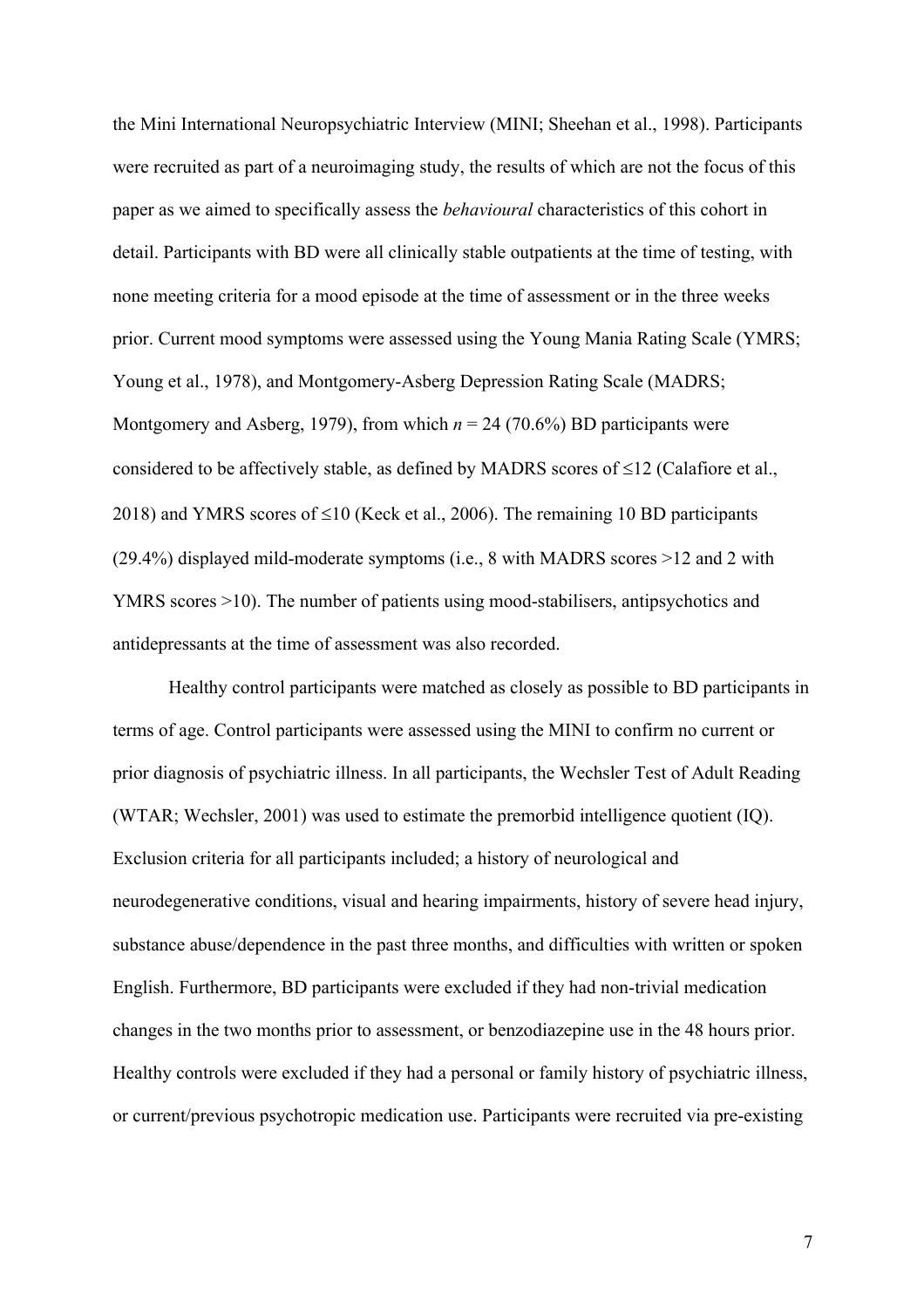databases held by the research team, as well as general advertisements, social media and community support groups.

### *Facial emotion labelling task*

The facial emotion recognition task was designed by the senior author (TVR) and completed by each participant within the context of a functional magnetic resonance imaging (MRI) scan, where only the behavioural data from this task was analysed for the purposes of this paper (see supplementary material for the reasoning behind this). The data of interest here included accuracy rates, response times, and patterns of emotion labelling.

Stimuli for the emotion conditions of the task consisted of photographs of faces displaying fearful, angry, sad and neutral expressions (5 female and 5 male), taken from the well validated Pictures of Facial Affect (Ekman & Friesen, 1976) (see supplementary material for the reasoning behind the selection of these expressions). For the sake of ease, all four of the facial expressions used in this task are henceforth referred to as 'emotions'. These stimuli were computerised black and white images cropped in an oval shape, showing only faces and excluding features such as hair, ears and facial accessories. All fearful, angry and sad face images were degraded through morphing software and displayed at 60% of the original emotional intensity to increase the possibility of detecting subtle emotion recognition impairments by reducing the likelihood of ceiling effects.

Stimuli for the control condition of the task included a) 10 black and white validated photographs of houses taken from the DalHouses image set and rated as having a high degree of face-likeness (Filliter et al., 2016); and b) 10 black-and-white front-facing car images taken from Google due to their face-likeness, and void of extraneous detail such as branding or visible number plates. Houses and (front-facing) cars were selected as they are familiar stimuli with perceptual similarities to faces in the sense that they have distinct and consistent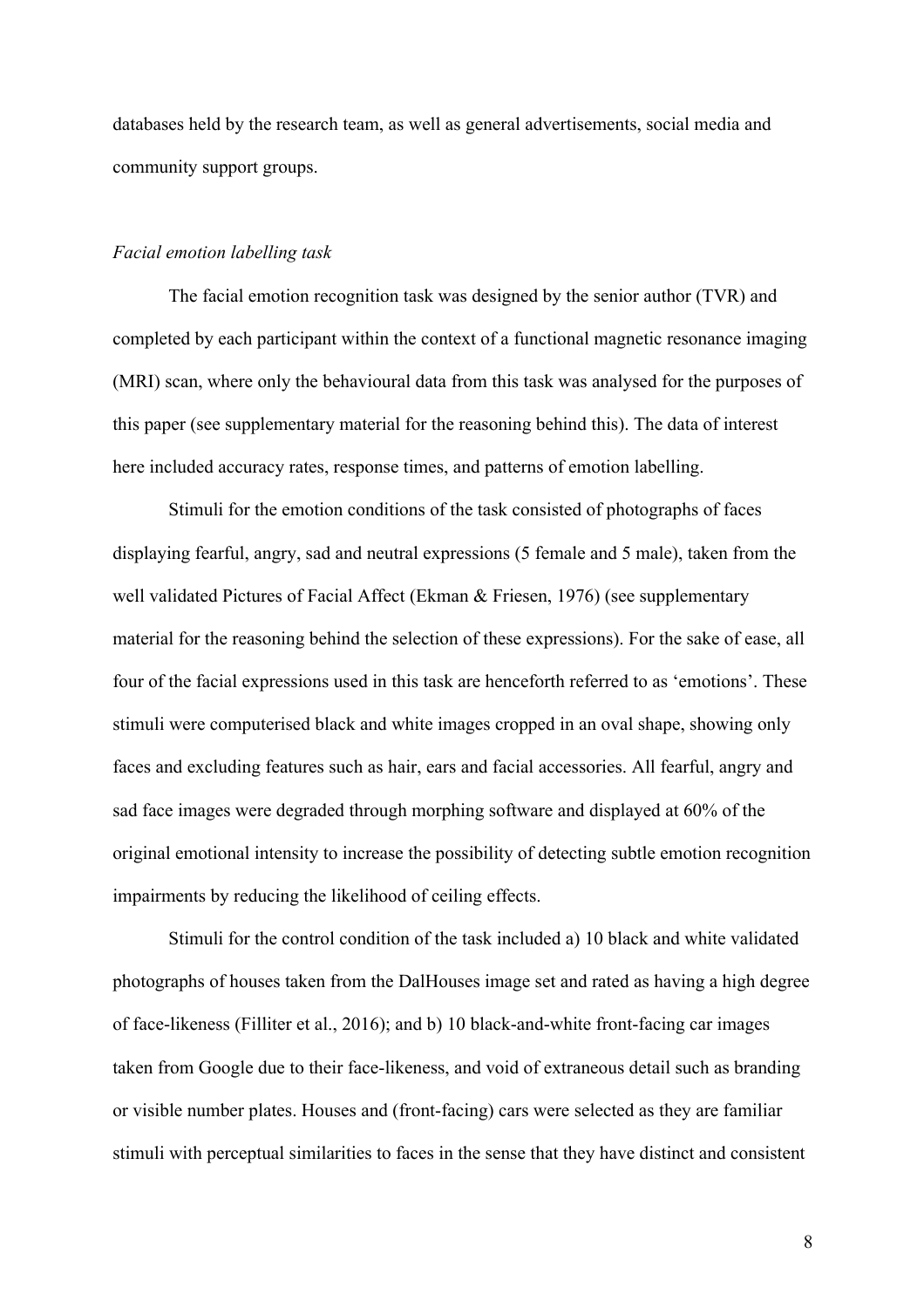featural components (e.g. windows or lights for eyes, doors or grills for mouth) that form part of a gestalt whole (eyes/windows/lights above mouth/door/grill). They are known to activate face selective areas of the brain, albeit to a lesser extent than faces themselves (Filliter et al., 2016; Gauthier et al., 2000; McGugin et al., 2012).

House and car images were manipulated in the GNU Image Manipulation Program to ensure image saturation was equivalent to that of the face stimuli, and were not cropped to an oval shape, to avoid image distortion.

Emotive and control stimuli were presented one at a time on a black background; with an average stimulus onset asynchrony of 4 seconds (including an initial 500ms fixation cross, a 500ms stimulus presentation, and a jittered inter-stimulus interval of between 1.5-5.5 seconds). The stimulus presentation time of 500ms was selected to ensure rapid initial impressions of the facial expression were captured. Stimuli were displayed within blocks that made up five different conditions (e.g. stimulus categories); fear targets, angry targets, sad targets, neutral targets, and house targets (control stimuli).

At the beginning of each block, a target word (e.g., 'Angry') was displayed, and participants were required to identify stimuli matching the target word (targets) and stimuli not matching the target word (nontargets/foils). Six target stimuli and six nontarget/foil stimuli were presented within each block. Blocks were repeated eight times across the task, to achieve a total of  $n = 48$  fear, angry, sad, neutral and house targets (6 targets repeated 8 times = 48 stimuli) and *n* = 48 fear, angry, sad, neutral, house non-targets (6 non-targets repeated 8 times = 48 stimuli) per condition. The total experiment time was 40 minutes across 4 runs of the task (40 blocks total, comprising 10 blocks per run in which each block condition [fear, angry, sad, neutral, and house targets] was presented twice). The runs were broken up with rest periods (during which structural neuroimaging scans were acquired) to reduce participant burden.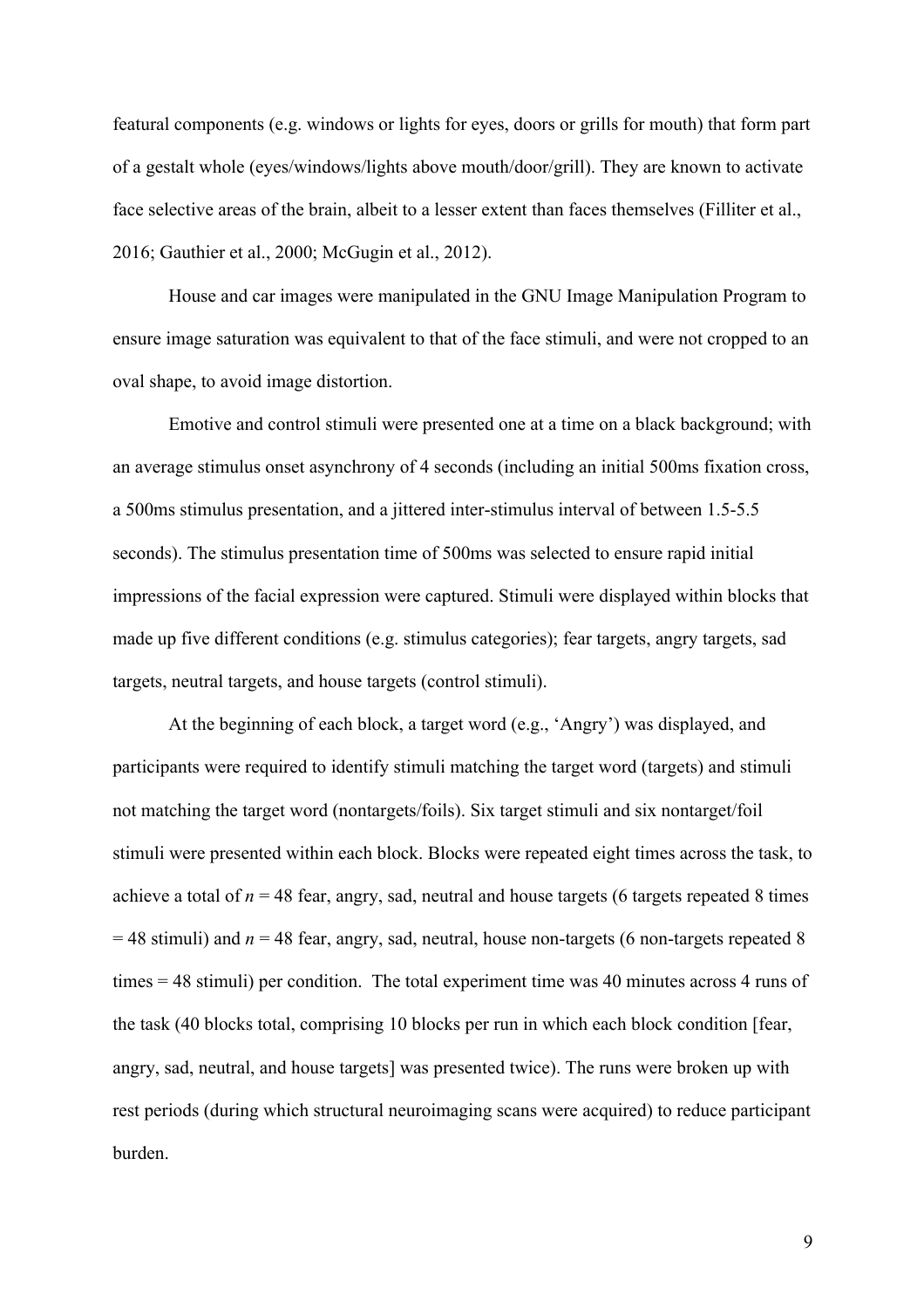The condition order of each block across the whole task was counter-balanced so that each condition preceded and followed every other condition at least once, but not more than three times (i.e., the order of conditions presented within each run was different). Using a button-box, participants were instructed to press one button to label the stimulus as a target, and another button to label the stimulus as a nontarget. They were instructed respond as quickly and accurately as possible. Participants undertook one practice trial prior to completing the task.

## *Statistical analysis*

All statistical analyses were conducted using SPSS (version 24). The mean accuracy for each participant was determined for each condition as a function of *sensitivity* (True Positive: correct recognition of the target as the target) plus *specificity* (True Negative: correct rejection of a foil as not the target) divided by the total number of stimuli across the task and converted into a percentage. Mean response times were calculated as an average of the sensitivity and specificity for each condition across the task in milliseconds. To capture the mislabelling of emotions, the false alarm data was used; defined as the proportion of emotion foils mislabelled as emotion targets, converted into a percentage. The assumptions of normality, linearity, univariate and multivariate outliers and multicollinearity were assessed with no violations. The assumption of homogeneity of variance-covariance matrices (as measured by the Box's M test) was violated, though this test is robust to violations when sample sizes between groups are similar (Tabachnick and Fidell, 2013), as was the case in this study.

Descriptive Analysis: Independent samples *t*-tests or  $\chi^2$  tests were used to assess between-group differences in age, sex and estimated premorbid IQ. Because of group differences in premorbid IQ, bivariate correlations were conducted to check their effect on all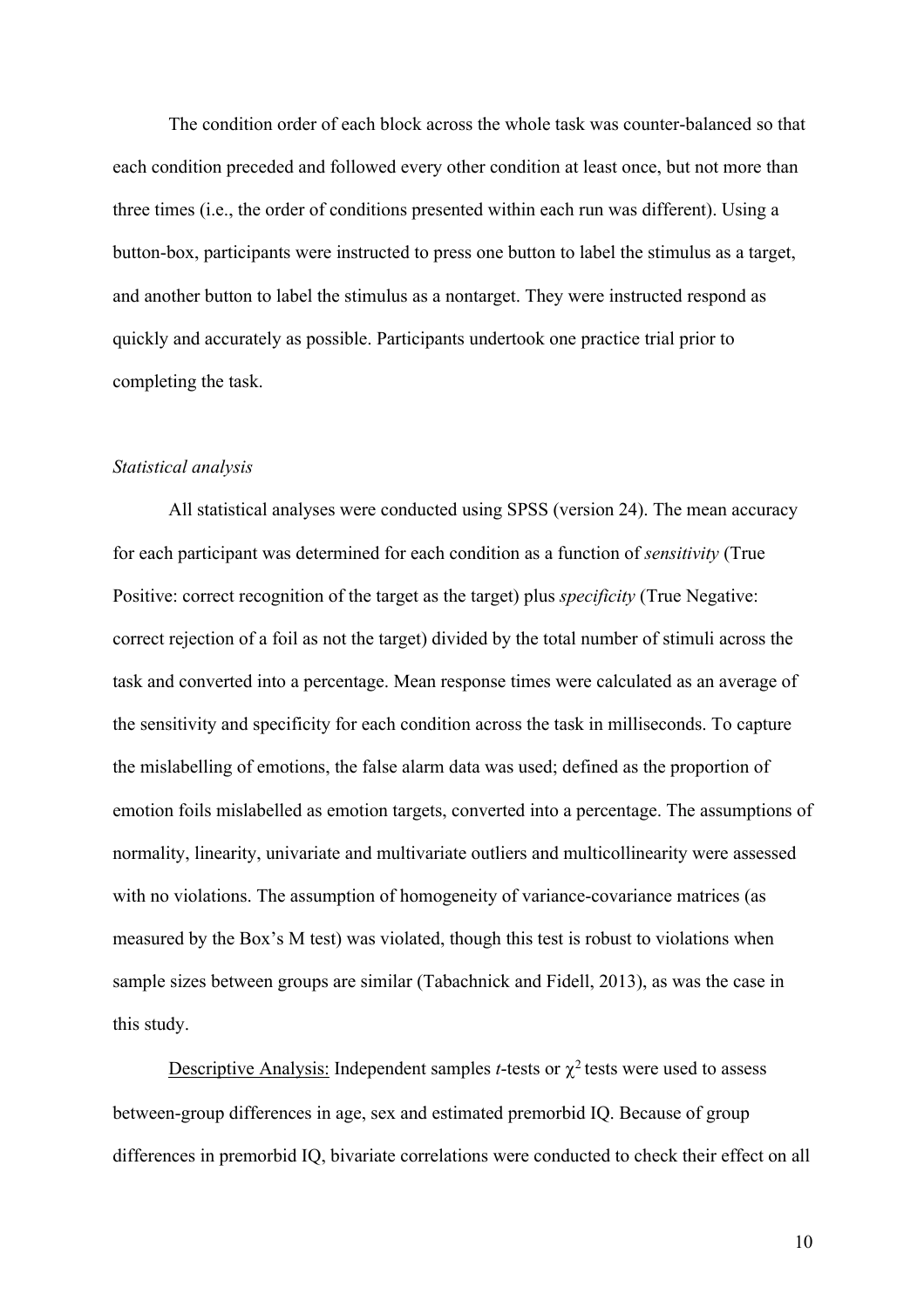measures of interest (Supplementary Table 1). As there was no correlation whatsoever between premorbid IQ and any of these variables within either the BD or healthy control group, premorbid IQ was not included as a covariate in the analyses specified below.

Analysis Set 1: To address Research Question 1 and Hypothesis 1, we first conducted two separate mixed repeated measures analyses of variance (ANOVAs), one for accuracy and one for response time, to assess differences between BD and healthy control groups in the *pattern* of emotion recognition accuracies or response times across emotion conditions. For the accuracy analysis, significant interactions between the between-subject factor (group) and the within-subject factor (emotion condition) were followed up with appropriate post-hoc tests, with Bonferroni correction used to control the Type I error rate related to multiple comparisons ( $p < .05/4$  emotion conditions =  $p = .013$ ). As there were no significant interactions for response time, post-hoc tests were not conducted<sup>1</sup>.

Analysis Set 2: To determine whether there were between-group differences in the degree to which each emotion was mislabelled (Research Question 2), we first conducted a one-way multivariate analysis of variance (MANOVA) on the false alarm data, that is the percentage of false alarms per condition (three possible foils for each of the four emotion targets  $= 12$  dependent variables; group [BD and healthy controls]  $= 1$  independent variable). As the emotion mislabelling analyses were exploratory in nature, we also explored withingroup patterns of emotion mislabelling regardless of whether or not there were betweengroup differences in the degree of emotion mislabelling on these variables. To do this we conducted repeated measures ANOVAs for each of the four emotion foils to assess the pattern of emotion mislabelling within each group separately (fear, angry, sad, neutral, for

 $<sup>1</sup>$  As response times were averaged across the four runs of the task, we conducted a preliminary check to</sup> determine whether there were group differences across task runs using a repeated measures ANOVA. The interaction between group and run was not significant. The results of this analysis are presented in Supplementary Table 3.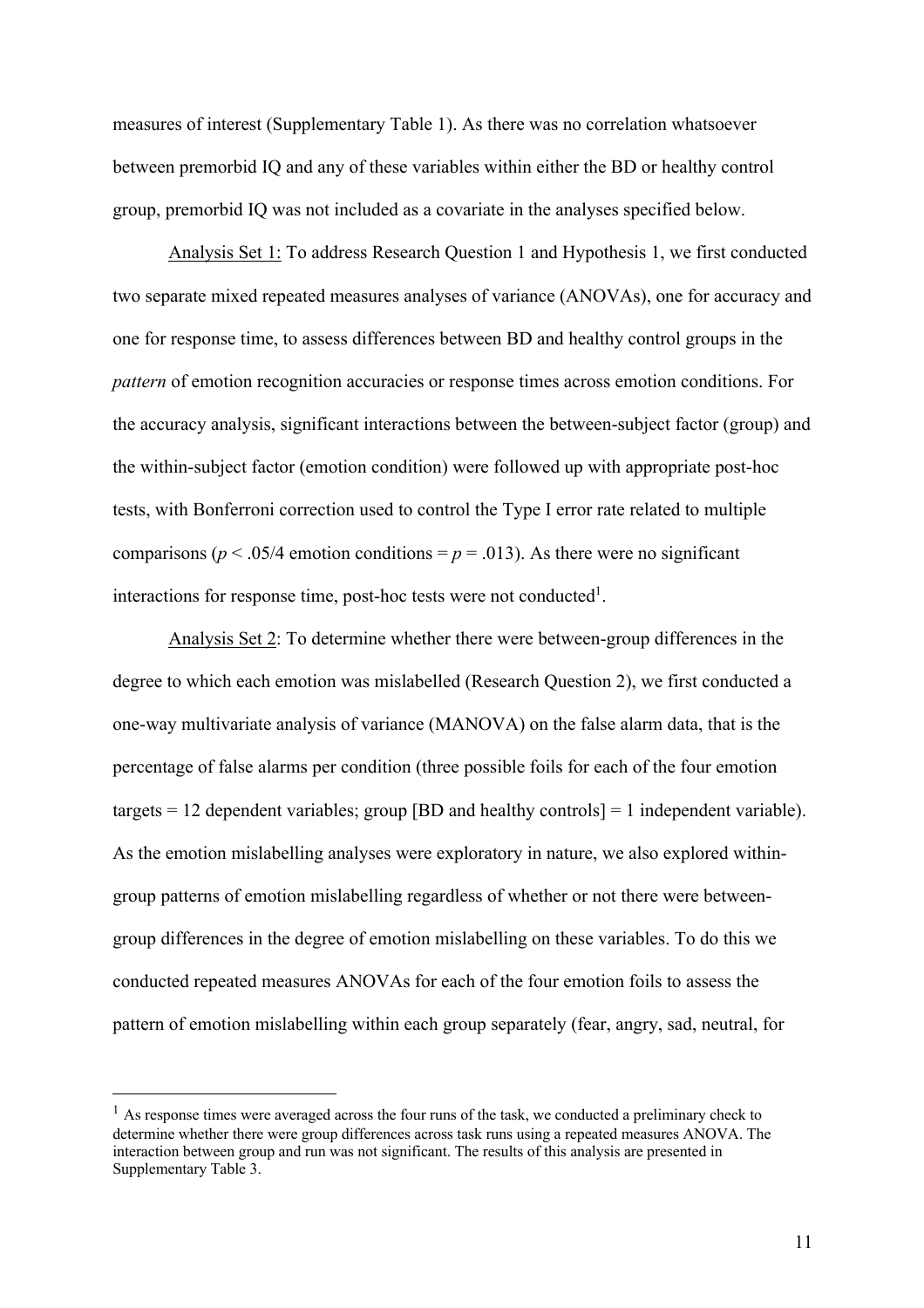each group = eight ANOVAs in total), specifying percentage false alarms for each of the targets as the within-subject factor. For example, if neutral was the foil, the false alarm data for fear, angry and sad targets were used to investigate whether neutral faces were being preferentially mislabelled as fearful, angry or sad. Pairwise comparisons between these false alarm emotion targets were then considered if the omnibus within-group ANOVA was significant. In these cases, Bonferroni correction was applied to account for multiple comparisons within each group ( $p < .05/3$  comparisons for each emotion for each group =  $p =$ .017). Further, as this study involved a series of target present or target absent decisions, signal detection was conducted as an additional analysis to assess the degree of discrimination and bias in task-based decision-making. False alarm and hit rates were converted into z-scores and signal detection was applied to the data using the following formulas (where H = hit rate;  $F = false$  alarm rate;  $d' = d$ -prime, a measure of discrimination;  $c =$  criterion location, a measure of bias; Huang and Ferreira, 2020):

$$
d' = z(H) - z(F)
$$

$$
c = -1/2 * (z(H) + z(F))
$$

Two mixed repeated measures ANOVAs, one for d' and one for c, were then conducted to evaluate emotion condition\*group interaction effects and to compare discrimination and bias between groups.

Analysis 3: To address Research Question 3, a one-way MANOVA was used to assess between-group differences in mean accuracies and response times for the control condition, which comprised the house and car stimuli.

Analysis 4: To address Research Question 4, MADRS and YMRS scores were correlated with the accuracy, response time and false alarm data in the BD group. This was done using Pearson's bivariate correlations with Bonferroni correction (*p* < .05/20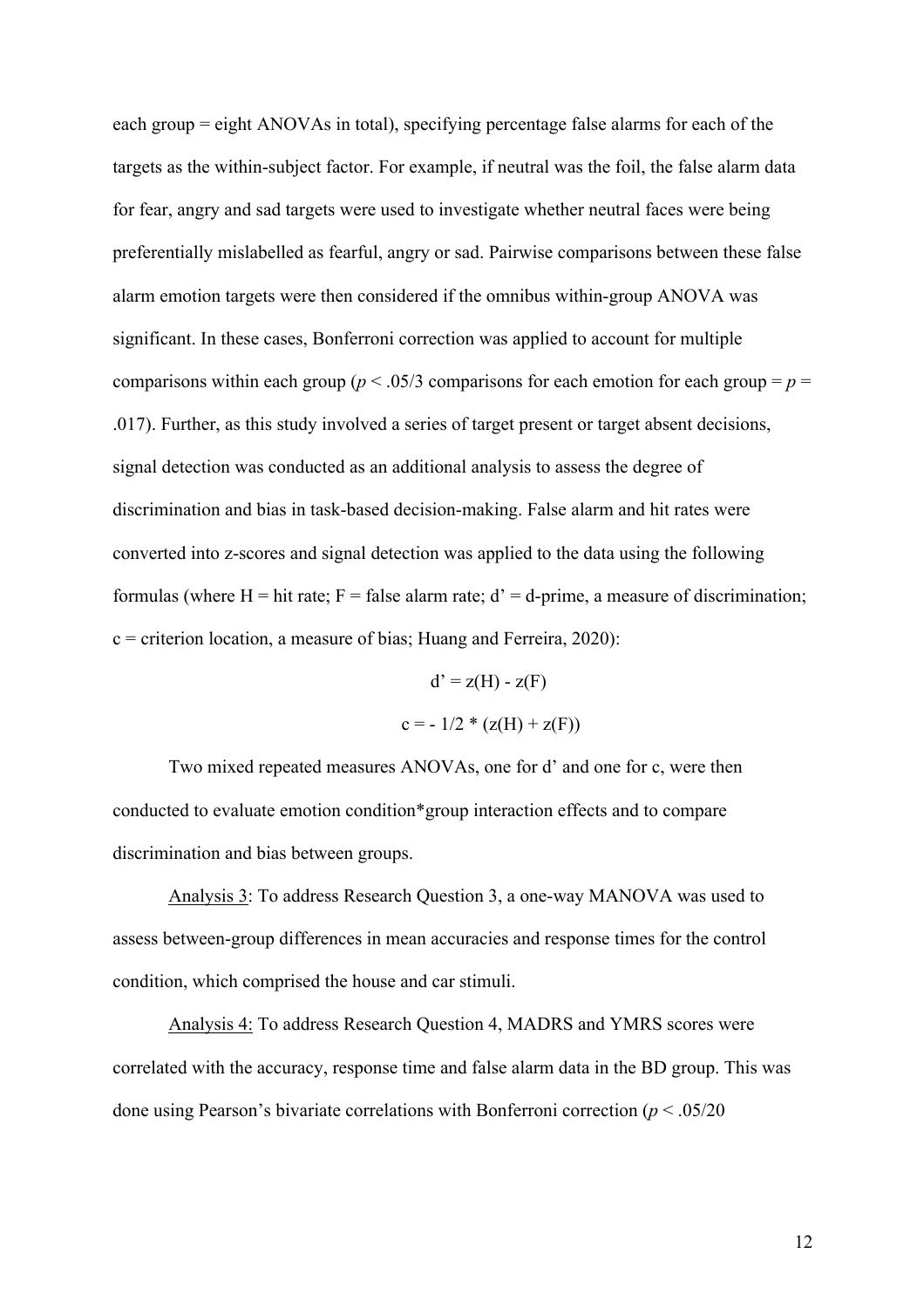correlations  $= p = .003$ ), to explore if current mood symptom severity had any effect on the variables of interest.

For the outcomes of all analyses, effect sizes are reported as either Cohen's *d* (0.2 small, 0.5 medium, 0.8 large) or  $\eta_p^2$  (0.01 small, 0.09 medium, 0.25 large). Figures were produced using the R package ggplot2 (Wickham, 2009) and Microsoft Excel.

## **Results**

#### *Descriptive Analysis: Demographic and clinical characteristics of the sample*

The demographic and clinical characteristics of the sample are presented in Table 1. There were no significant differences in age ( $t(64) = 1.07$ ,  $p = .289$ ) or sex ( $\chi^2 = 2.92$ ,  $p =$ .087) between BD and healthy control groups. There was a significant group difference in premorbid IQ ( $t(63) = -2.72$ ,  $p = .008$ ), which was higher in the healthy control group ( $M =$ 115.19, SD = 8.83) compared to the BD group ( $M = 107.79$ , SD = 12.71). The BD group had significantly higher scores than the healthy control group on the MADRS ( $t(64) = 5.06$ ,  $p <$ .001,  $M = 9.09$ , SD = 8.03 and  $M = 1.69$ , SD = 2.04 respectively), and on the YMRS ( $t(64)$ ) = 5.42,  $p < .001$ ,  $M = 4.15$ , SD = 3.57 and  $M = .59$ , SD = 1.04 respectively).

## [INSERT TABLE 1 ABOUT HERE.]

## *Analysis Set 1: Between-group differences in emotion labelling*

Accuracy means and standard deviations for emotion labelling for each group are displayed in Figure 1 as well as Supplementary Table 2, and response time means and standard deviations are displayed in Supplementary Table 32.

<sup>&</sup>lt;sup>2</sup> Post-hoc analyses were conducted to investigate emotion recognition performance by psychotropic medication status in the BD group. There were no significant differences in accuracy or response times between those taking and not taking different classes of medication. See the supplementary material for further information.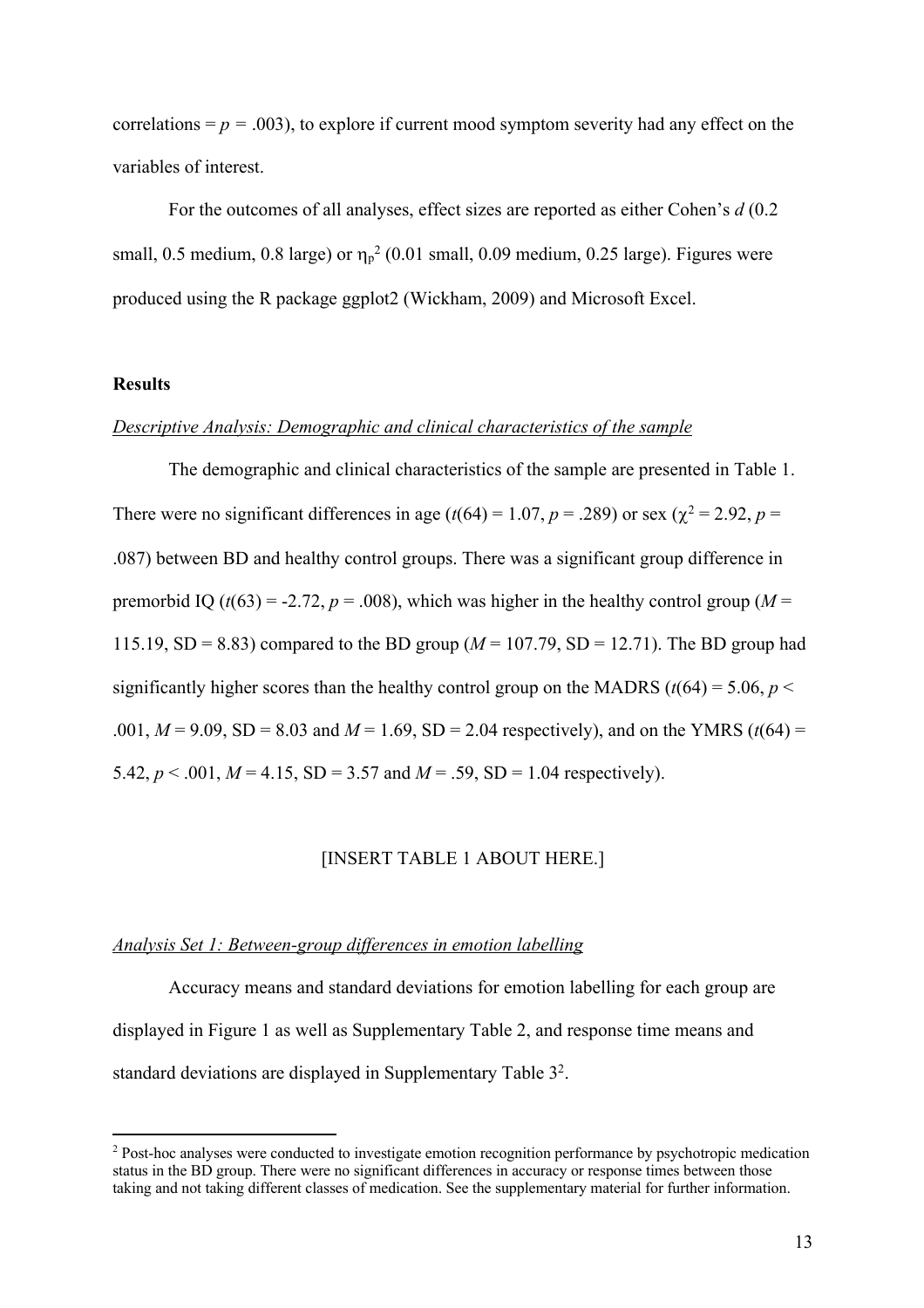*Accuracy:* A significant main effect of emotion condition was evident (Wilks' lambda  $= .70, F(3, 62) = 8.99, p < .001, \eta_p^2 = .30$ , with emotion recognition accuracy across conditions occurring in the descending order of fear  $(M = 80.05, SD = 13.74)$ , neutral  $(M =$ 76.66, SD = 14.18), angry (*M* = 76.34, SD = 14.58), and sad (*M* = 74.71, SD = 14.93). There was a significant group effect  $(F(4, 61) = 8.23, p < .001,$  Wilks' lambda = .65,  $\eta_p^2 = .35$ ), with BD patients labelling facial expressions less accurately than healthy controls overall (Cohen's  $d = 0.80$ ). A significant interaction between emotion condition and group was also apparent (Wilks' lambda = .82,  $F(3,62) = 4.65$ ,  $p = .005$ ) with both groups labelling fear the most accurately (BD:  $M = 75.15$ , SD = 15.43; healthy control:  $M = 85.25$ , SD = 9.38), but BD patients demonstrating accuracy across the other conditions in the descending order of angry ( $M = 72.18$ , SD = 15.85), sad ( $M = 71.63$ , SD = 14.99), and neutral ( $M = 69.61$ , SD = 15.93). In contrast, healthy controls demonstrated accuracy across the other conditions in the descending order of neutral ( $M = 84.15$ , SD = 6.28), angry ( $M = 80.76$ , SD = 11.8), and sad  $(M = 77.99, SD = 14.39)$ . Follow-up analyses indicated that BD patients were less accurate than healthy controls at labelling neutral  $(F(1, 64) = 23.25, p < .001, \eta_p^2 = .27)$ , fear  $(F(1, 64) = 23.25, p < .001)$ 64) = 10.17,  $p = .002$ ,  $\eta_p^2 = .14$ ) and angry emotions ( $F(1, 64) = 6.16$ ,  $p = .016$ ,  $\eta_p^2 = .09$ ), although there was no significant between-group difference for the labelling of sad emotions  $(F(1, 64) = 3.09, p = .084, \eta_p^2 = .46)$ . Only the neutral and fear group differences survived Bonferroni correction ( $p = .013$ ), however, qualitatively worse performance was evident in the BD group for all emotion conditions (Cohen's *d* range = -.43 to -1.20). This is illustrated in Figure 1.

*Response time:* There was a significant main effect of emotion condition (Wilks' lambda = .66,  $F(3, 62) = 10.70, p < .001, \eta_p^2 = .34$ ), with response times in both groups increasing across emotion conditions in the order of angry  $(M = 937.09, SD = 180.20)$ , neutral (*M* = 952.41, SD = 189.28), fear (*M* = 984.87, SD = 214.60), and sad (*M* = 993.88,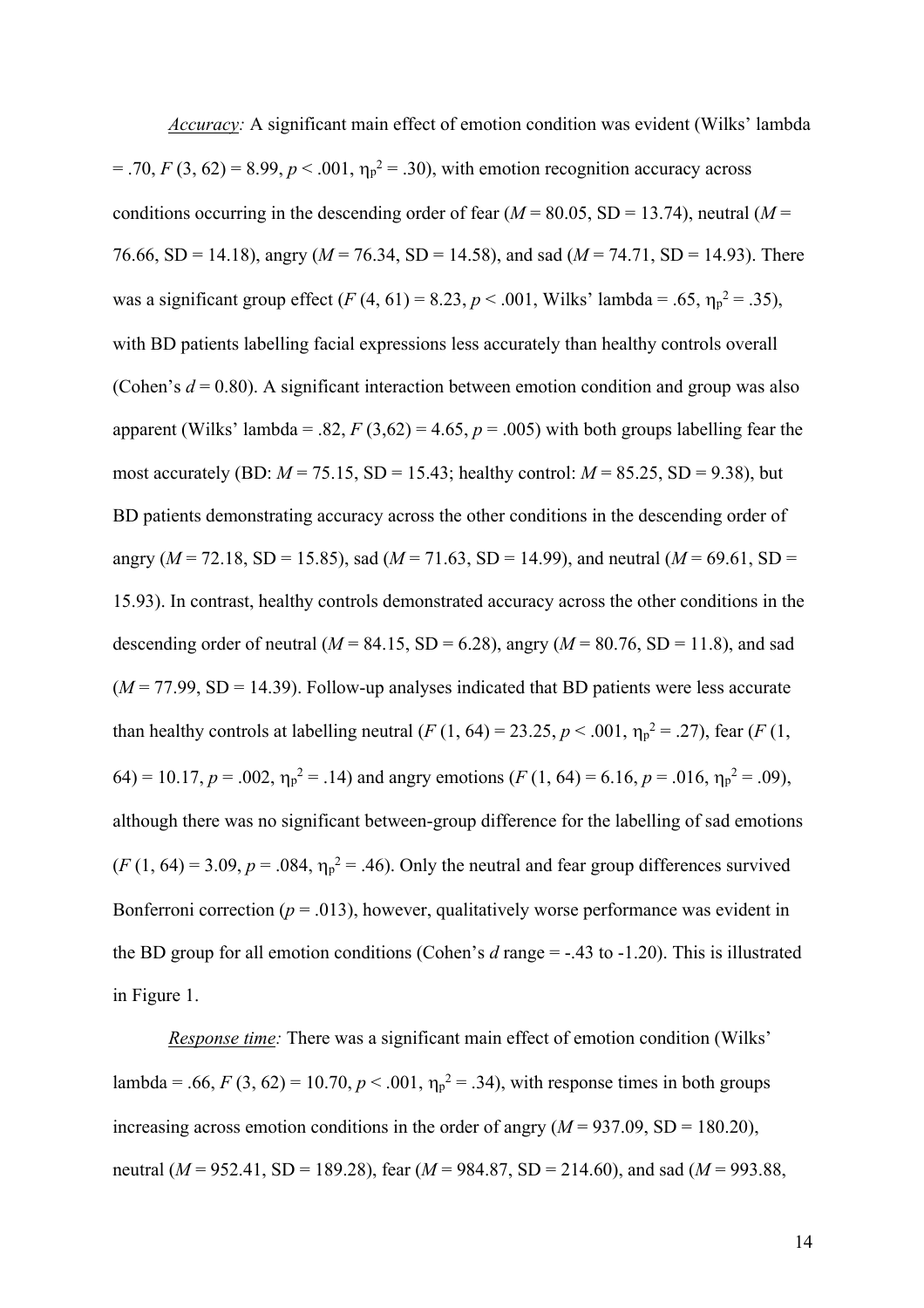SD = 192.37). No significant omnibus group effects were evident  $(F(4, 61) = 1.14, p = .349,$ Wilks' lambda = 0.93,  $\eta_p^2 = 0.07$ , nor was there a significant emotion condition\*group interaction (Wilks' lambda = .95,  $F(3,62) = 1.01, p > .05$ ).

## [INSERT FIGURE 1 ABOUT HERE.]

## *Analysis Set 2: Examination of emotion mislabelling*

*Between-group differences in false alarms:* There was no significant omnibus (*F* (12, 53) = 1.72,  $p = .090$ ; Wilks' lambda = .72), and no individual emotion condition (all  $p's > .05$ ) differences between BD and healthy control groups in the *degree* of mislabelling emotion foils as emotion targets. The omnibus effect size was large,  $\eta_p^2 = 0.28$ , and individual emotion condition false alarm effects ranged from Cohen's *d* = -.42 to Cohen's *d* = .58 (Table 2).

*Within-group patterns of emotion mislabelling:* Emotion mislabelling means and standard deviations for the BD and healthy control groups are presented in Table 2 and Figure 2.

*Neutral face mislabelling:* In the BD group, there was a significant effect of emotion target on the mislabelling of neutral faces (Wilks' lambda = .42,  $F(2, 32) = 22.53$ ,  $p < .001$ ,  $\eta_p^2$  = .59). Post-hoc pairwise comparisons indicated that after Bonferroni correction for multiple comparisons, neutral faces were mistaken for sad more frequently than fearful (false alarm mean difference of 9.74%,  $p < .001$ ), and for angry more frequently than fearful (false alarm mean difference of 8.82%, *p* < .001). Neutral faces were not preferentially mislabelled as angry or sad (false alarm mean difference of .92%,  $p = 1.00$ ).

In the healthy control group, there was a significant effect of emotion target on the mislabelling of neutral faces (Wilks' lambda = .48,  $F(2, 30) = 16.23, p < .001, \eta_p^2 = .52$ ).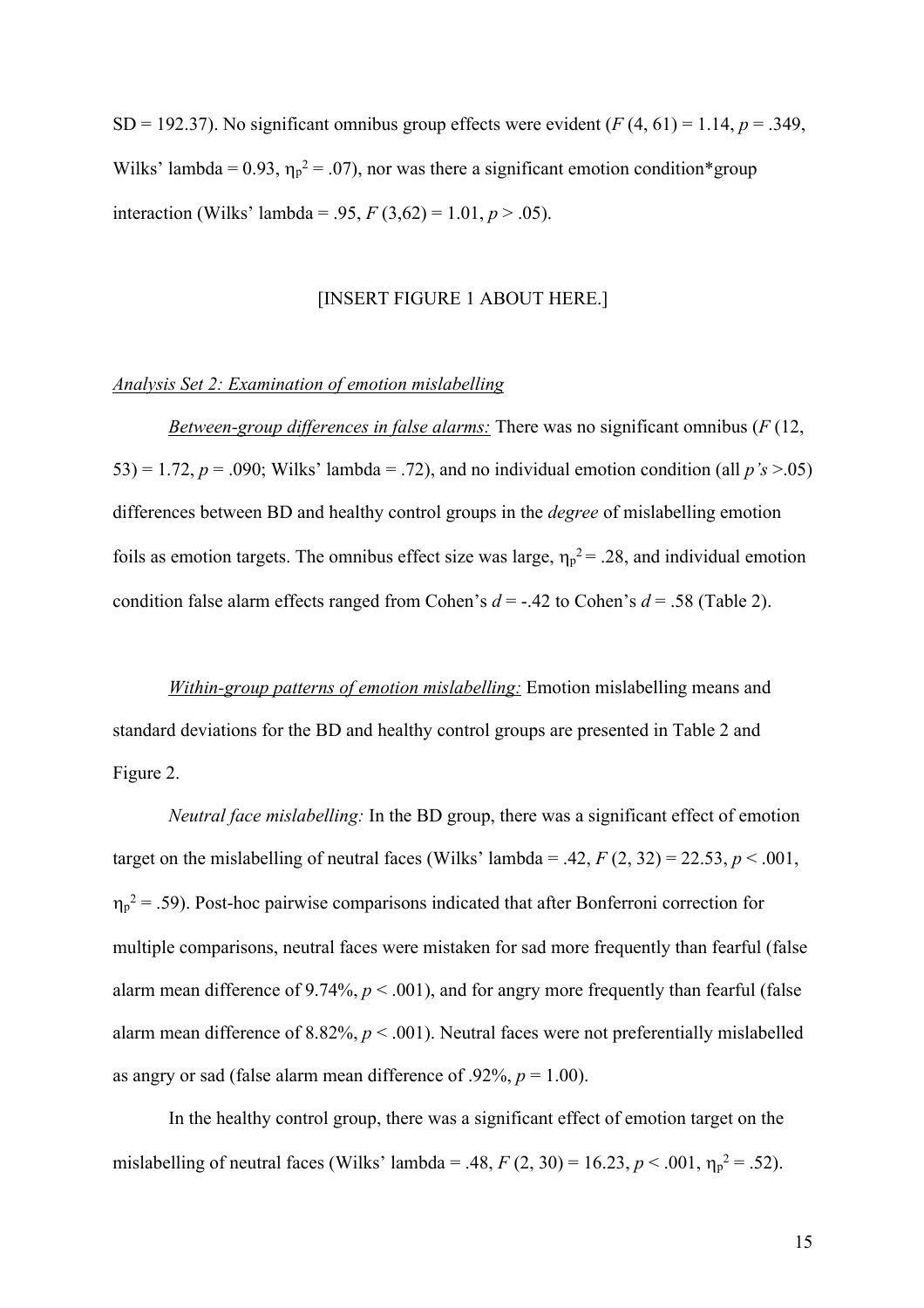The same pattern was present as in BD (sad more frequently than fearful, false alarm mean difference of 5.08%,  $p = 0.016$ ; and angry more than fearful (false alarm mean difference of 11.52%,  $p < .001$ ), except that the contrast between angry and sad was significant (angry more than sad; false alarm mean difference of  $6.45\%$ ,  $p = .011$ ).

*Fearful face mislabelling:* There was no significant effect of emotion target on the mislabelling of fearful faces in the BD group (Wilks' lambda = .90,  $F(2, 32) = 1.76$ ,  $p =$ .189,  $\eta_p^2 = 0.10$ ; but there was in the healthy control group (Wilks' lambda = .50, *F* (2, 30) = 14.91,  $p < .001$ ,  $\eta_p^2 = .50$ ). Post-hoc analyses indicated that fearful faces were mislabelled as angry more than neutral (false alarm mean difference of 15.82%, *p* < .001), and sad more than neutral (false alarm mean difference of 17.77%,  $p < .001$ ). Fearful faces were not preferentially mislabelled as angry or sad (false alarm mean difference of 1.95%,  $p = 1.00$ ).

*Angry face mislabelling:* There was no significant effect of emotion target on the mislabelling of angry faces in either the BD group (Wilks' lambda = .99,  $F(2, 32) = .09$ ,  $p =$ .911,  $\eta_p^2 = .01$ ), or the healthy control group (Wilks' lambda = 0.86, *F* (2, 30) = 2.50, *p* = .099,  $\eta_p^2 = .14$ ).

*Sad face mislabelling:* In the BD group, there was a significant effect of emotion target on the mislabelling of sad faces (Wilks' lambda = .57,  $F(2, 32) = 12.22, p < .001, \eta_p^2$ = .43). Post-hoc pairwise comparisons indicated that sad faces were mistaken for neutral more than angry (false alarm mean difference of 18.93%, *p* < .001). Sad faces were not preferentially mislabelled as fearful or neutral (false alarm mean difference of 12.68%, *p* = .030), or fearful or angry (false alarm mean difference of  $6.25\%$ ,  $p = .128$ ).

In the healthy control group, there was a significant effect of emotion target on the mislabelling of sad faces (Wilks' lambda = .62,  $F(2, 30) = 9.19$ ,  $p = .001$ ,  $\eta_p^2 = .38$ ). Posthoc pairwise comparisons indicated that sad faces were mistaken for neutral more than angry (false alarm mean difference of 14.45%,  $p = .001$ ), and fearful more than angry (false alarm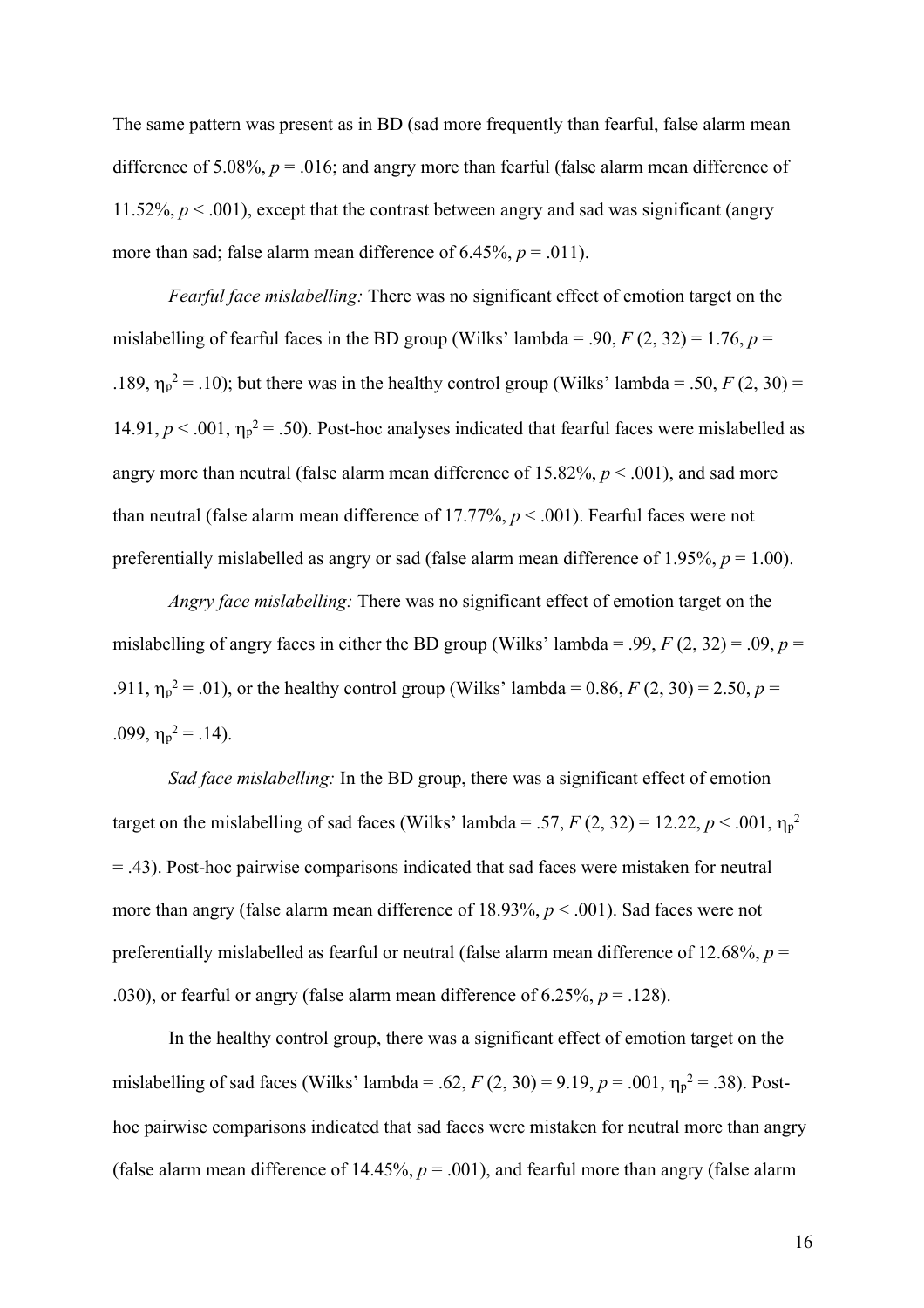mean difference of 12.31%,  $p = .005$ ). Sad faces were not preferentially mislabelled as fearful or neutral (false alarm mean difference of 2.15%,  $p = 1.00$ ).

# [INSERT TABLE 2 ABOUT HERE.] [INSERT FIGURE 2 ABOUT HERE.]

*Signal detection:* The results of the signal detection analysis, including mean d' and c values, are presented in Table 3.

*Discrimination (d'):* The BD group had a higher false alarm rate than hit rate, as indicated by their negative mean d' values. There was no significant main effect of emotion condition, Wilks' lambda = 1.00,  $F(2, 63) = .00$ ,  $p = 1.00$ ,  $\eta_p^2 = .00$ , nor was there a significant interaction between emotion condition and group, Wilks' lambda = .99, *F* (2, 63)  $=$  .18,  $p = .832$ ,  $\eta_p^2 = .01$ ). The main effect comparing the two groups was not significant, *F*  $(1, 64) = 1.2, p = .276, \eta_p^2 = .02.$ 

*Bias (c):* There was no significant main effect of emotion condition, Wilks' lambda = 1.00, *F* (11, 54) = .00,  $p = 1.00$ ,  $\eta_p^2 = 0.00$ , nor was there a significant interaction between emotion condition and group, Wilks' lambda = .87,  $F(11, 54) = .76$ ,  $p = .678$ ,  $\eta_p^2 = .13$ ). There was a significant main effect of group,  $F(1, 64) = 17.83$ ,  $p < .001$ ,  $\eta_p^2 = .22$ . The BD group had positive mean c values for all emotion target / foil combinations, and vice versa for the healthy control group, indicating that the BD group were generally *conservative* in their decision-making bias and the healthy control group were *liberal* in their decision-making bias.

## [INSERT TABLE 3 ABOUT HERE.]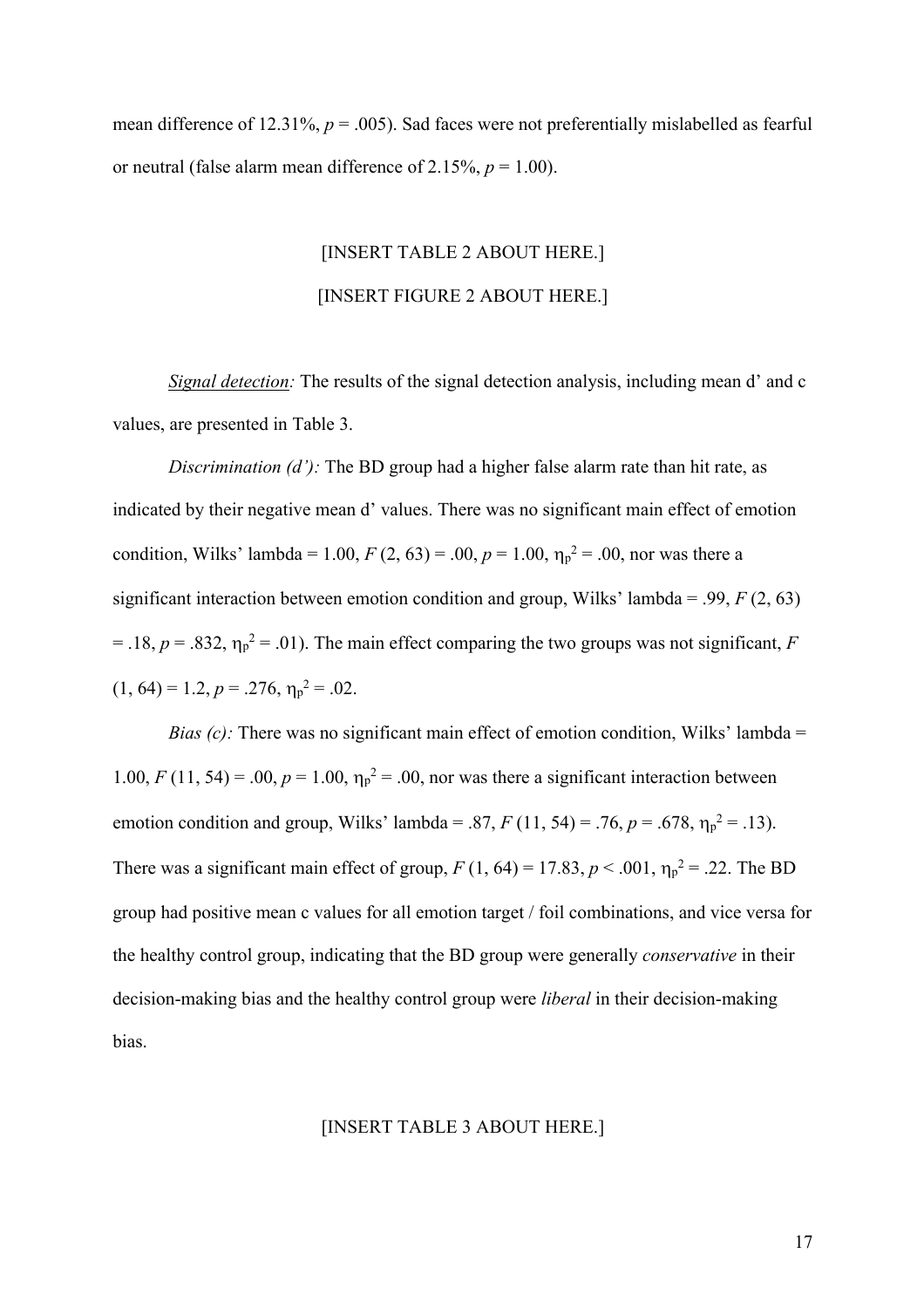### *Analysis 3: Control condition*

There were no significant between-group differences in accuracy (BD: *M* = 90.50, SD  $= 21.91$ ; healthy controls:  $M = 95.28$ , SD = 13.94) or response time (BD:  $M = 615.94$ , SD = 138.50; healthy controls:  $M = 595.75$ , SD = 115.81) for the labelling of houses ( $F(2, 61)$ ) = .56, *p* = .573, Wilks' lambda = .98, Cohen's *d* = - .26 and .16 respectively).

# *Analysis 4: Correlations between facial emotion recognition performance and mood symptoms*

In the BD group, bivariate correlation analyses indicated no significant associations between mood symptom severity (MADRS and YMRS scores) and either accuracy, response time or false alarm variables after Bonferroni correction (adjusted  $\alpha$  = .003; Supplementary Table 7).

### **Discussion**

The aim of this study was to build on previous work on facial emotion recognition in BD patients compared to healthy controls by examining accuracy and response times across emotions and exploring patterns of emotion misattribution. Our findings largely support previous studies (de Brito Ferreira Fernandes et al., 2016; Derntl et al., 2009; Seidel et al., 2012; Vederman et al., 2012), where specifically, and in line with Hypothesis 1, we found the BD group to be less accurate in recognising facial emotions overall compared to healthy controls. This was particularly the case for neutral and fearful facial recognition, for which large patient-healthy control effect sizes were evident.

Medium between-group effect sizes were also evident for the recognition of angry and sad faces, with patients performing worse than healthy controls. However, these effects did not survive correction for multiple comparisons. Notably, the effect sizes evident in this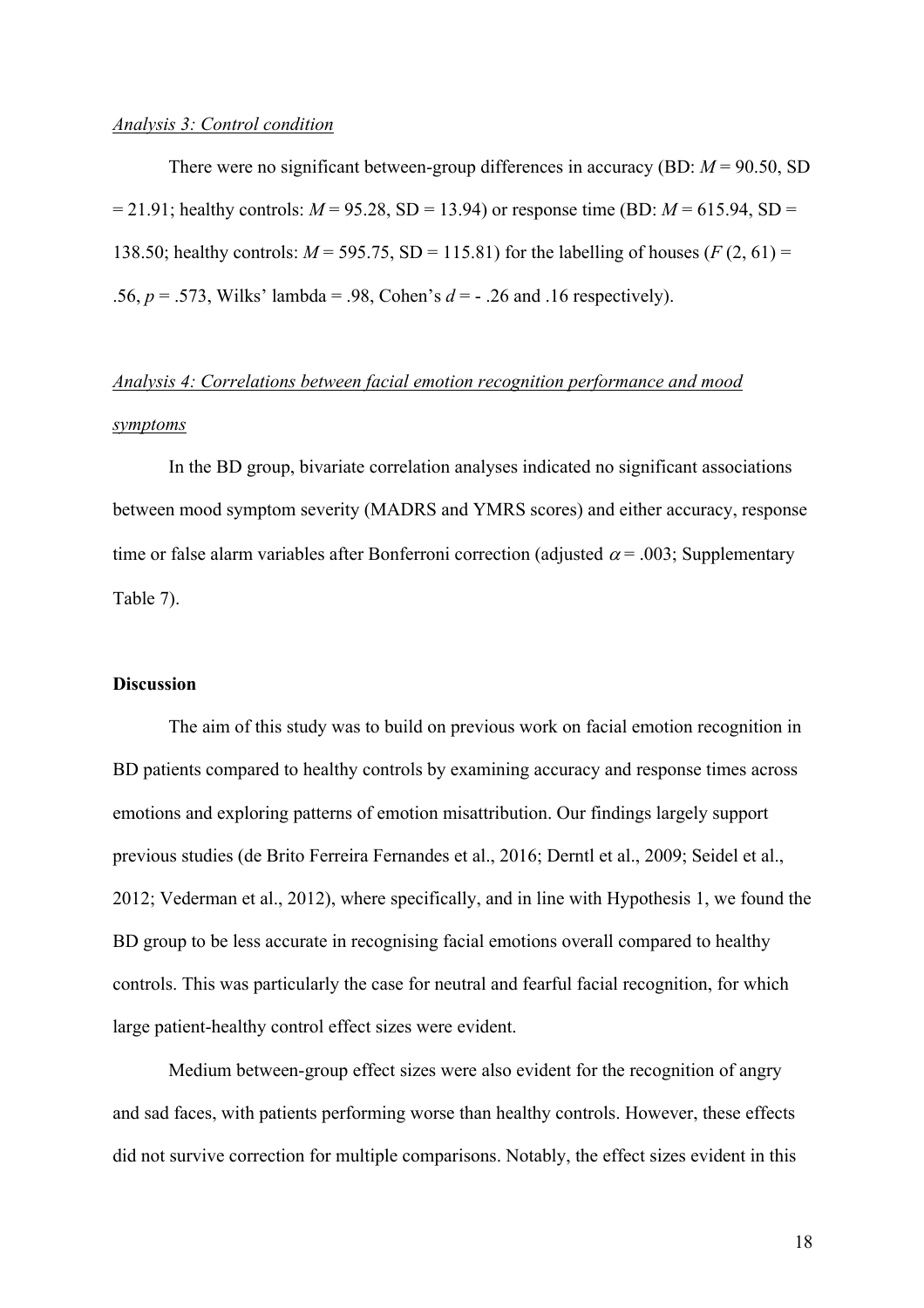study are comparatively larger than previous research. This may be explained by the nature of the task at hand, as we used degraded facial emotion stimuli displayed at 60% of the original intensity. This appears to have been effective in increasing task difficulty and increasing sensitivity to the previously documented *subtle* between-group differences in task performance.

Contrary to expectations, response times did not differ between groups, although effect sizes were in the small-medium range favouring better performance in the healthy controls. Nonetheless, the absence of response time differences and relatively smaller between-group effects suggests that reduced facial emotion recognition accuracy in the BD group was not due to a speed versus accuracy trade off. There were also no between-group differences on the control condition, indicating that general visual processing ability was not compromised in the BD cohort. We also did not find any significant correlations between mood symptom severity scores and the emotion recognition measures of interest, consistent with past work indicating that facial emotion recognition deficits are a trait-like feature of BD.

The reduced accuracy for recognising neutral faces in the BD group is an important finding because neutral faces are commonly used as a baseline or contrast condition in facial emotion recognition paradigms, particularly those involving functional neuroimaging (Chen et al., 2006; Dima et al., 2013; Grotegerd et al., 2014; Jogia et al., 2008; Marchand et al., 2011). Our findings suggest that BD patients misinterpret neutral faces as being emotive to a much greater degree than healthy individuals, in line with previous preliminary evidence (Gur et al., 1992; Ruocco et al., 2014). It is possible that this is due to an inherent bias of BD patients toward the perception of emotion in the environment even in its absence, which fits with evidence indicating heightened emotional reactivity in BD patients compared to healthy controls (Miskowiak et al., 2019). An alternative explanation is that individuals with BD are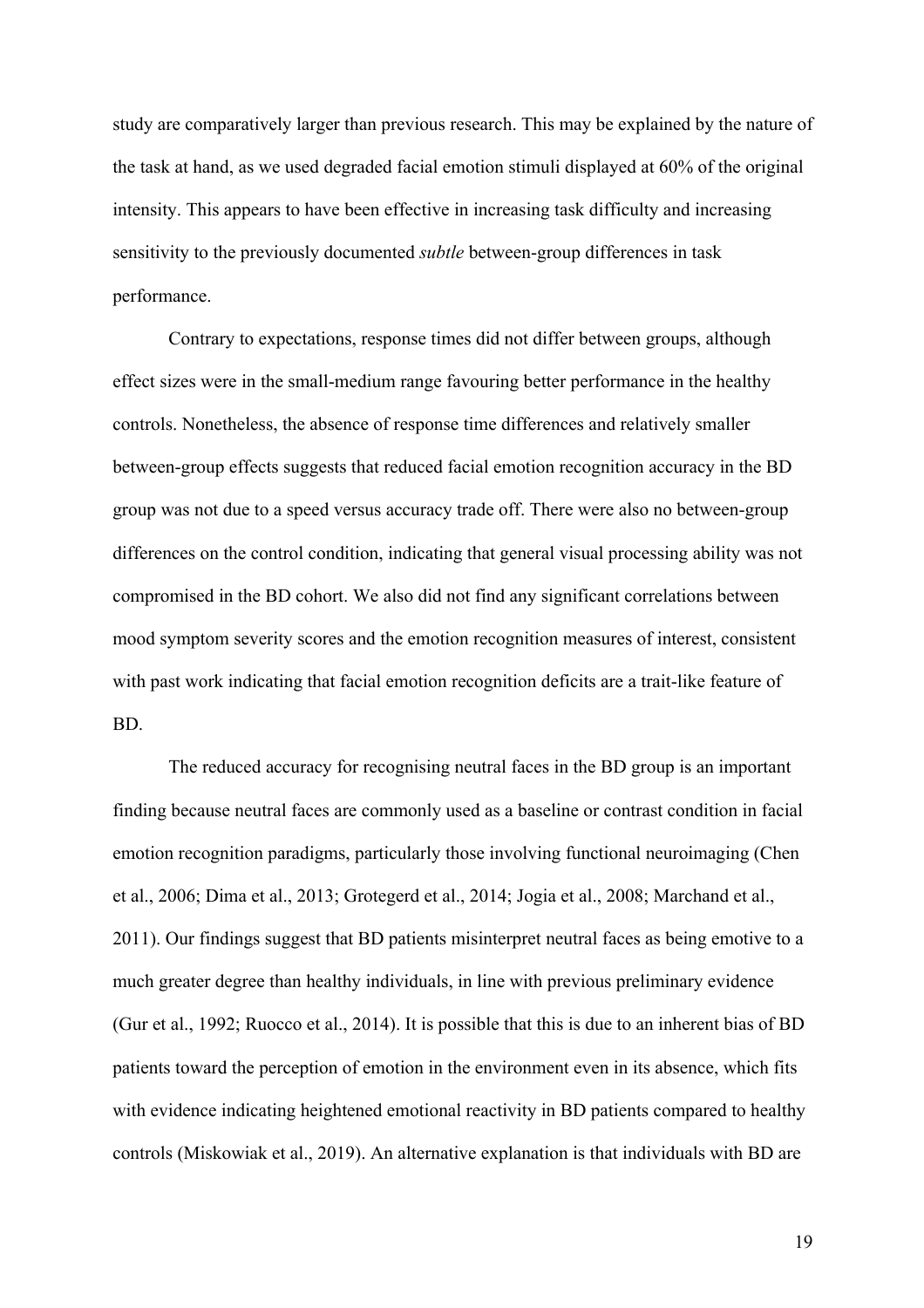hypersensitive to the trustworthiness of faces and thus more prone to emotion misattribution errors, since it has been shown that trustworthy neutral faces are more likely to be evaluated as happy, and untrustworthy neutral faces as angry (Oosterhof and Todorov, 2008, 2009). Irrespective of the driving factors behind the effect however, the findings of neutral face recognition deficits in BD in this study raise questions about the validity of findings from existing studies of BD in which neutral faces are used as a control condition; and suggest that the use of neutral face stimuli as a baseline condition in facial affect perception in BD should be reconsidered in future research.

Overall, there were no significant *between-group* differences in the magnitude by which neutral, sad, angry or fearful faces were confused for each other, although the between-group effect sizes for the mislabelling of fear as neutral (biased toward patients) or sad (biased toward healthy controls) were in the medium range. Within-group analysis indicated that emotion mislabelling patterns within the BD group were similar to the emotion mislabelling patterns of the healthy control group, with some minor differences (see supplementary material for a description). In combination with the accuracy findings, the generally comparable within-group patterns suggest that there is a spectrum on which facial emotion mislabelling occurs; such that individuals with BD appear to mislabel emotions in a similar, albeit exaggerated manner, compared to healthy individuals. In other words, individuals with BD appear to make the same type of emotion mislabelling mistakes as healthy individuals, but they make these errors more often. This is important as it suggests that training programs designed to improve emotional intelligence in the general population by improving facial emotion recognition may be successfully adapted for use in BD.

As suggested by the signal detection findings, individuals with BD may mistake more facial expressions than they correctly identify; possibly due to a conservative bias in their decision making. To our knowledge, we believe that no previous studies have conducted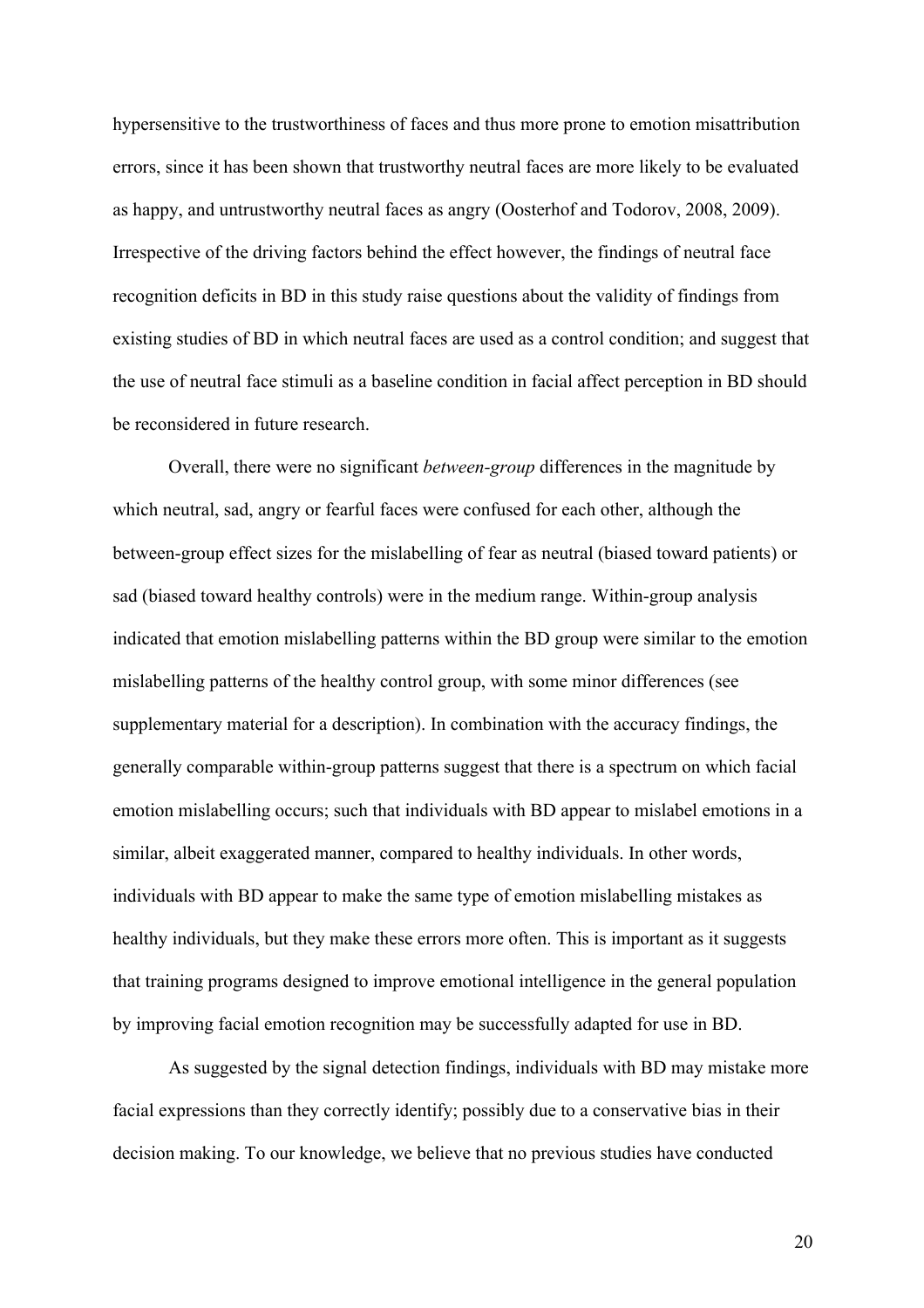signal detection analysis on facial emotion processing tasks in BD. Our findings are in contrast to another study that conducted a signal detection analysis of a sustained attention task, and found no difference in response bias between euthymic BD and healthy controls (Harmer et al., 2002). Conservative decision making in BD may therefore be specific to *social* cognitive function, as suggested by our findings, rather than a global cognitive trait. Further research is required to clarify these discrepancies in social versus non-social cognitive response bias in BD.

Our findings of exaggerated emotion misattribution may explain some of the interpersonal and social impairments associated with BD, such as emotional reactivity (Henry et al., 2012). Although there is some indirect existing literature on the impact of emotion recognition impairments on psychosocial outcomes, it is sparse and inconclusive (Ospina et al., 2018; Van Rheenen and Rossell, 2014b). Given the larger effect sizes evident in the current study compared to past work, it appears that more sensitive tasks are needed to elicit the apparently subtle facial emotion processing impairments of BD. Use of such tasks may thus help in clarifying the presence and nature of associations between impaired emotion recognition and psychosocial outcomes in BD, which will aid in understanding the extent to which the deficits apparent in this study are clinically meaningful.

The current study had some limitations that should be considered. First, the sample size was relatively modest, owing to its place within an expensive neuroimaging project in which funding was only available for a certain number of participants. Second, we used a task that took 40 minutes for participants to complete. This was performed in the context of a functional MRI scanning session in which stimulus blocks were broken up into four stimulus runs interspersed with other scan acquisitions during which participants rested. Nonetheless, this is a relatively long testing paradigm that requires a degree of sustained attention. Since group by run interactions were not significant (see Supplementary Table 3), and to account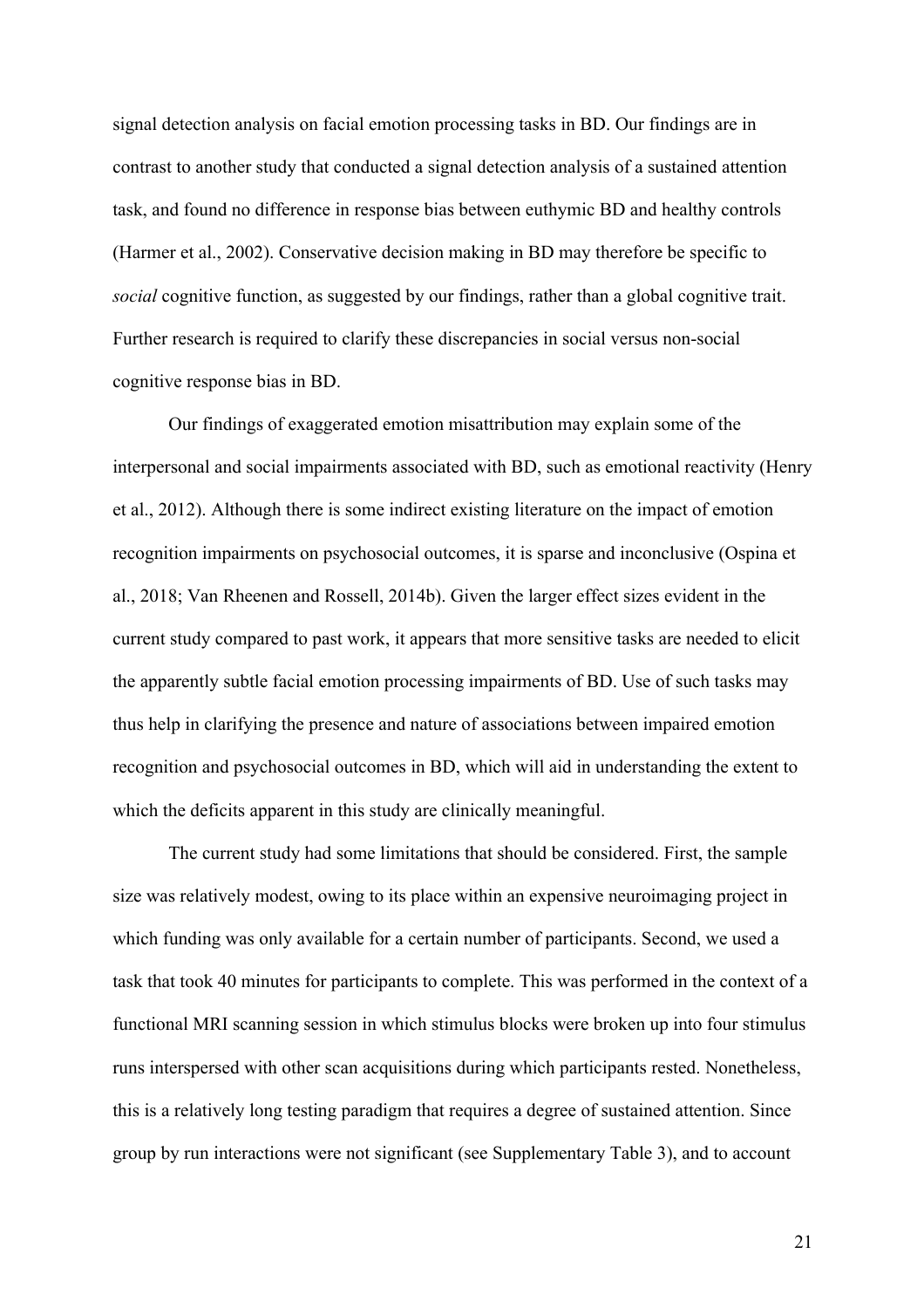for potential fatigue, we used an average of the scores across the four stimulus runs of the task. Given BD participants showed similar response times and similar patterns of emotion mislabelling as the healthy controls, it appears that this group was attending to the task and not disproportionately affected by fatigue. Further, the stimulus presentation in this task was a relatively brief 500ms in duration. Though this is different to some previous research that used longer stimulus presentation times, we reason that our task may be more ecologically valid, in that real-world facial emotions are not fixed for long durations. We acknowledge that this task design could increase burden for participants with cognitive processing deficits, however, the response window was jittered up to 5.5 seconds to capture slower psychomotor reactions. The absence of response time differences between groups suggests that task duration did not disproportionately affect performance in the BD group.

Third, the BD sample comprised some patients with mild-moderate clinical symptoms, which hampers inferences regarding whether the findings observed here are traitlike in nature. Nonetheless, the absence of correlations between mood rating scores and task performance suggests that the accuracy of facial emotion recognition is independent of mood symptoms. This supports previous research that has suggested that facial emotion deficits may be a trait feature of BD (Samame et al., 2015; Van Rheenen and Rossell, 2014a).

Further, while we examined the effect of medication type on facial emotion recognition task performance, we did not specifically assess the effect of medication *dose* on this variable. Future research would do well to replicate this study in a medication-naïve sample. In addition, though premorbid IQ was estimated using the WTAR, we did not assess the *current* IQ of participants in this study. This is a limitation of the current study, though it should be noted that there was no association between premorbid IQ and facial emotion recognition task performance in this cohort. It is also important to consider the lack of ethnic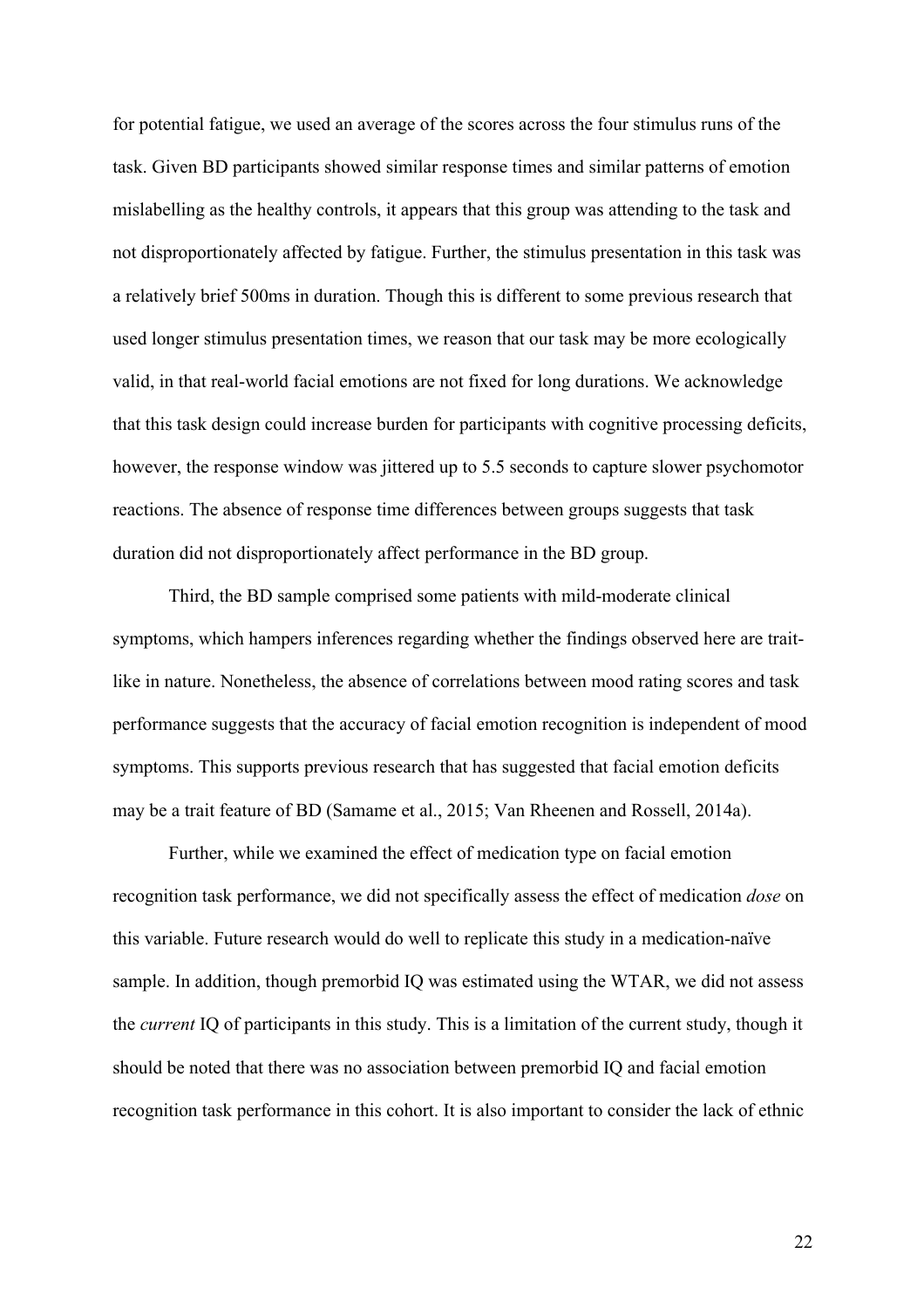diversity of actors in the Pictures of Facial Affect; this is a limitation common to many studies using these stimuli in the area of facial emotion recognition.

Finally, caution is warranted in generalising these findings beyond their application to the emotions examined in this study. For example, we intentionally omitted positive facial expressions in the design of our task to limit confounds related to differences in the complexity of positive and negative faces and the strategies used to process them (see Van Rheenen and Rossell, 2013 for a discussion). Future research should consider including positively valenced stimuli, such as happy faces, however, to elucidate potential biases in positively *or* negatively valenced mislabelling of neutral faces. Future research would also do well to explicitly replicate and further probe the neutral face processing impairments seen here in BD patients.

In sum, the findings from the current study suggest that facial emotion recognition is impaired in BD. In particular, BD appears to be associated with deficits in the accurate recognition of neutral faces, as well as fearful, angry, and sad faces. Similar, but exaggerated patterns of emotion mislabelling are evident in BD patients compared to healthy controls. Future emotion processing research in BD should take caution in using neutral faces in control conditions of experimental tasks, and should aim to explicitly characterise the neutral facial recognition deficits seen here in BD using neuroimaging techniques. Such research, in combination with other work replicating the emotion misattribution patterns seen in this study, will facilitate a more complete understanding of facial emotion recognition deficits in BD. This will go some way in optimising psychosocial treatments for the disorder, for example, by facilitating the formulation and refinement of facial emotion recognition training programs for BD.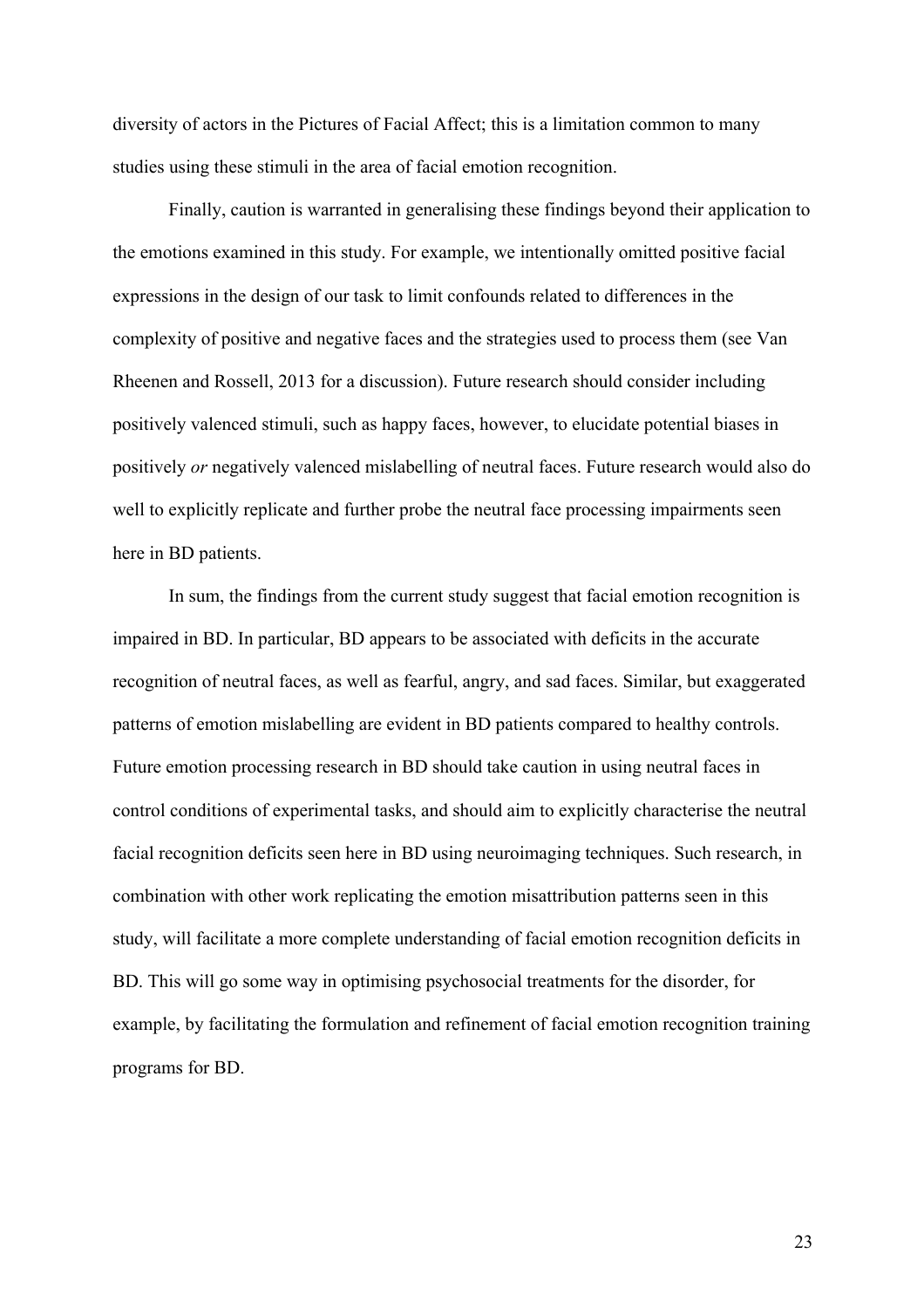#### **References**

- American Psychiatric Association, 2013. Diagnostic and Statistical Manual of Mental Disorders, 5th ed. APA, Washington, DC.
- Bozikas, V.P., Tonia, T., Fokas, K., Karavatos, A., Kosmidis, M.H., 2006. Impaired emotion processing in remitted patients with bipolar disorder. J. Affect. Disord. 91, 53-56. DOI: 10.1016/j.jad.2005.11.013.
- Brotman, M.A., Skup, M., Rich, B.A., Blair, K.S., Pine, D.S., Blair, J.R., Leibenluft, E., 2008. Risk for bipolar disorder is associated with face-processing deficits across emotions. J. Am. Acad. Child Adolesc. Psychiatry 47, 1455-1461. DOI: 10.1097/CHI.0b013e318188832e.
- Calafiore, D., Rossell, S.L., Van Rheenen, T.E., 2018. Cognitive abilities in first-degree relatives of individuals with bipolar disorder. J. Affect. Disord. 225, 147-152. DOI: 10.1016/j.jad.2017.08.029.
- Chen, C.H., Lennox, B., Jacob, R., Calder, A., Lupson, V., Bisbrown-Chippendale, R., Suckling, J., Bullmore, E., 2006. Explicit and implicit facial affect recognition in manic and depressed States of bipolar disorder: a functional magnetic resonance imaging study. Biol. Psychiatry 59, 31-39. DOI: 10.1016/j.biopsych.2005.06.008.
- Daros, A.R., Ruocco, A.C., Reilly, J.L., Harris, M.S., Sweeney, J.A., 2014. Facial emotion recognition in first-episode schizophrenia and bipolar disorder with psychosis. Schizophr. Res. 153, 32-37. DOI: 10.1016/j.schres.2014.01.009.

de Brito Ferreira Fernandes, F., Gigante, A.D., Berutti, M., Amaral, J.A., de Almeida, K.M.,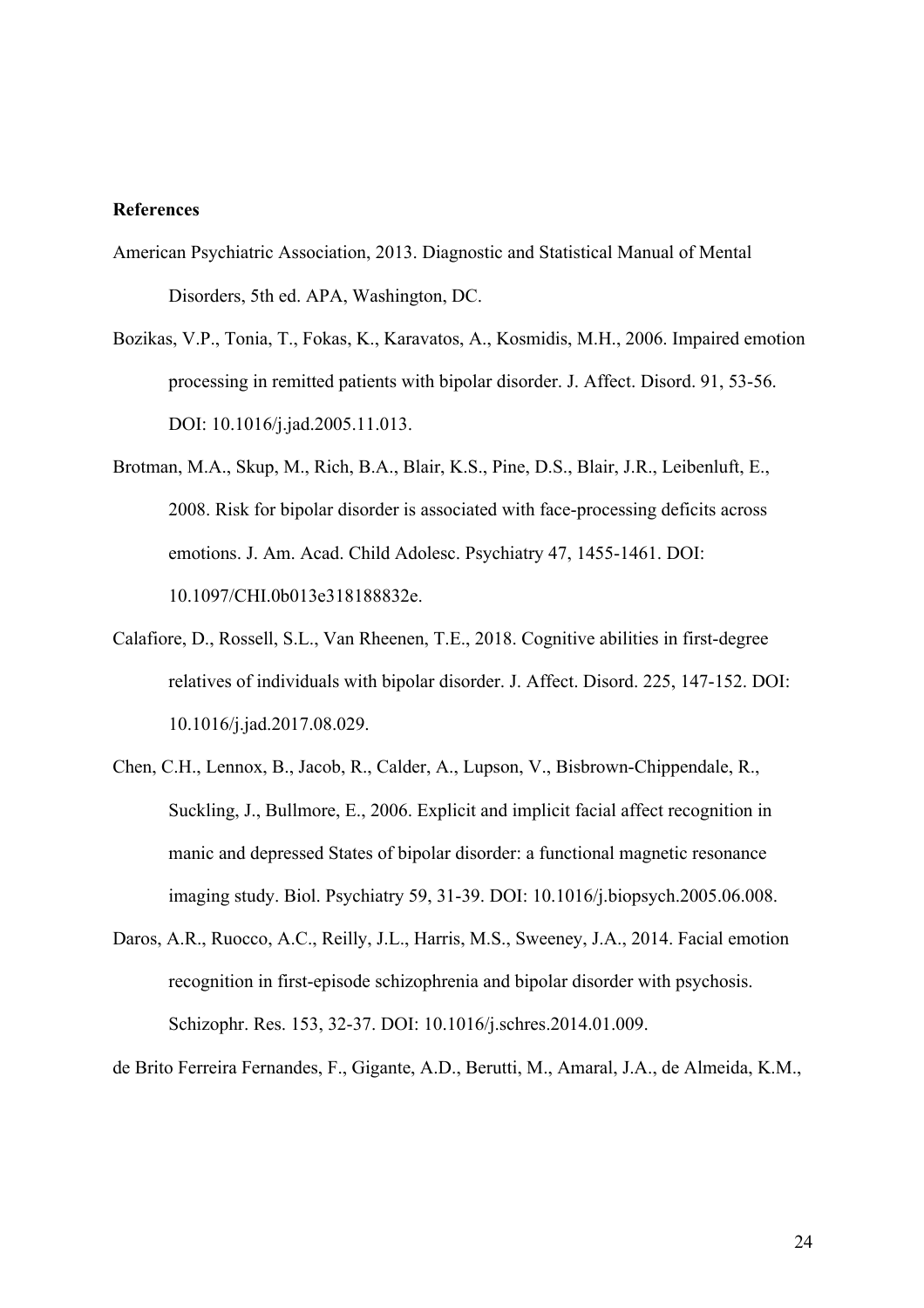de Almeida Rocca, C.C., Lafer, B., Nery, F.G., 2016. Facial emotion recognition in euthymic patients with bipolar disorder and their unaffected first-degree relatives. Compr. Psychiatry 68, 18-23. DOI: 10.1016/j.comppsych.2016.03.001.

- Derntl, B., Seidel, E.M., Kryspin-Exner, I., Hasmann, A., Dobmeier, M., 2009. Facial emotion recognition in patients with bipolar I and bipolar II disorder. Br. J. Clin. Psychol. 48, 363-375. DOI: 10.1348/014466509X404845.
- Dima, D., Jogia, J., Collier, D., Vassos, E., Burdick, K.E., Frangou, S., 2013. Independent modulation of engagement and connectivity of the facial network during affect processing by CACNA1C and ANK3 risk genes for bipolar disorder. JAMA Psychiatry 70, 1303-1311. DOI: 10.1001/jamapsychiatry.2013.2099.
- Ekman, P., Friesen, W.V., 1976. Pictures of facial affect. Consulting Psychologists Press, Palo Alto, CA.
- Filliter, J.H., Glover, J.M., McMullen, P.A., Salmon, J.P., Johnson, S.A., 2016. The DalHouses: 100 new photographs of houses with ratings of typicality, familiarity, and degree of similarity to faces. Behav. Res. Methods 48, 178-183. DOI: 10.3758/s13428-015-0561-8.
- Gauthier, I., Skudlarski, P., Gore, J.C., Anderson, A.W., 2000. Expertise for cars and birds recruits brain areas involved in face recognition. Nat. Neurosci. 3, 191-197. DOI: 10.1038/72140.
- Getz, G.E., Shear, P.K., Strakowski, S.M., 2003. Facial affect recognition deficits in bipolar disorder. J. Int. Neuropsychol. Soc. 9, 623-632. DOI: 10.1017/S1355617703940021.
- Goghari, V.M., Sponheim, S.R., 2013. More pronounced deficits in facial emotion recognition for schizophrenia than bipolar disorder. Compr. Psychiatry 54, 388-397. DOI: 10.1016/j.comppsych.2012.10.012.

Grotegerd, D., Stuhrmann, A., Kugel, H., Schmidt, S., Redlich, R., Zwanzger, P., Rauch,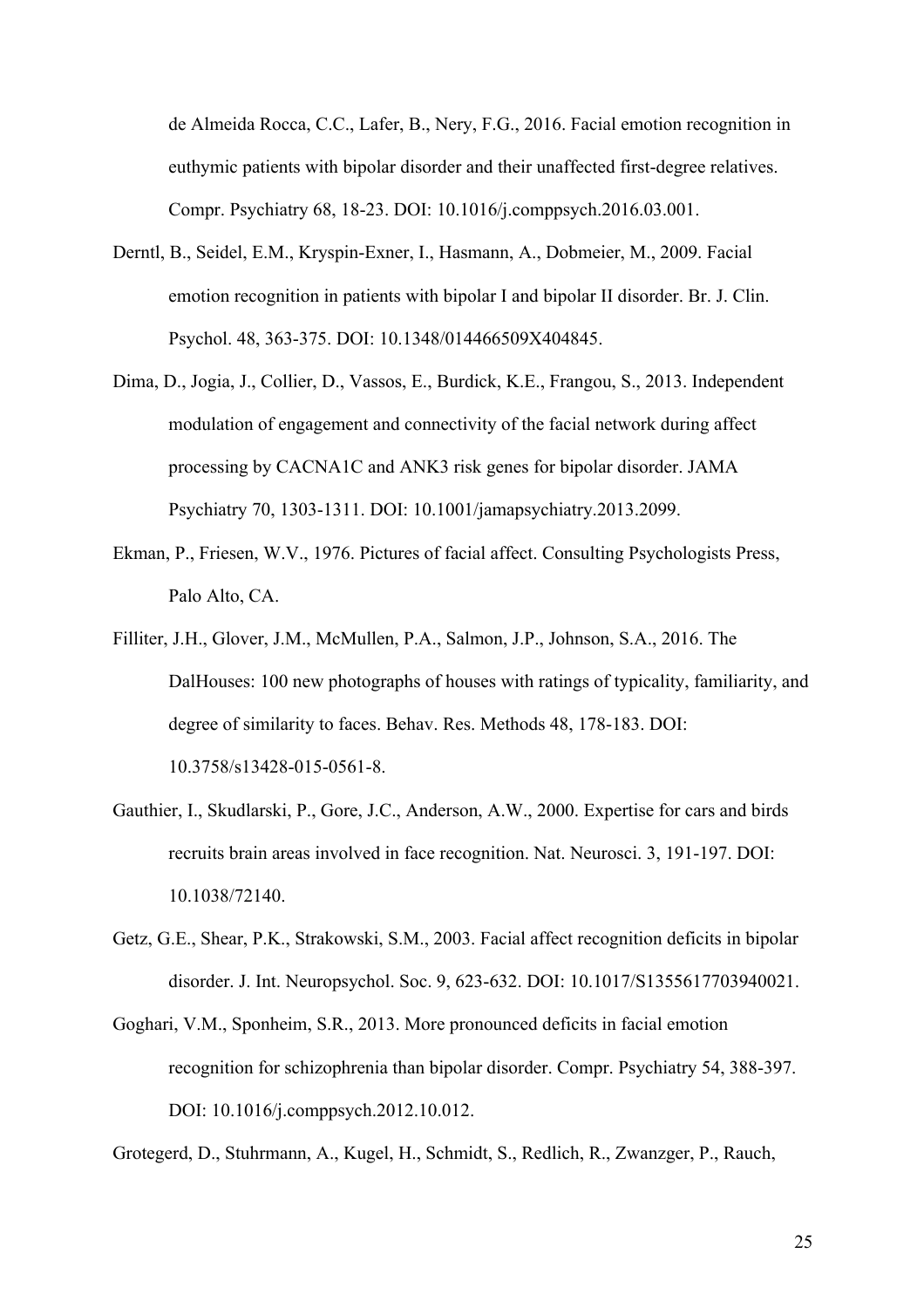A.V., Heindel, W., Zwitserlood, P., Arolt, V., Suslow, T., Dannlowski, U., 2014. Amygdala excitability to subliminally presented emotional faces distinguishes unipolar and bipolar depression: an fMRI and pattern classification study. Hum. Brain Mapp. 35, 2995-3007. DOI: 10.1002/hbm.22380.

- Gur, R.C., Erwin, R.J., Gur, R.E., Zwil, A.S., Heimberg, C., Kraemer, H.C., 1992. Facial emotion discrimination: II. Behavioral findings in depression. Psychiatry Res. 42, 241-251. DOI: 10.1016/0165-1781(92)90116-k.
- Harmer, C.J., Clark, L., Grayson, L., Goodwin, G.M., 2002. Sustained attention deficit in bipolar disorder is not a working memory impairment in disguise. Neuropsychologia. 40, 1586-1590. DOI: 10.1016/S0028-3932(02)00019-2.
- Henry, C., Phillips, M., Leibenluft, E., M'Bailara, K., Houenou, J., Leboyer, M., 2012. Emotional dysfunction as a marker of bipolar disorders. Front Biosci (Elite Ed) 4, 2622-2630. DOI: 10.2741/e578.
- Huang, Y., Ferreira, F., 2020. The Application of Signal Detection Theory to Acceptability Judgments. Front. Psychol. 11, 73. DOI: 10.3389/fpsyg.2020.00073.
- Jogia, J., Haldane, M., Cobb, A., Kumari, V., Frangou, S., 2008. Pilot investigation of the changes in cortical activation during facial affect recognition with lamotrigine monotherapy in bipolar disorder. Br. J. Psychiatry 192, 197-201. DOI: 10.1192/bjp.bp.107.037960.
- Keck, P.E., Jr., Calabrese, J.R., McQuade, R.D., Carson, W.H., Carlson, B.X., Rollin, L.M., Marcus, R.N., Sanchez, R., Aripiprazole Study, G., 2006. A randomized, doubleblind, placebo-controlled 26-week trial of aripiprazole in recently manic patients with bipolar I disorder. J. Clin. Psychiatry 67, 626-637. DOI: 10.4088/jcp.v67n0414.

Kessels, R.P., Montagne, B., Hendriks, A.W., Perrett, D.I., de Haan, E.H., 2014. Assessment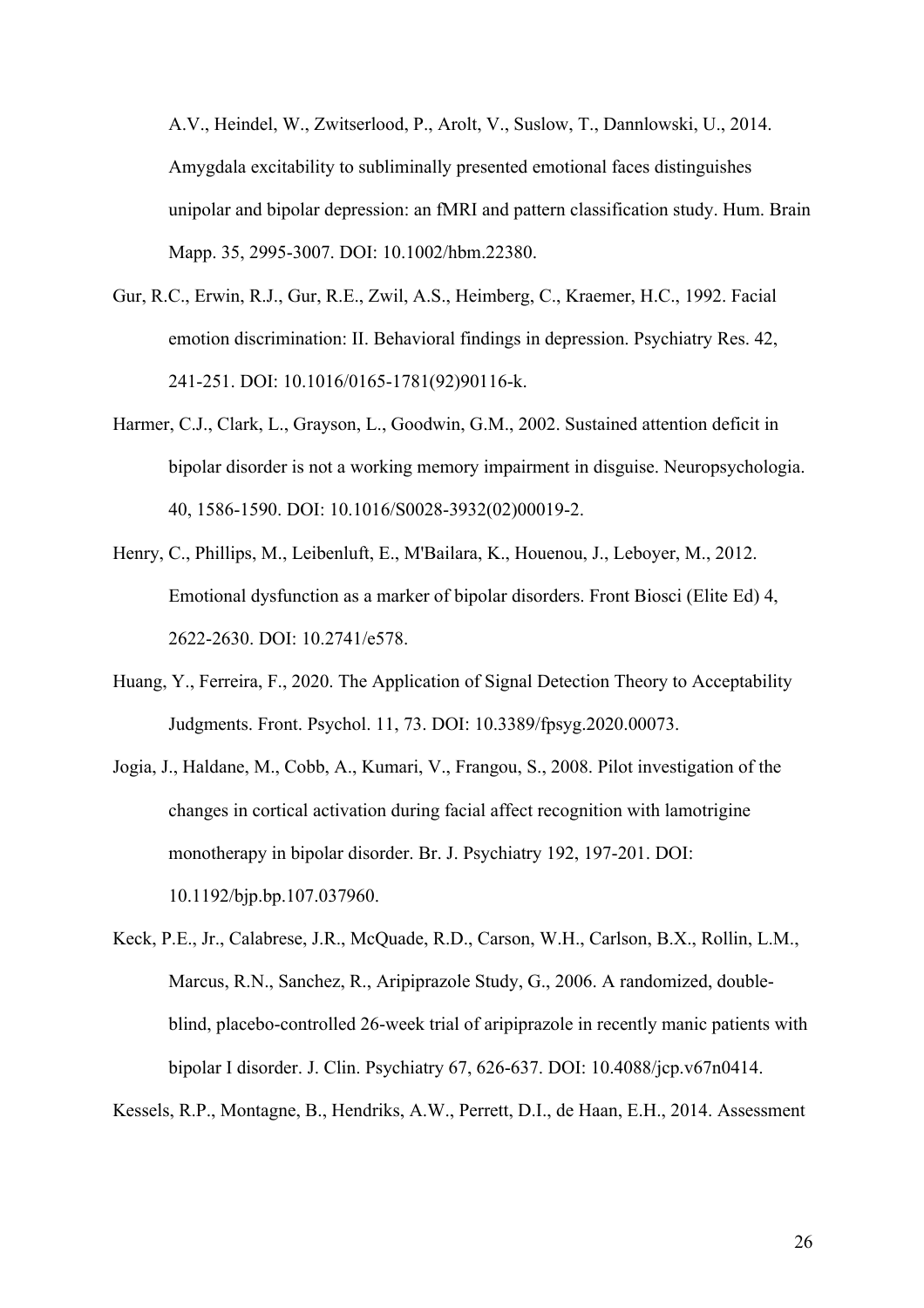of perception of morphed facial expressions using the Emotion Recognition Task: normative data from healthy participants aged 8-75. J. Neuropsychol. 8, 75-93. DOI: 10.1111/jnp.12009.

- Lee, P., Van Meter, A., 2020. Emotional body language: Social cognition deficits in bipolar disorder. J. Affect. Disord. 272, 231-238. DOI: 10.1016/j.jad.2020.03.114.
- Lembke, A., Ketter, T.A., 2002. Impaired recognition of facial emotion in mania. Am. J. Psychiatry 159, 302-304. DOI: 10.1176/appi.ajp.159.2.302.
- Marchand, W.R., Lee, J.N., Garn, C., Thatcher, J., Gale, P., Kreitschitz, S., Johnson, S., Wood, N., 2011. Aberrant emotional processing in posterior cortical midline structures in bipolar II depression. Prog. Neuropsychopharmacol. Biol. Psychiatry 35, 1729-1737. DOI: 10.1016/j.pnpbp.2011.05.017.
- McGugin, R.W., Gatenby, J.C., Gore, J.C., Gauthier, I., 2012. High-resolution imaging of expertise reveals reliable object selectivity in the fusiform face area related to perceptual performance. Proc. Natl. Acad. Sci. U. S. A. 109, 17063-17068. DOI: 10.1073/pnas.1116333109.
- Miskowiak, K.W., Seeberg, I., Kjaerstad, H.L., Burdick, K.E., Martinez-Aran, A., Del Mar Bonnin, C., Bowie, C.R., Carvalho, A.F., Gallagher, P., Hasler, G., Lafer, B., Lopez-Jaramillo, C., Sumiyoshi, T., McIntyre, R.S., Schaffer, A., Porter, R.J., Purdon, S., Torres, I.J., Yatham, L.N., Young, A.H., Kessing, L.V., Van Rheenen, T.E., Vieta, E., 2019. Affective cognition in bipolar disorder: A systematic review by the ISBD targeting cognition task force. Bipolar Disord 21, 686-719. DOI: 10.1111/bdi.12834.
- Montgomery, S.A., Asberg, M., 1979. A new depression scale designed to be sensitive to change. Br. J. Psychiatry 134, 382-389. DOI: 10.1192/bjp.134.4.382.
- Oosterhof, N.N., Todorov, A., 2008. The functional basis of face evaluation. Proc. Natl. Acad. Sci. U. S. A. 105, 11087-11092. DOI: 10.1073/pnas.0805664105.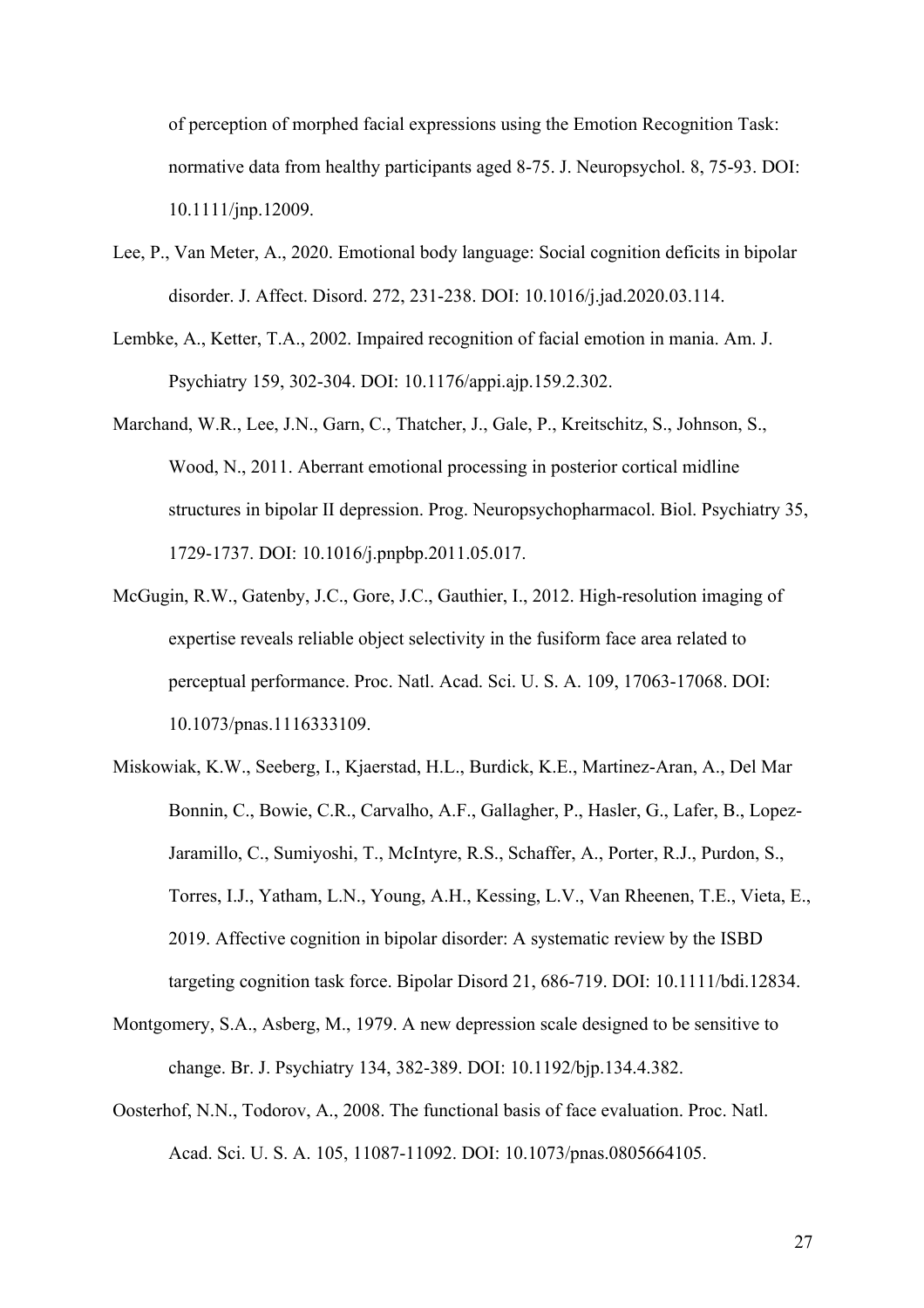- Oosterhof, N.N., Todorov, A., 2009. Shared perceptual basis of emotional expressions and trustworthiness impressions from faces. Emotion 9, 128-133. DOI: 10.1037/a0014520.
- Ospina, L.H., Nitzburg, G.C., Shanahan, M., Perez-Rodriguez, M.M., Larsen, E., Latifoglu, A., Burdick, K.E., 2018. Social cognition moderates the relationship between neurocognition and community functioning in bipolar disorder. J. Affect. Disord. 235, 7-14. DOI: 10.1016/j.jad.2018.03.013.
- Rich, B.A., Vinton, D.T., Roberson-Nay, R., Hommer, R.E., Berghorst, L.H., McClure, E.B., Fromm, S.J., Pine, D.S., Leibenluft, E., 2006. Limbic hyperactivation during processing of neutral facial expressions in children with bipolar disorder. Proc. Natl. Acad. Sci. U. S. A. 103, 8900-8905. DOI: 10.1073/pnas.0603246103.
- Ruocco, A.C., Reilly, J.L., Rubin, L.H., Daros, A.R., Gershon, E.S., Tamminga, C.A., Pearlson, G.D., Hill, S.K., Keshavan, M.S., Gur, R.C., Sweeney, J.A., 2014. Emotion recognition deficits in schizophrenia-spectrum disorders and psychotic bipolar disorder: Findings from the Bipolar-Schizophrenia Network on Intermediate Phenotypes (B-SNIP) study. Schizophr. Res. 158, 105-112. DOI: 10.1016/j.schres.2014.07.001.
- Samame, C., Martino, D.J., Strejilevich, S.A., 2015. An individual task meta-analysis of social cognition in euthymic bipolar disorders. J. Affect. Disord. 173, 146-153. DOI: 10.1016/j.jad.2014.10.055.
- Schaefer, K.L., Baumann, J., Rich, B.A., Luckenbaugh, D.A., Zarate, C.A., Jr., 2010. Perception of facial emotion in adults with bipolar or unipolar depression and controls. J. Psychiatr. Res. 44, 1229-1235. DOI: 10.1016/j.jpsychires.2010.04.024.

Seidel, E.M., Habel, U., Finkelmeyer, A., Hasmann, A., Dobmeier, M., Derntl, B., 2012. Risk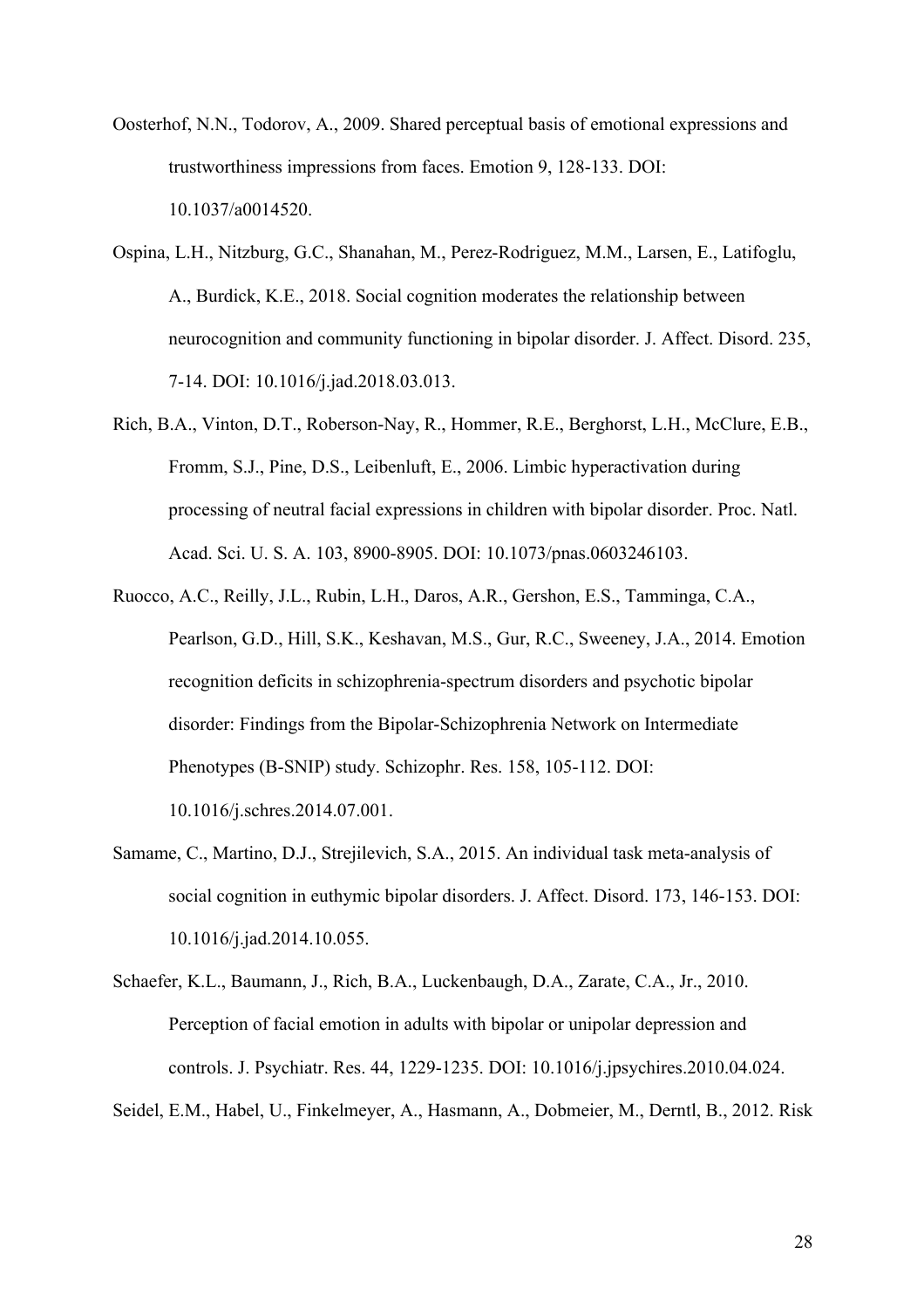or resilience? Empathic abilities in patients with bipolar disorders and their firstdegree relatives. J. Psychiatr. Res. 46, 382-388. DOI: 10.1016/j.jpsychires.2011.11.006.

- Sheehan, D.V., Lecrubier, Y., Sheehan, K.H., Amorim, P., Janavs, J., Weiller, E., Hergueta, T., Baker, R., Dunbar, G.C., 1998. The Mini-International Neuropsychiatric Interview (M.I.N.I.): the development and validation of a structured diagnostic psychiatric interview for DSM-IV and ICD-10. J. Clin. Psychiatry 59 Suppl 20, 22-33;quiz 34-57.
- Soeiro-de-Souza, M.G., Bio, D.S., David, D.P., Rodrigues dos Santos, D., Jr., Kerr, D.S., Gattaz, W.F., Machado-Vieira, R., Moreno, R.A., 2012. COMT Met (158) modulates facial emotion recognition in bipolar I disorder mood episodes. J. Affect. Disord. 136, 370-376. DOI: 10.1016/j.jad.2011.11.021.
- Tabachnick, B.G., Fidell, L.S., 2013. Using multivariate statistics. Pearson, United Kingdom.
- Van Rheenen, T.E., Ganella, E., Bauer, I., Bartholemeusz, C., 2019. Characterisation of social cognitive deficits on the schizophrenia -bipolar spectrum: an overview of current evidence, in: Lewandowski, K., Moustafa, A.M. (Eds.), Social cognition in psychosis (1-36). Elsevier Inc, New York.
- Van Rheenen, T.E., Joshua, N., Castle, D.J., Rossell, S.L., 2017. Configural and Featural Face Processing Influences on Emotion Recognition in Schizophrenia and Bipolar Disorder. J. Int. Neuropsychol. Soc. 23, 287-291. DOI: 10.1017/S1355617716001211.
- Van Rheenen, T.E., Rossell, S.L., 2014a. Let's face it: facial emotion processing is impaired in bipolar disorder. J. Int. Neuropsychol. Soc. 20, 200-208. DOI: 10.1017/S1355617713001367.

Van Rheenen, T.E., Rossell, S.L., 2014b. Objective and subjective psychosocial functioning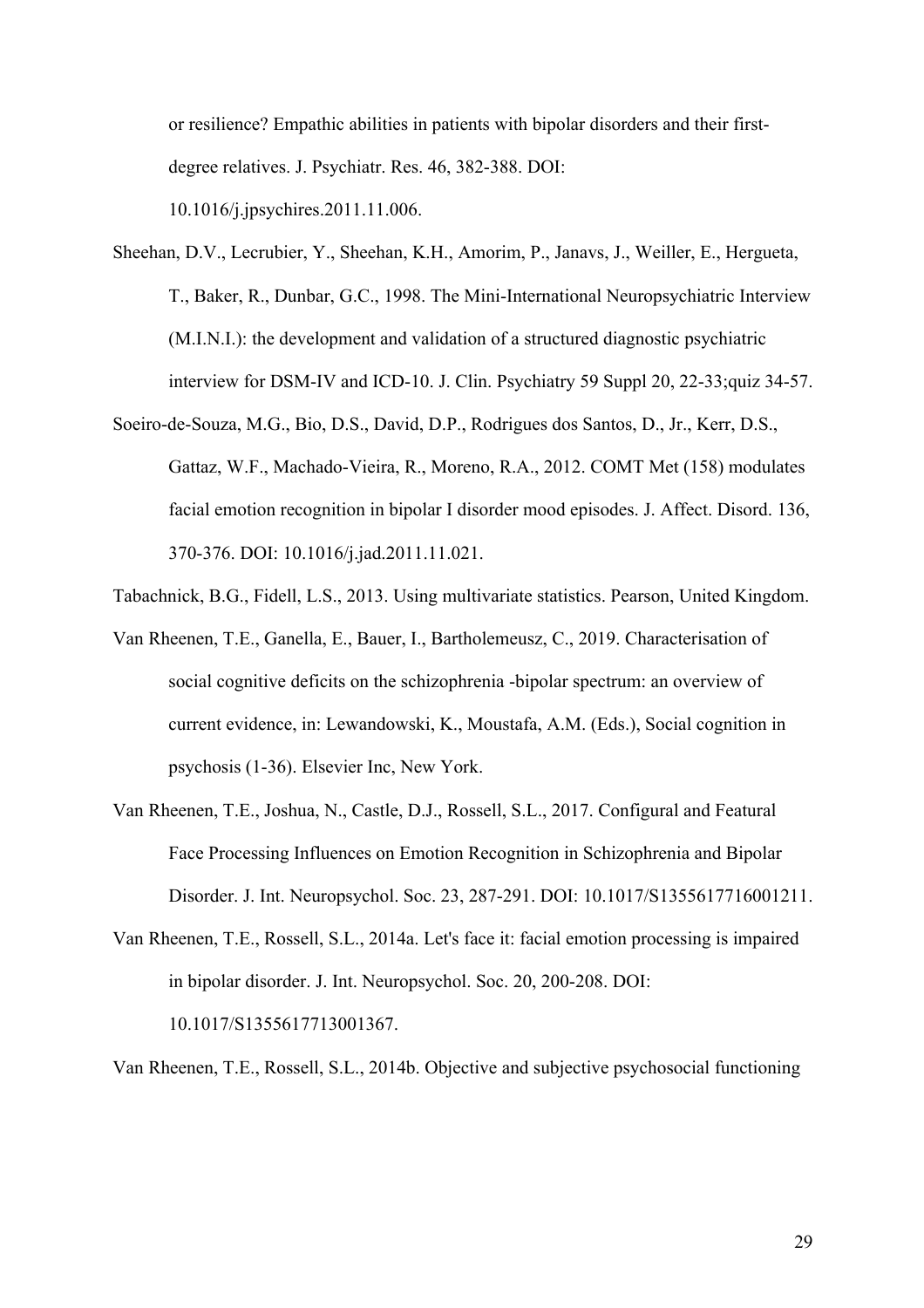in bipolar disorder: an investigation of the relative importance of neurocognition, social cognition and emotion regulation. J. Affect. Disord. 162, 134-141. DOI: 10.1016/j.jad.2014.03.043.

- Van Rheenen, T.E., Rossell, S.L., 2013. Is the non-verbal behavioural emotion-processing profile of bipolar disorder impaired? A critical review. Acta Psychiatr. Scand. 128, 163-178. DOI: 10.1111/acps.12125.
- Vederman, A.C., Weisenbach, S.L., Rapport, L.J., Leon, H.M., Haase, B.D., Franti, L.M., Schallmo, M.P., Saunders, E.F., Kamali, M.M., Zubieta, J.K., Langenecker, S.A., McInnis, M.G., 2012. Modality-specific alterations in the perception of emotional stimuli in Bipolar Disorder compared to Healthy Controls and Major Depressive Disorder. Cortex 48, 1027-1034. DOI: 10.1016/j.cortex.2011.03.017.
- Wechsler, D., 2001. Wechsler Test of Adult Reading: WTAR. Psychological Corporation.
- Wickham, H. (2016). ggplot2: Elegant graphics for data analysis. Springer-Verlag New York. Retrieved from: https://ggplot2.tidyverse.org.
- Yalcin-Siedentopf, N., Hoertnagl, C.M., Biedermann, F., Baumgartner, S., Deisenhammer, E.A., Hausmann, A., Kaufmann, A., Kemmler, G., Muhlbacher, M., Rauch, A.S., Fleischhacker, W.W., Hofer, A., 2014. Facial affect recognition in symptomatically remitted patients with schizophrenia and bipolar disorder. Schizophr. Res. 152, 440- 445. DOI: 10.1016/j.schres.2013.11.024.
- Young, R.C., Biggs, J.T., Ziegler, V.E., Meyer, D.A., 1978. A rating scale for mania: reliability, validity and sensitivity. Br. J. Psychiatry 133, 429-435. DOI: 10.1192/bjp.133.5.429.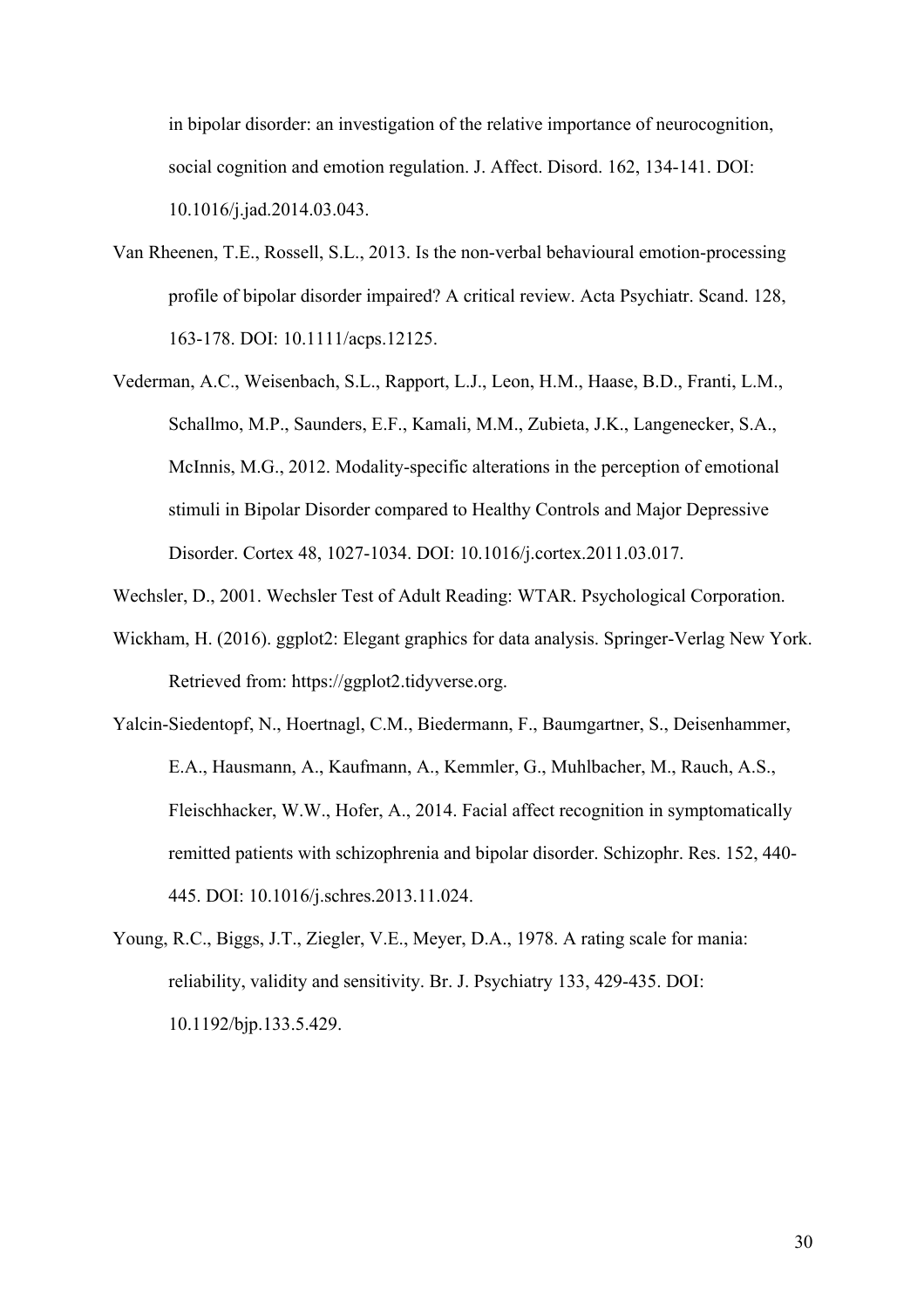|                                     |               | <b>BIPOLAR DISORDER</b> |       | <b>HEALTHY CONTROLS</b> | <b>COMPARISONS</b>                    |                  |          |  |
|-------------------------------------|---------------|-------------------------|-------|-------------------------|---------------------------------------|------------------|----------|--|
|                                     |               | $N=34$                  |       | $N=32$                  |                                       |                  |          |  |
|                                     | %             | M(SD)                   | %     | M(SD)                   | <b>Test Statistic</b><br>$(t/\chi^2)$ | $\boldsymbol{p}$ | Post-hoc |  |
| Age (years)                         |               | 38.00 (12.08)           |       | 34.94 (11.12)           |                                       | .289             |          |  |
| Sex $(\%M)$                         | 64.71         |                         | 43.75 |                         | 2.92                                  | .087             |          |  |
| <b>Estimated premorbid IQ</b>       |               | 107.79(12.71)           |       | 115.19(8.83)            | $-2.72$                               | $.008*$          | HC > BD  |  |
| <b>MADRS</b>                        |               | 9.09(8.03)              |       | 1.69(2.04)              | 5.06                                  | $.001*$          | BD > HC  |  |
| <b>YMRS</b>                         |               | 4.15(3.57)              |       | .59(1.04)               | 5.42                                  | $.001*$          | BD > HC  |  |
| $%$ Affectively stable <sup>†</sup> | 70.6          |                         | n/a   |                         |                                       |                  |          |  |
| <b>Age of Illness Onset (years)</b> | 21.4(8.8)     |                         | n/a   |                         |                                       |                  |          |  |
| % on Antipsychotics                 | $50.0\%$ (17) |                         | n/a   |                         |                                       |                  |          |  |
| % on Antidepressants                | $35.3\%$ (12) |                         | n/a   |                         |                                       |                  |          |  |
| % on Mood stabilisers               | $41.2\%$ (14) |                         | n/a   |                         |                                       |                  |          |  |

**Table 1.** Demographic and clinical characteristics of the sample

*Note.* BD = bipolar disorder; HC = healthy controls; MADRS = Montgomery-Asberg Depression Rating Scale; YMRS = Young Mania Rating Scale.

<sup>†</sup>Affectively stable patients had MADRS  $\leq 12$  and YMRS  $\leq 10$ .

\*Significant at  $p < 0.01$ .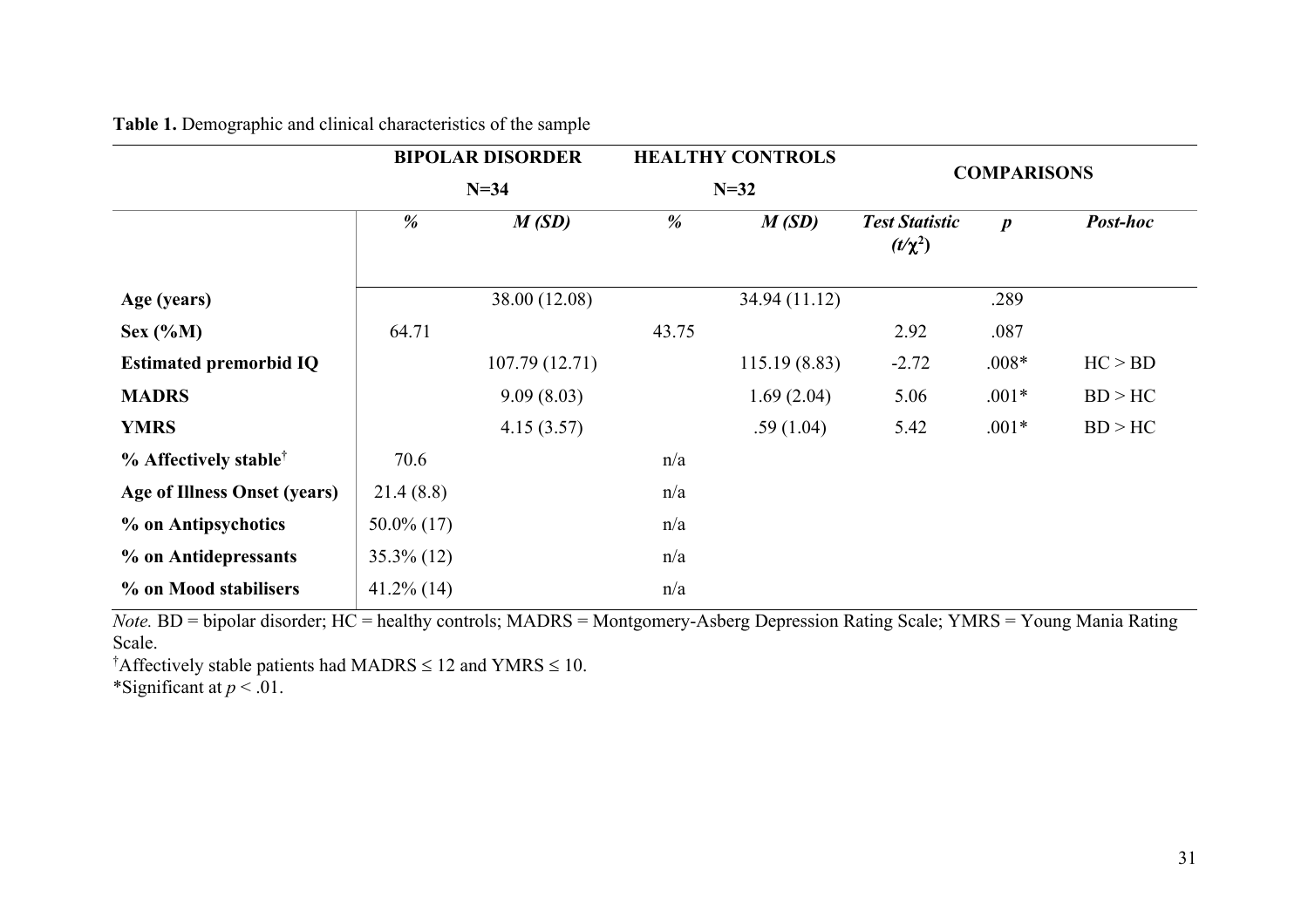|                     |                       |                         | False Alarm (%) |                  |                         |           |  |  |
|---------------------|-----------------------|-------------------------|-----------------|------------------|-------------------------|-----------|--|--|
|                     |                       | <b>BIPOLAR DISORDER</b> |                 |                  | <b>HEALTHY CONTROLS</b> |           |  |  |
| <b>Emotion foil</b> | <b>Emotion target</b> | $\boldsymbol{M}$        | <b>SD</b>       | $\boldsymbol{M}$ | <b>SD</b>               | Cohen's d |  |  |
| <b>Neutral</b>      | Fear                  | 4.04                    | 7.03            | 5.27             | 9.13                    | $-.15$    |  |  |
|                     | Angry                 | 12.87                   | 9.85            | 16.80            | 15.91                   | $-.30$    |  |  |
|                     | Sad                   | 13.79                   | 15.67           | 10.35            | 13.15                   | .24       |  |  |
| Fear                | Neutral               | 11.40                   | 11.96           | 5.66             | 7.34                    | .58       |  |  |
|                     | Angry                 | 15.99                   | 15.01           | 21.48            | 25.25                   | $-.26$    |  |  |
|                     | Sad                   | 15.63                   | 14.21           | 23.44            | 22.39                   | $-.42$    |  |  |
| Angry               | Neutral               | 14.52                   | 15.13           | 11.52            | 14.12                   | .21       |  |  |
|                     | Fear                  | 14.71                   | 20.23           | 15.82            | 20.58                   | $-.05$    |  |  |
|                     | Sad                   | 13.60                   | 14.55           | 17.38            | 25.34                   | $-.18$    |  |  |
| Sad                 | Neutral               | 29.60                   | 22.73           | 24.80            | 22.02                   | .21       |  |  |
|                     | Fear                  | 16.91                   | 17.98           | 22.66            | 23.10                   | $-.28$    |  |  |
|                     | Angry                 | 10.66                   | 9.80            | 10.35            | 7.71                    | .04       |  |  |

**Table 2.** Emotion mislabelling for all emotions in bipolar disorder and healthy control groups

 $$ 

False alarm relates to the proportion of emotional foils mislabeled as the emotional target; No between-groups false alarm comparisons were significant. Refer to Figure 2 for graphical representation of this table, and Supplementary Table 5 for within-group pairwise-comparison outcomes.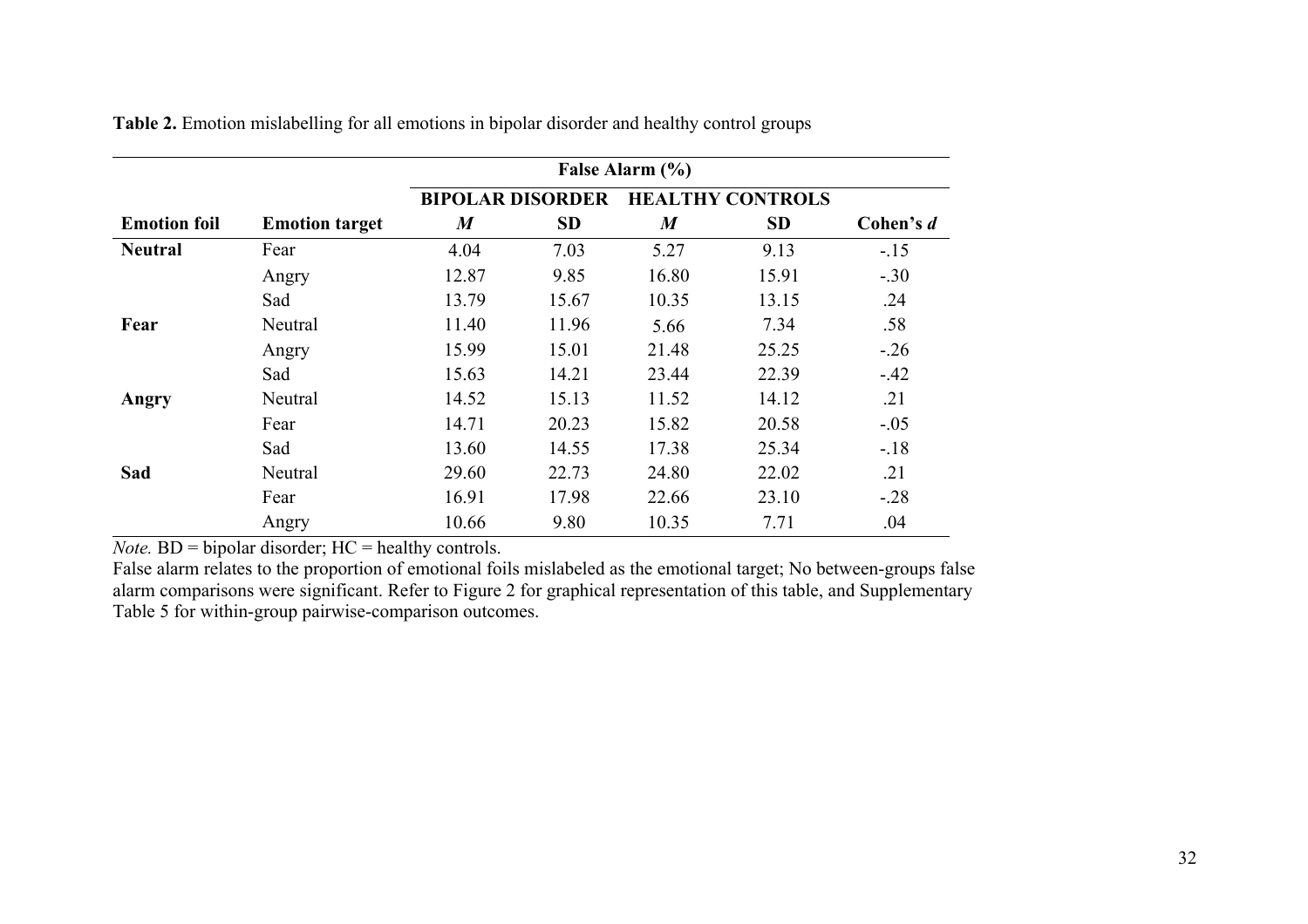|                     |                       | <b>Signal Detection</b> |             |                         |             |  |  |  |
|---------------------|-----------------------|-------------------------|-------------|-------------------------|-------------|--|--|--|
|                     |                       | <b>BIPOLAR DISORDER</b> |             | <b>HEALTHY CONTROLS</b> |             |  |  |  |
| <b>Emotion foil</b> | <b>Emotion target</b> | Mean (SE) d'            | Mean (SE) c | Mean (SE) d'            | Mean (SE) c |  |  |  |
| <b>Neutral</b>      | Fear                  | $-19(0.26)$             | .21(.07)    | .20(.37)                | $-.22(.05)$ |  |  |  |
|                     | Angry                 | $-.10(.22)$             | .18(.11)    | .11(.35)                | $-.19(.07)$ |  |  |  |
|                     | Sad                   | $-.27(.24)$             | .14(.11)    | .29(.35)                | $-15(0.06)$ |  |  |  |
| Fear                | Neutral               | $-.27(.21)$             | .15(.10)    | .28(.36)                | $-.16(.07)$ |  |  |  |
|                     | Angry                 | $-.10(.22)$             | .18(.11)    | .11(.35)                | $-.19(.07)$ |  |  |  |
|                     | Sad                   | $-.07(.22)$             | .24(.11)    | .08(.34)                | $-.25(.08)$ |  |  |  |
| Angry               | Neutral               | $-.29(.23)$             | .14(.12)    | .31(.33)                | $-15(0.06)$ |  |  |  |
|                     | Fear                  | $-.26(.23)$             | .18(.11)    | .27(.34)                | $-.19(.06)$ |  |  |  |
|                     | Sad                   | $-.18(.25)$             | .18(.08)    | .19(.36)                | $-.19(.07)$ |  |  |  |
| Sad                 | Neutral               | $-.39(.18)$             | .09(0.15)   | .41(.27)                | $-.10(.09)$ |  |  |  |
|                     | Fear                  | $-17(0.25)$             | .22(.09)    | .18(.33)                | $-.23(.08)$ |  |  |  |
|                     | Angry                 | $-13(0.24)$             | .12(.10)    | .14(.35)                | $-17(0.06)$ |  |  |  |

**Table 3.** Signal detection analysis for emotion mislabelling in bipolar disorder and healthy control groups, with mean values for discrimination and criterion location

*Note.* BD = bipolar disorder; HC = healthy controls;  $d'$  = discriminability/sensitivity;  $c$  = criterion location (a measure of bias).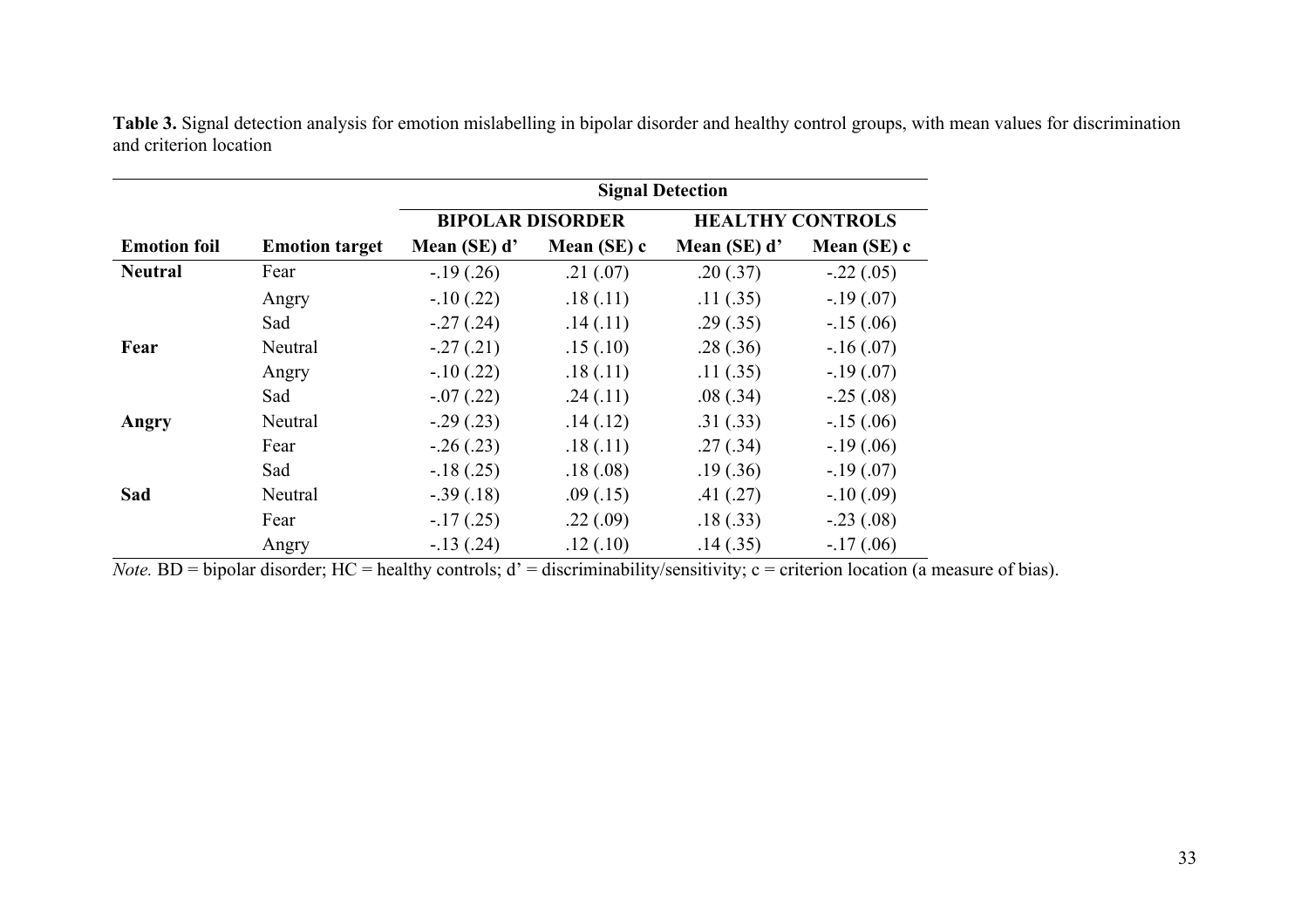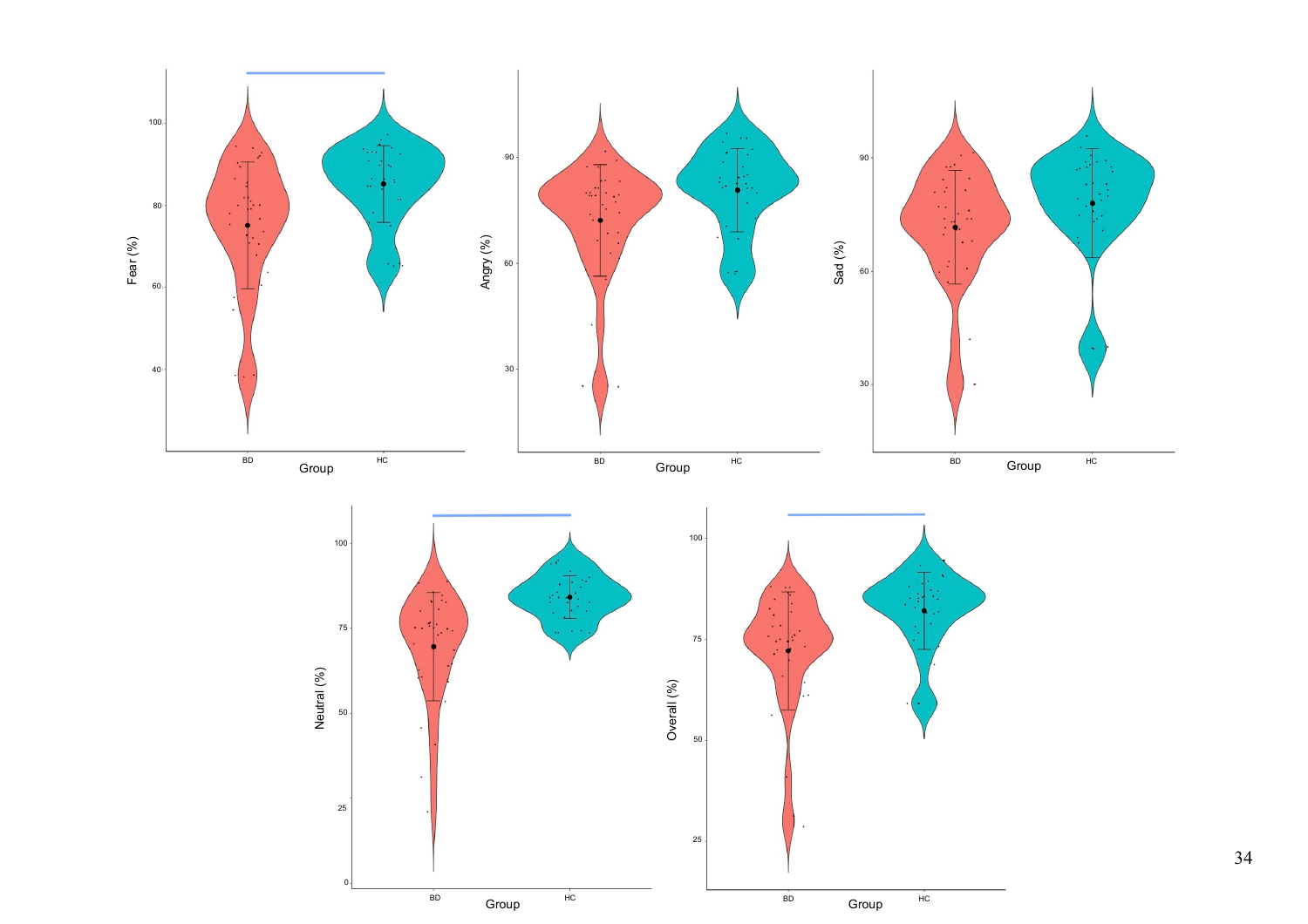**Figure 1.** *Violin plots showing means, standard deviations and probability distributions for task accuracy for fear, angry, sad, and neutral conditions, and overall performance, in bipolar disorder (BD) and healthy control (HC) groups.* Comparisons represented by a blue line are significant at  $p < 0.013$  (Bonferroni corrected).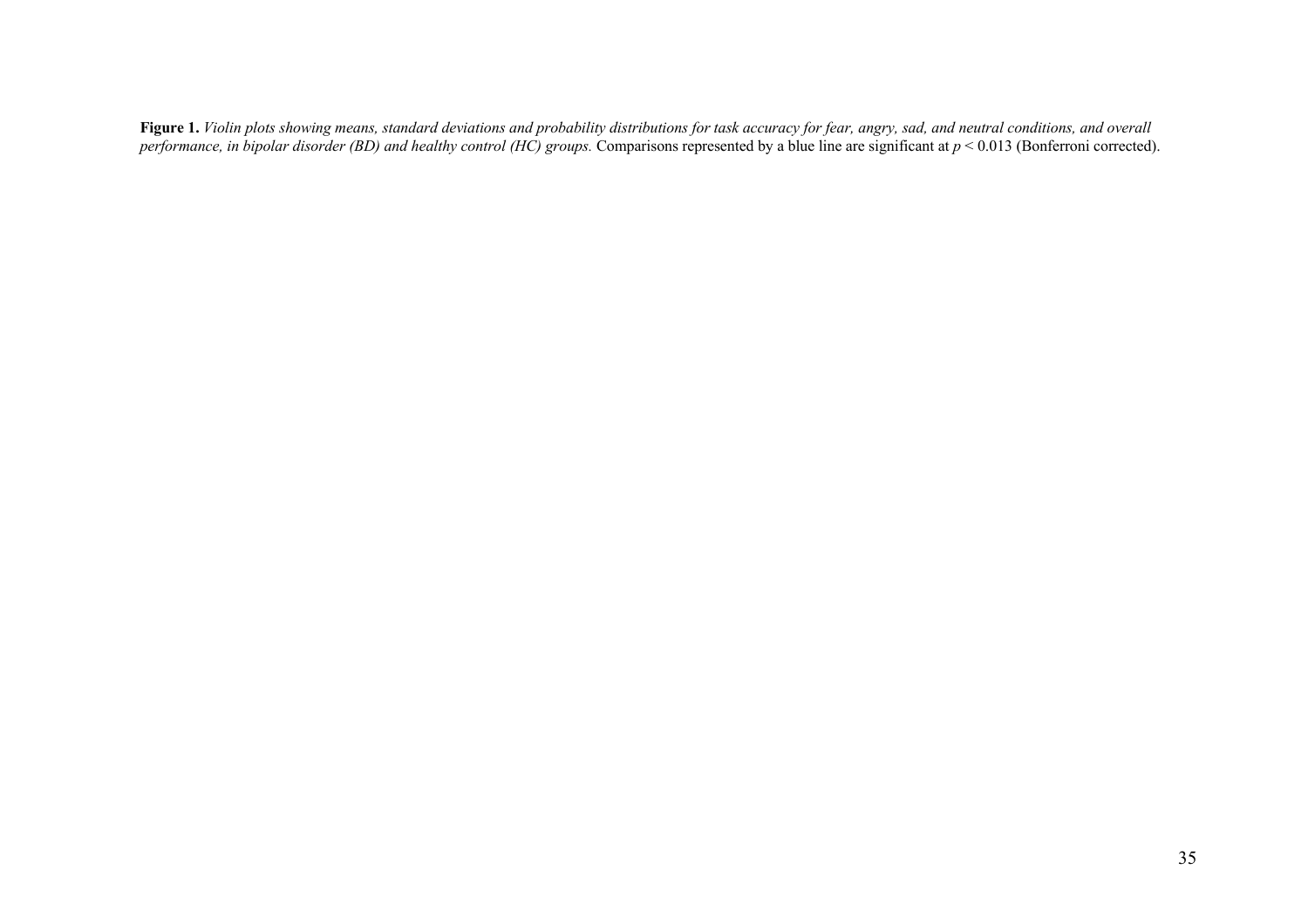



 $\blacksquare$ BD  $\blacksquare$ HC

Neutral



 $\blacksquare$ BD  $\blacksquare$ HC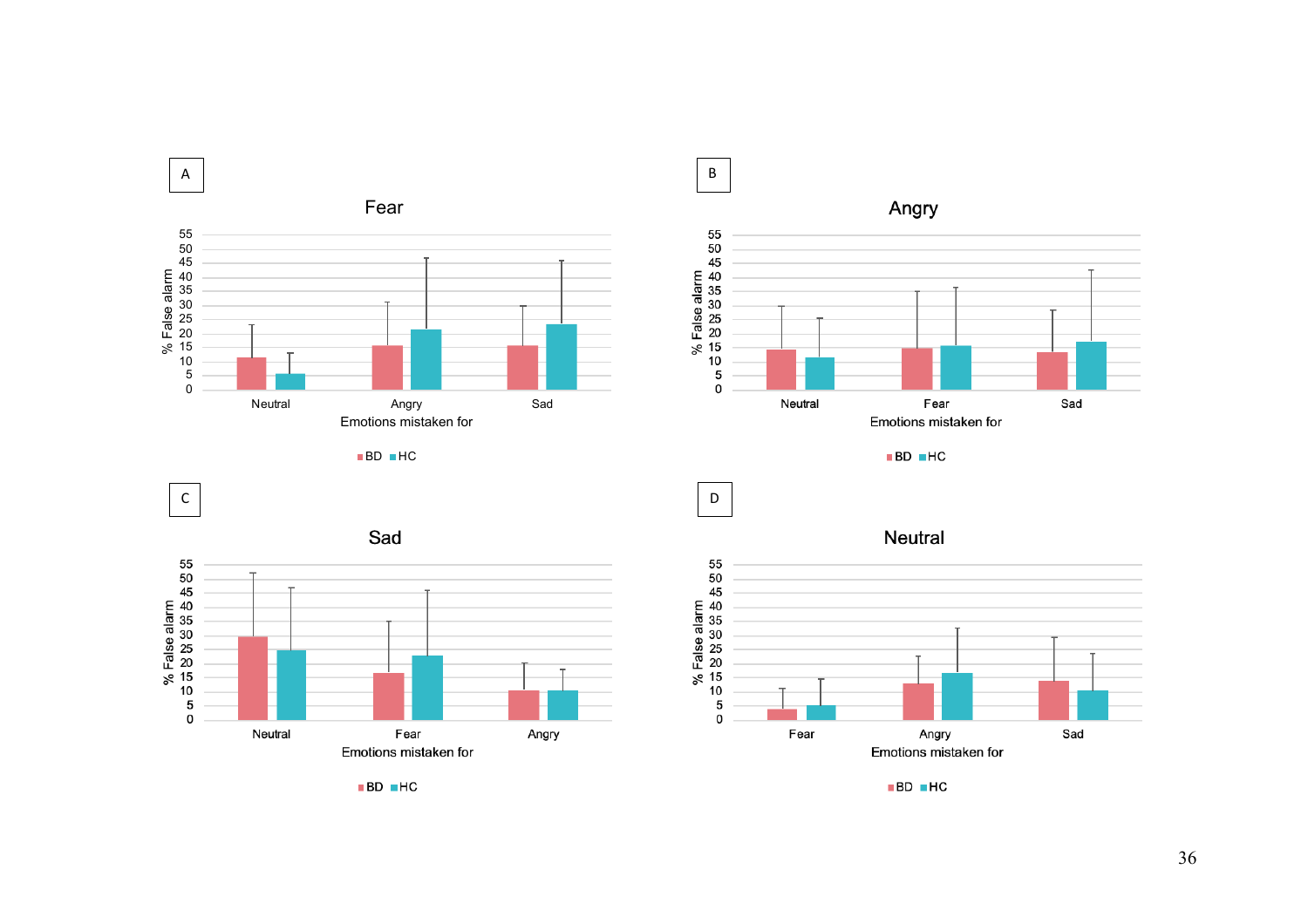**Figure 2.** *Bar graphs showing the emotion mislabelling in bipolar disorder (BD) and healthy control (HC) groups.* A) emotion foil is fear, b) emotion foil is anger, c) emotion foil is sadness, d) emotion foil is neutral. Note that there were no significant differences in the false-alarm rates between-groups. Within-group pairwise comparison outcomes are displayed in Supplementary Table 6.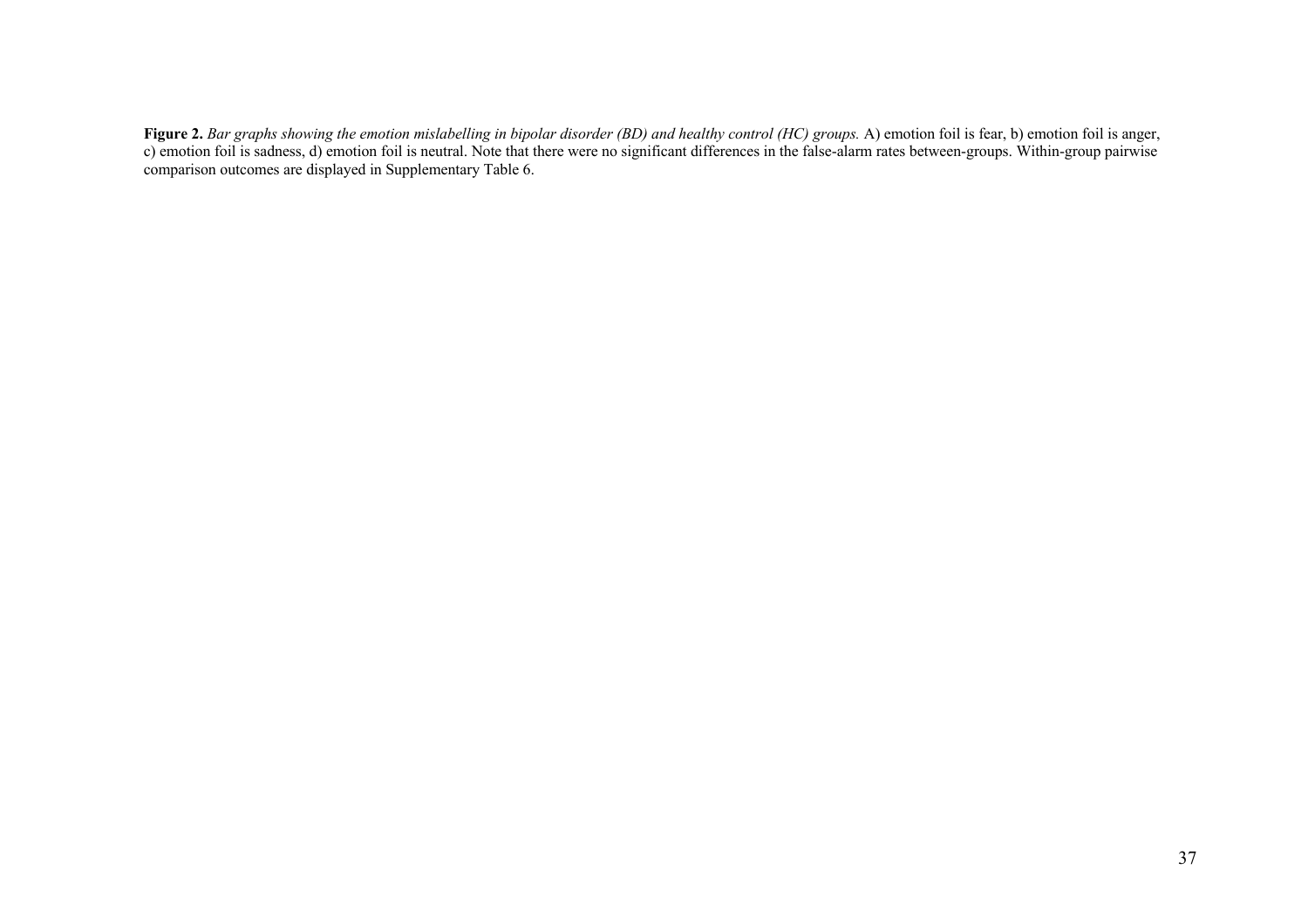# **Supplementary material for "Characterisation of facial emotion recognition in bipolar disorder: focus on emotion mislabelling and neutral expressions"**

## *Reasoning behind reporting only behavioural data in this study*

The facial emotion recognition task was completed in the context of a functional magnetic resonance imaging scan. We elected not to report the functional neuroimaging data here, in order to focus the scope of this paper and permit a more thorough and detailed analysis of behavioural task performance than would have been possible if neuroimaging data was also reported. In future studies we plan to report the neuroimaging task findings.

## *Reasoning behind emotional stimuli selection for task*

We selected fearful, angry and sad emotional face stimuli for use in our experimental task over other basic emotions such as happiness, surprise and disgust, because the task was designed for use within a neuroimaging study. Thus, we were unable to be comprehensive in our inclusion of all basic emotions as we had to balance the capacity to achieve an adequate number of trials for each stimulus condition for neuroimaging analysis with the length of the task. Further, we chose to limit our stimuli to those of a negative valence, because there is evidence that the complexity of positive and negative faces differ, as do the use of the face processing strategies used to process them (see Van Rheenen and Rossell, 2013 for a discussion of this issue). For example, happy faces may be processed more holistically, whereas the processing of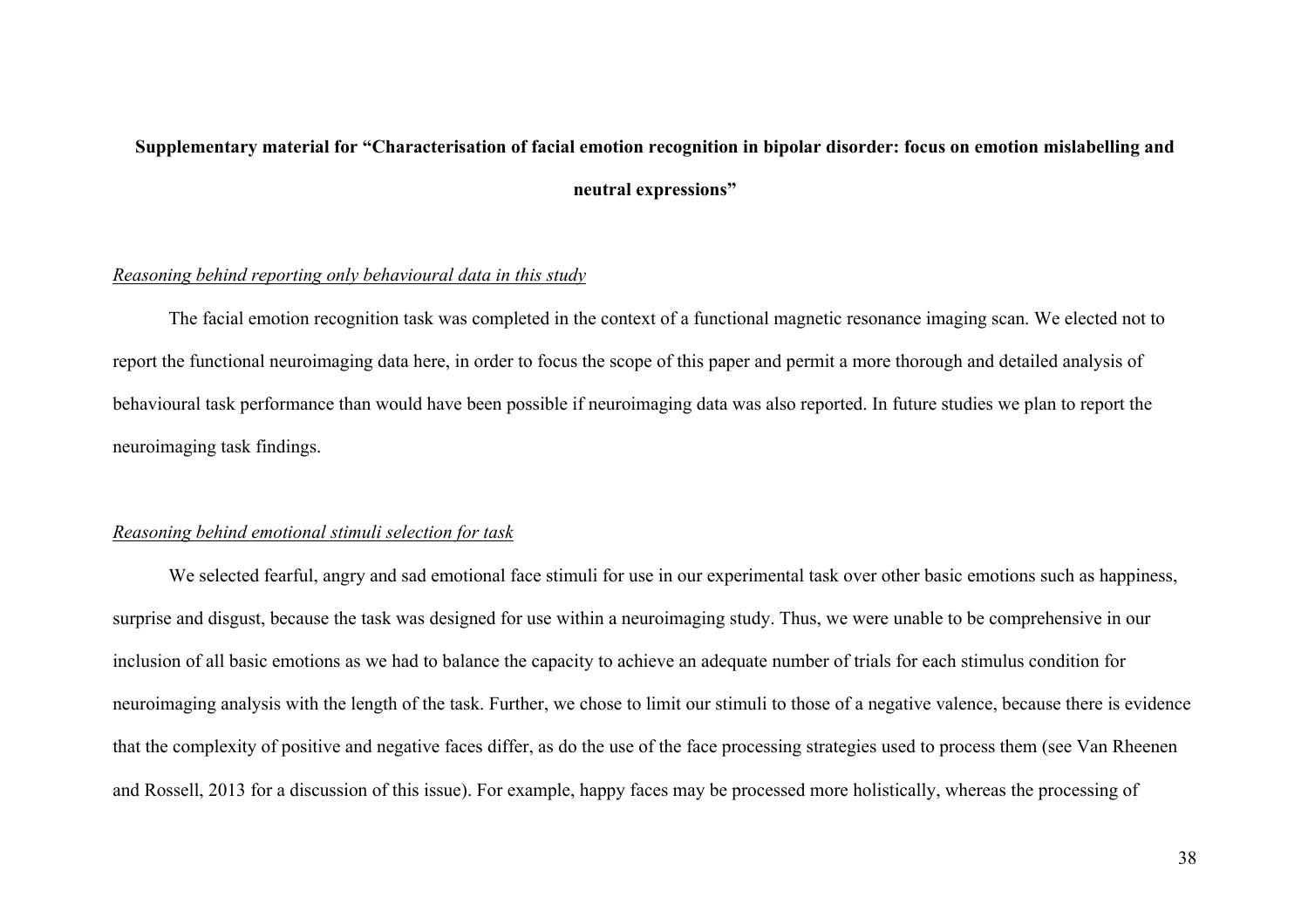negative faces may rely more heavily on the understanding the relationship between local facial information. Given that second order configural face processing (i.e., processing spatial configurations of faces) impairments have been demonstrated in BD (Joshua et al., 2016; Van Rheenen et al., 2017), we reasoned that negative emotions were most relevant to the aims of the study at hand. Further, we decided against including one positive emotion amongst multiple negative emotions, as is commonly done in the face processing tasks used in BD research, as this could produce a potentially artificial contrast that would confound facial emotion recognition performance on account of the task context (Van Rheenen and Rossell, 2013).

## *Effect of medication status on emotion recognition accuracies and response times*

Two multivariate analyses of variance (MANOVAs) were conducted (one for accuracy and one for response time) to examine if emotion recognition performance differed by medication status in the BD group. There were four dependent variables for each MANOVA (accuracies or response times for fearful, angry, sad, and neutral emotion conditions) and three independent variables (mood stabilisers, antipsychotics, and antidepressants). Medication status in the BD group was coded dichotomously as either 'taking' or 'not taking' a given medication at the time of testing.

*Accuracy:* There were no significant differences between those taking and those not taking medication on the combined emotion recognition accuracy variables. This was the case for all medications examined; mood stabilisers (Wilks' lambda = .76, *F* (4, 23) = 1.86, *p* =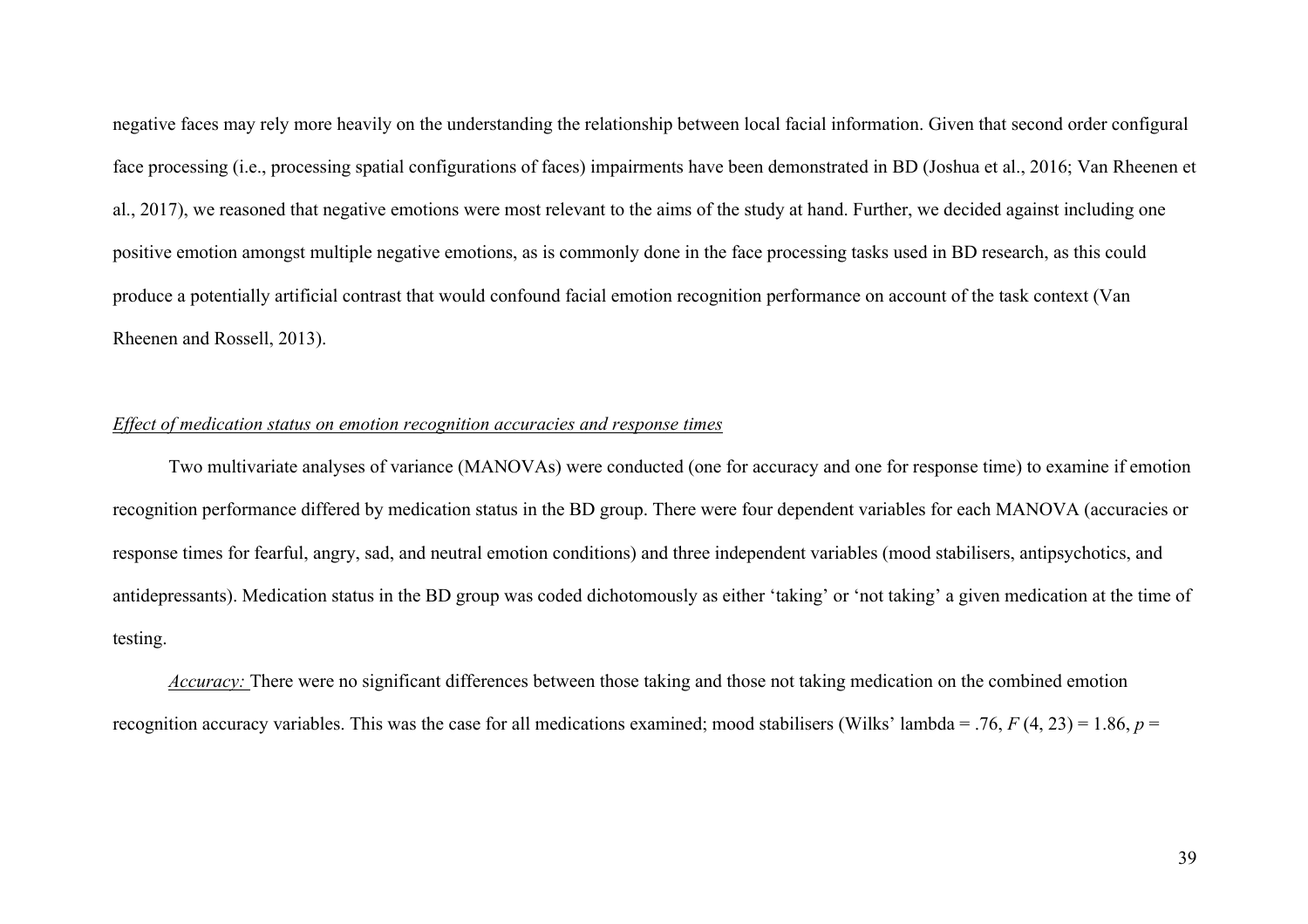.152,  $\eta_p^2 = .24$ ), antipsychotics (Wilks' lambda = .85, *F* (4, 23) = .99, *p* = .433,  $\eta_p^2 = .15$ ), and antidepressants (Wilks' lambda = .87, *F* (4, 23) = .87,  $p = .495$ ,  $\eta_p^2 = .13$ ). The means and standard deviations for this analysis is presented in Supplementary Table 4.

*Response time:* There were also no significant differences between those taking and those not taking medication on emotion recognition response times for mood stabilisers (Wilks' lambda = .92,  $F(4, 23) = .52$ ,  $p = .719$ ,  $\eta_p^2 = .08$ ), antipsychotics (Wilks' lambda = .85,  $F(4, 23) =$ 1.02,  $p = .418$ ,  $\eta_p^2 = .15$ ), and antidepressants (Wilks' lambda = .93,  $F(4, 23) = .42$ ,  $p = .792$ ,  $\eta_p^2 = .07$ ). The means and standard deviations for this analysis is presented in Supplementary Table 5.

#### *Description of minor differences in emotion misattribution between BD and control groups*

In the BD group, neutral faces were preferentially mistaken for sad *and* angry faces compared to fearful faces, whereas in the healthy control group neutral faces were preferentially mistaken for angry faces compared to the other emotions. Sad faces were also preferentially mistaken for neutral faces compared to fear and anger in the BD group, whereas in the healthy control group sad faces were preferentially mistaken for neutral *and* fearful faces over angry faces. In the healthy control group, fearful faces were also preferentially mistaken for angry or sad faces compared to neutral faces, but there were no differences in the pattern of preferentially misattributing fear for any of the other emotions in the BD group.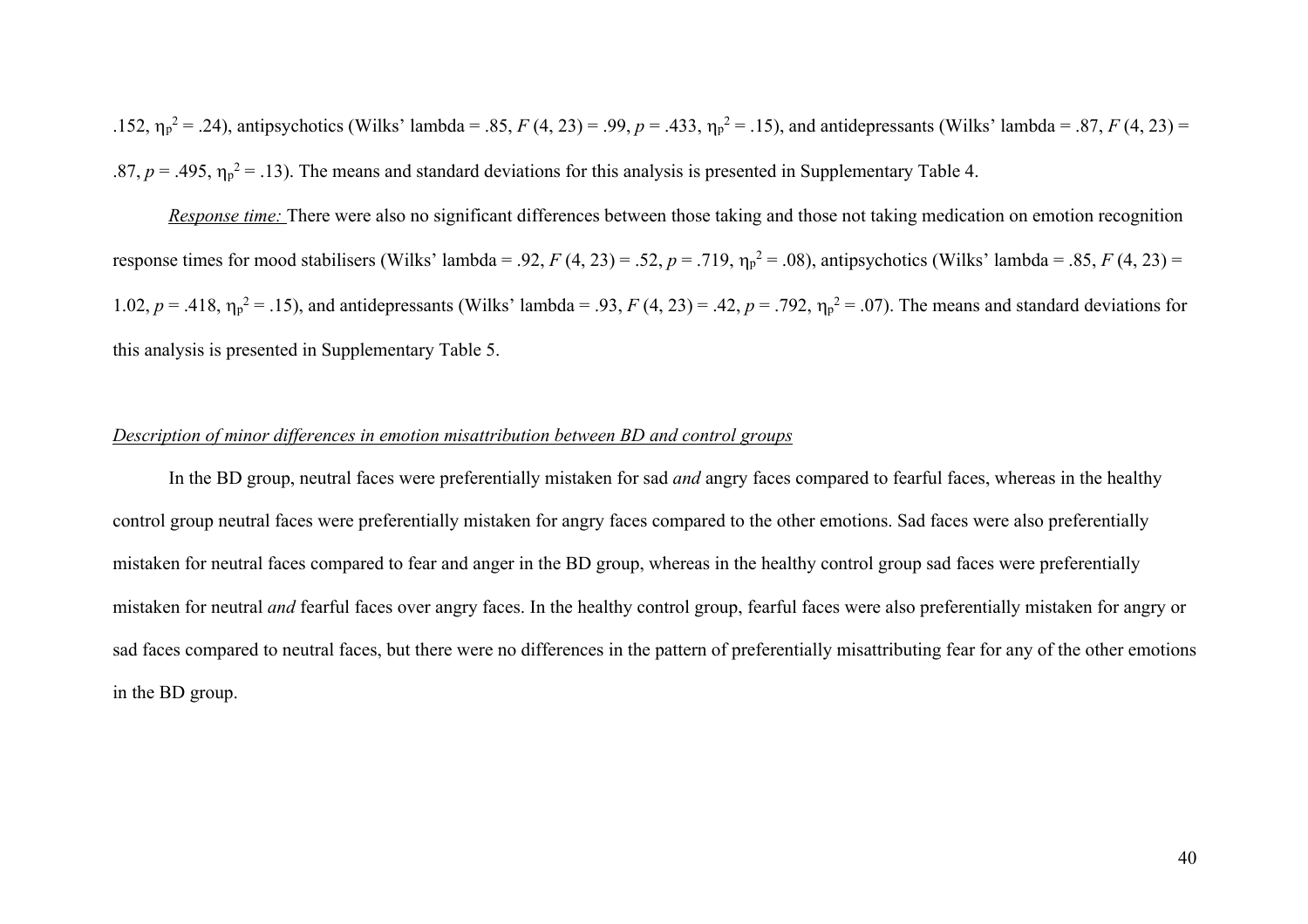**Table 1.** Correlations between premorbid IQ and accuracy, response time and false alarm variables in bipolar disorder and healthy control groups

|          |                                   |               | <b>Premorbid IQ</b>               |        |  |  |  |  |
|----------|-----------------------------------|---------------|-----------------------------------|--------|--|--|--|--|
|          | <b>BIPOLAR</b><br><b>DISORDER</b> |               | <b>HEALTHY</b><br><b>CONTROLS</b> |        |  |  |  |  |
| Accuracy |                                   |               |                                   |        |  |  |  |  |
|          | Fear                              | $\mathbf{10}$ | .600                              | $-.08$ |  |  |  |  |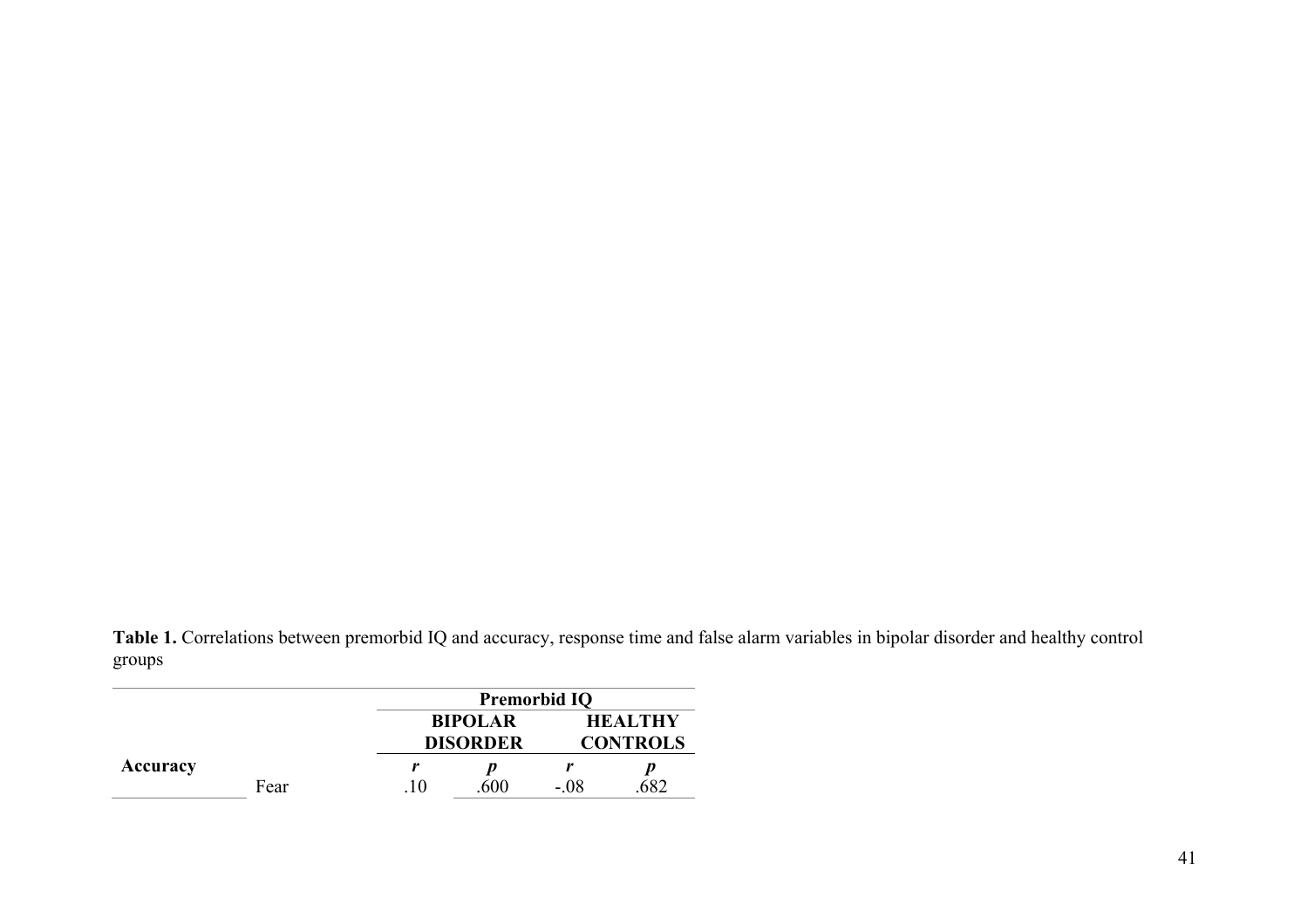|                      | Angry          | .14    | .447 | $-.05$  | .773 |
|----------------------|----------------|--------|------|---------|------|
|                      | Sad            | .06    | .732 | $-.08$  | .678 |
|                      | Neutral        | .07    | .721 | $-.09$  | .615 |
| <b>Response time</b> |                |        |      |         |      |
|                      | Fear           | .01    | .938 | $-.16$  | .393 |
|                      | Angry          | .06    | .740 | $-.10$  | .571 |
|                      | Sad            | .15    | .416 | $-.05$  | .780 |
|                      | Neutral        | $-.02$ | .892 | $-0.08$ | .684 |
| <b>False alarm</b>   |                |        |      |         |      |
| <b>Neutral foil</b>  | Fear target    | $-.05$ | .778 | .07     | .714 |
|                      | Angry target   | .04    | .836 | .05     | .768 |
|                      | Sad target     | $-.04$ | .822 | .01     | .939 |
| <b>Fear foil</b>     | Neutral target | $-.13$ | .477 | $-.00$  | .994 |
|                      | Angry target   | .22    | .225 | $-.04$  | .830 |
|                      | Sad target     | .03    | .881 | $-.01$  | .967 |
| <i>Angry foil</i>    | Neutral target | .07    | .701 | $-.02$  | .895 |
|                      | Fear target    | $-.08$ | .659 | .07     | .723 |
|                      | Sad target     | $-.11$ | .562 | .03     | .886 |
| Sad foil             | Neutral target | .06    | .729 | .03     | .887 |
|                      | Fear target    | $-.10$ | .585 | $-.09$  | .625 |
|                      | Angry target   | .05    | .778 | $-.07$  | .700 |

*Note.* **IQ** = intelligence quotient.

Premorbid IQ was measured using the Wechsler Test of Adult Reading.

False alarm relates to the proportion of emotional foils mislabelled as the emotional target.

No correlations survived Bonferroni correction (adjusted  $\alpha$  = .003).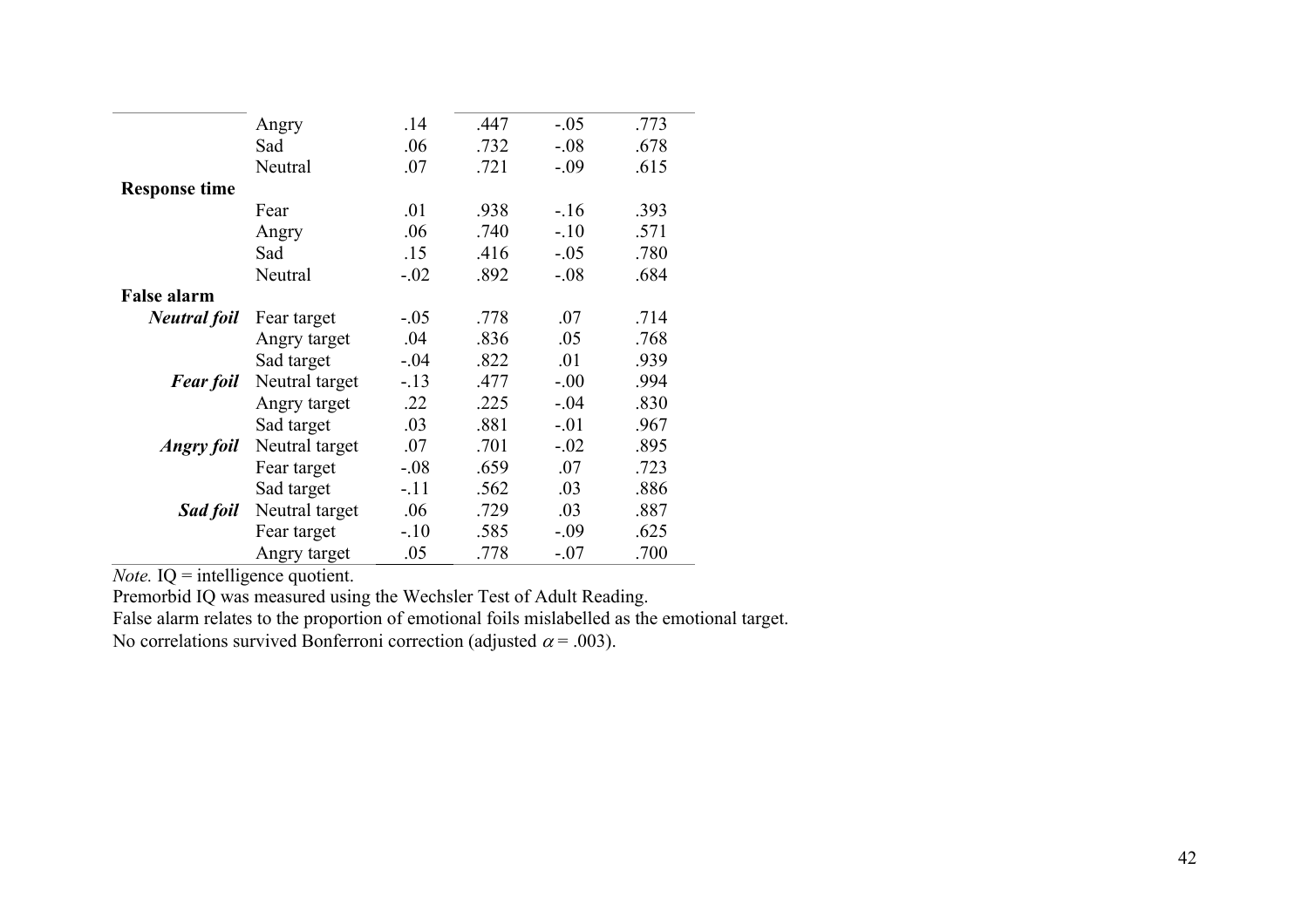|                     |         | <b>BIPOLAR</b><br><b>DISORDER</b> |           | <b>HEALTHY</b><br><b>CONTROLS</b> |           | <b>COMPARISONS</b> |          |                  |
|---------------------|---------|-----------------------------------|-----------|-----------------------------------|-----------|--------------------|----------|------------------|
|                     |         | $\boldsymbol{M}$                  | <b>SD</b> | $\boldsymbol{M}$                  | <b>SD</b> | Cohen's d          | $\bm{F}$ | $\boldsymbol{p}$ |
| Accuracy            | Fear    | 75.15                             | 15.43     | 85.25                             | 9.38      | $-.79$             | 10.17    | .002             |
| (%)                 | Angry   | 72.18                             | 15.85     | 80.76                             | 11.80     | $-.61$             | 6.16     | .016             |
|                     | Sad     | 71.63                             | 14.99     | 77.99                             | 14.39     | $-.43$             | 3.09     | .084             |
|                     | Neutral | 69.61                             | 15.93     | 84.15                             | 6.28      | $-1.20$            | 23.25    | .000             |
|                     | Overall | 72.14                             | 14.60     | 82.04                             | 9.52      | $-.80$             | 8.23     | .000             |
| <b>Response</b>     | Fear    | 1022.91                           | 250.51    | 944.46                            | 162.73    | .37                |          |                  |
| time $(ms)^\dagger$ | Angry   | 960.46                            | 196.24    | 912.25                            | 160.80    | .27                |          |                  |
|                     | Sad     | 1021.33                           | 211.13    | 964.71                            | 168.64    | .29                |          |                  |
|                     | Neutral | 990.32                            | 198.44    | 912.12                            | 189.28    | .42                |          |                  |
|                     | Overall | 998.76                            | 203.95    | 933.39                            | 159.25    | .35                |          |                  |

**Table 2.** Accuracy and response time means and standard deviations for facial emotion labelling

*Note*. Bolded values survive Bonferroni correction of *p* < .013.

† As there were no significant interaction effects observed for response time, between-group

comparisons for separate emotions were not examined.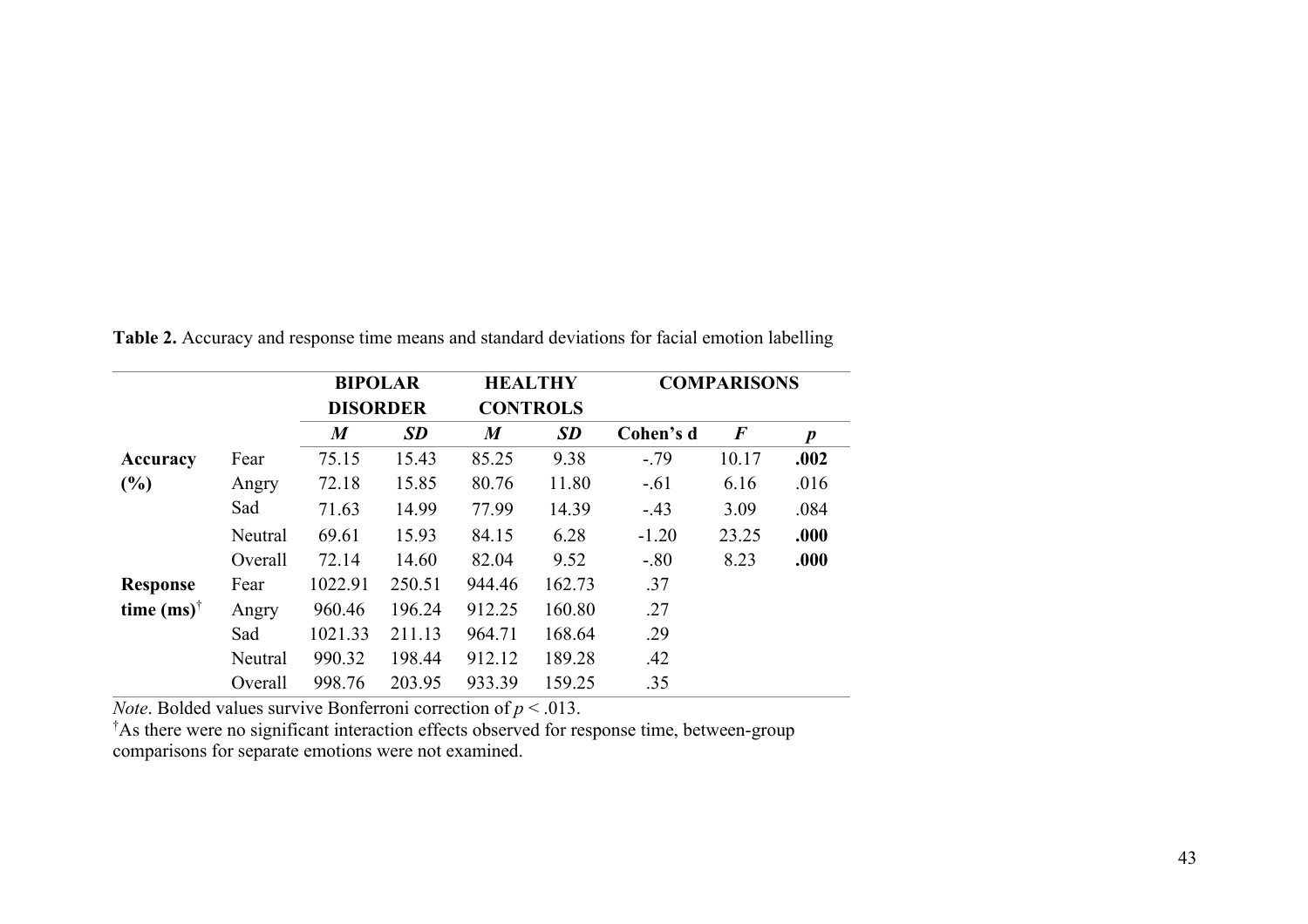**Table 3.** Response time means and standard deviations across each run of the task

| <b>BIPOLAR</b>  |  | <b>HEALTHY</b>  |    |
|-----------------|--|-----------------|----|
| <b>DISORDER</b> |  | <b>CONTROLS</b> |    |
| М<br>SD         |  | M               | SD |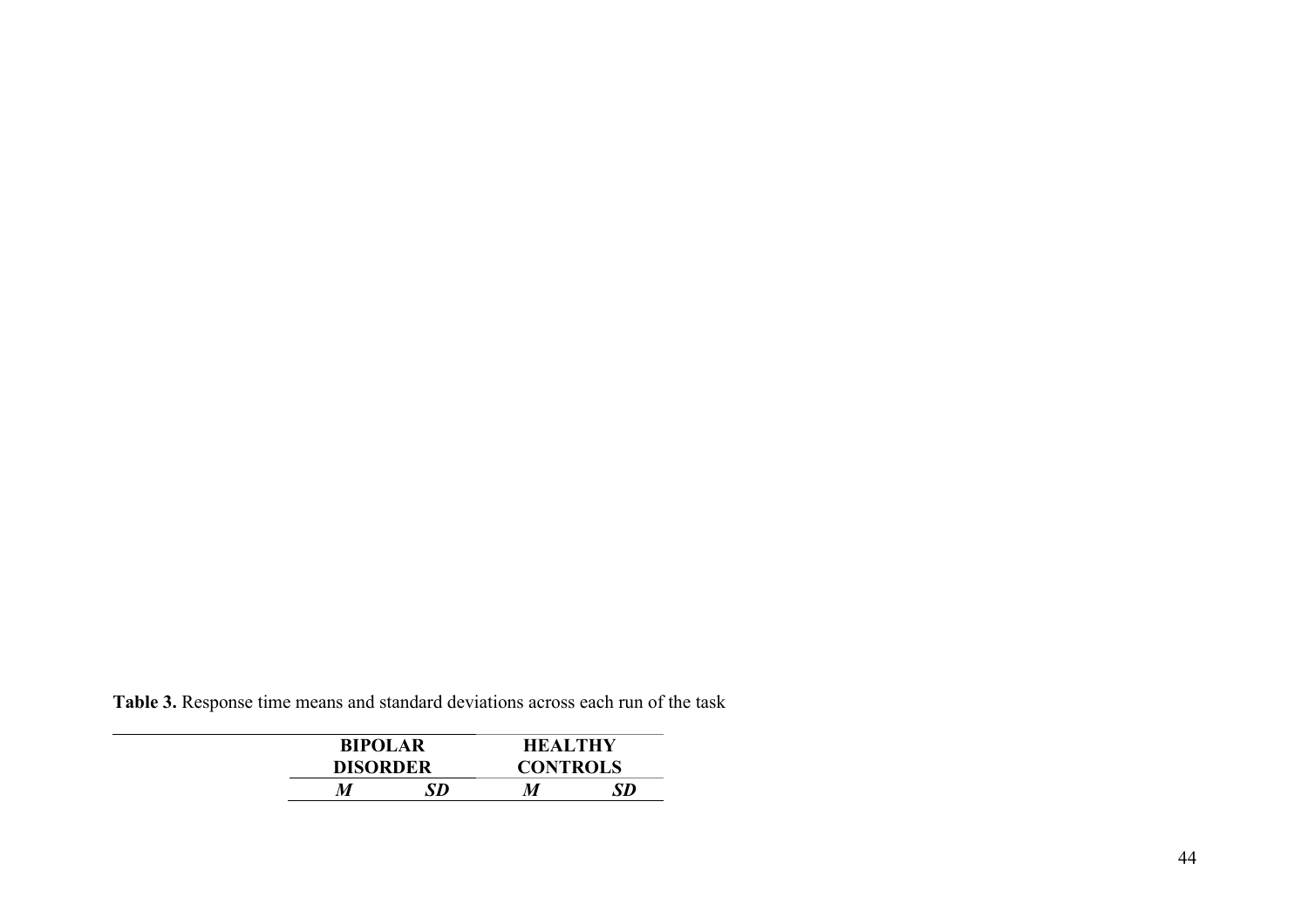|                 | Run 1 | 960.46  | 196.24 | 912.25 | 160.80 |
|-----------------|-------|---------|--------|--------|--------|
| <b>Response</b> | Run 2 | 1021.33 | 211.13 | 964.71 | 168.64 |
| time (ms)       | Run 3 | 1022.91 | 250.51 | 944.46 | 162.73 |
|                 | Run 4 | 990.32  | 198.44 | 912.12 | 173.07 |

*Note.* The interaction between run\*group was not significant, Wilks' lambda = .95,  $F(3, 62) = 1.01$ ,  $p = .362$ .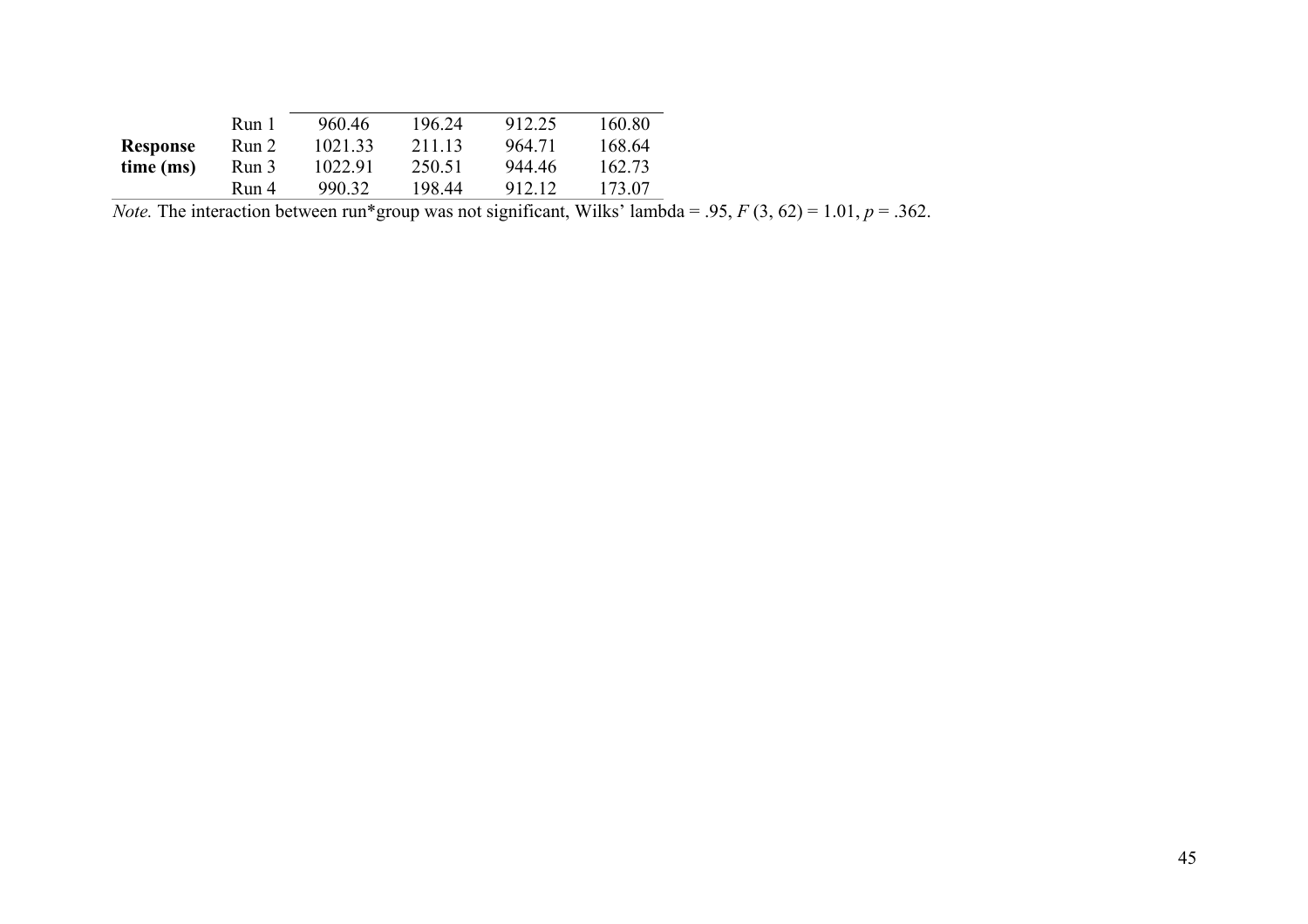**Table 4.** Means and standard deviations of facial emotion recognition accuracy in patients with bipolar disorder taking mood stabilisers, antipsychotics, and/or antidepressants

| <b>Medication type</b> | <b>Emotion</b> | On medication    |                  | <b>Off medication</b> |    |                  |           |
|------------------------|----------------|------------------|------------------|-----------------------|----|------------------|-----------|
|                        | condition      | $\boldsymbol{n}$ |                  | Accuracy $(\% )$      |    | % Accuracy       |           |
|                        |                |                  | $\boldsymbol{M}$ | <b>SD</b>             |    | $\boldsymbol{M}$ | <b>SD</b> |
| Mood stabilisers       | Fear           | 14               | 73.07            | 14.87                 | 20 | 76.61            | 16.02     |
|                        | Angry          | 14               | 74.63            | 16.62                 | 20 | 70.47            | 15.50     |
|                        | Sad            | 14               | 72.25            | 16.36                 | 20 | 71.20            | 14.37     |
|                        | Neutral        | 14               | 69.27            | 18.64                 | 20 | 69.84            | 14.23     |
| Antipsychotics         | Fear           | 16               | 76.30            | 13.34                 | 18 | 74.13            | 15.55     |
|                        | Angry          | 16               | 72.66            | 16.000                | 18 | 71.76            | 16.18     |
|                        | Sad            | 16               | 69.99            | 14.65                 | 18 | 73.09            | 15.46     |
|                        | Neutral        | 16               | 68.36            | 15.97                 | 18 | 70.72            | 16.26     |
| Antidepressants        | Fear           | 12               | 74.83            | 14.14                 | 22 | 75.33            | 16.41     |
|                        | Angry          | 12               | 70.49            | 16.64                 | 22 | 73.11            | 15.73     |
|                        | Sad            | 12               | 69.70            | 17.68                 | 22 | 72.68            | 13.63     |
|                        | Neutral        | 12               | 70.05            | 17.60                 | 22 | 69.37            | 15.37     |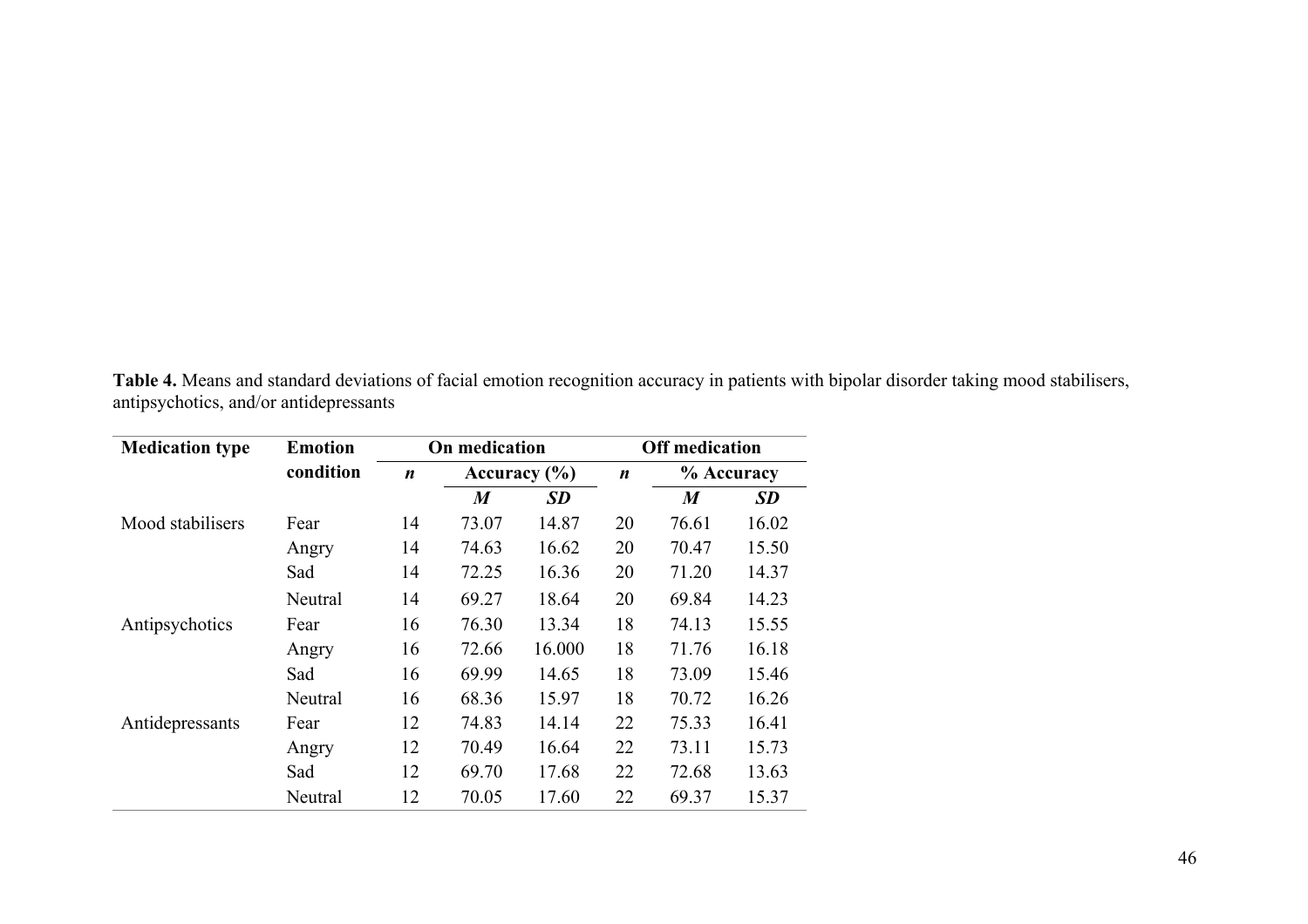**Table 5.** Means and standard deviations of facial emotion recognition response time in patients with bipolar disorder taking mood stabilisers, antipsychotics, and/or antidepressants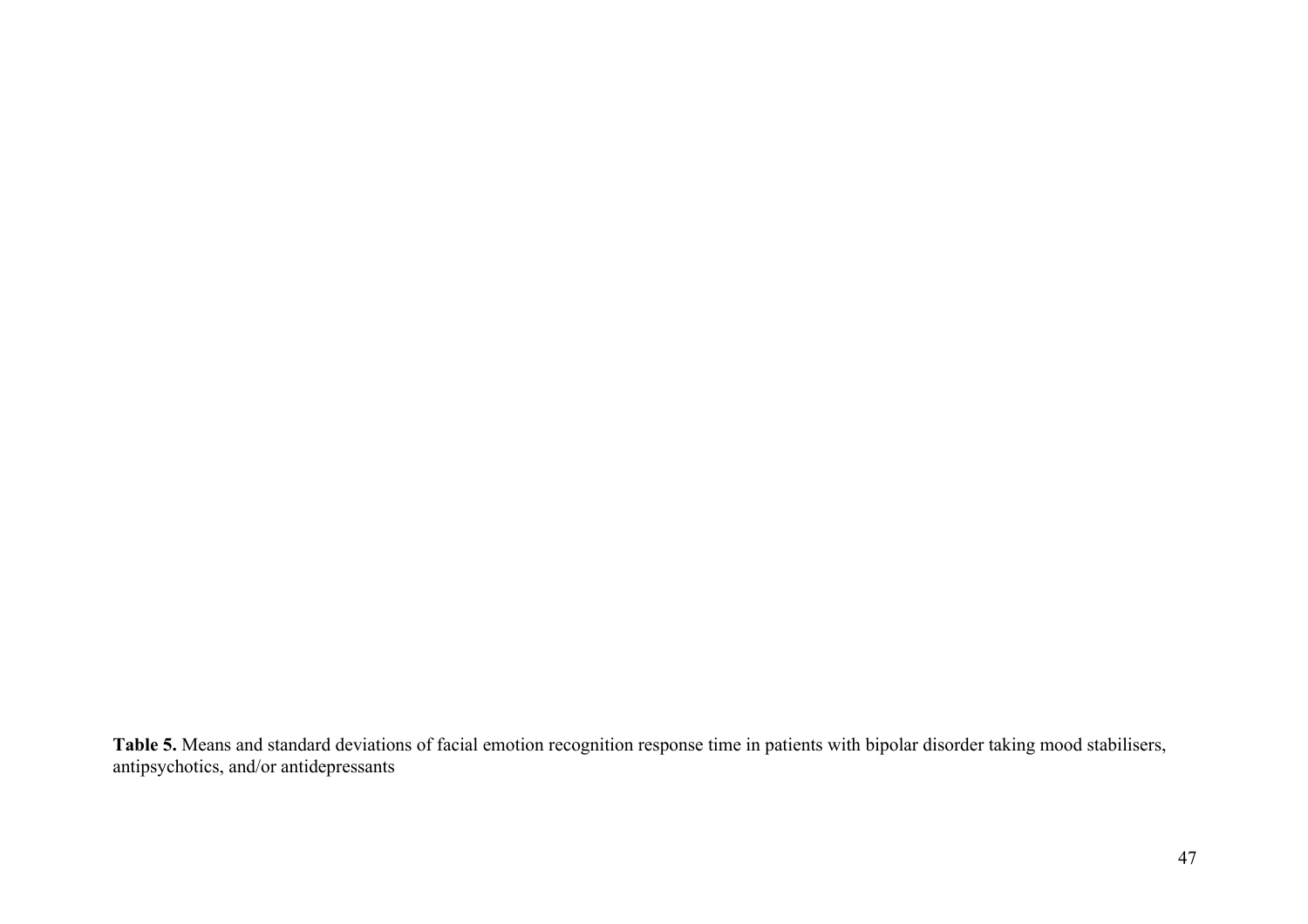| <b>Medication type</b> | <b>Emotion</b> | On medication    |                           |           |                  | <b>Off medication</b>     |           |
|------------------------|----------------|------------------|---------------------------|-----------|------------------|---------------------------|-----------|
|                        | condition      | $\boldsymbol{n}$ | <b>Response time (ms)</b> |           | $\boldsymbol{n}$ | <b>Response time (ms)</b> |           |
|                        |                |                  | $\bm{M}$                  | <b>SD</b> |                  | $\bm{M}$                  | <b>SD</b> |
| Mood stabilisers       | Fear           | 14               | 1021.21                   | 316.85    | 20               | 1024.10                   | 200.76    |
|                        | Angry          | 14               | 959.96                    | 205.19    | 20               | 960.82                    | 195.14    |
|                        | Sad            | 14               | 1034.17                   | 241.94    | 20               | 1012.34                   | 192.77    |
|                        | Neutral        | 14               | 984.01                    | 207.73    | 20               | 994.72                    | 197.02    |
| Antipsychotics         | Fear           | 16               | 997.93                    | 250.05    | 18               | 1045.12                   | 256.01    |
|                        | Angry          | 16               | 936.44                    | 175.78    | 18               | 981.82                    | 215.56    |
|                        | Sad            | 16               | 998.84                    | 204.09    | 18               | 1041.31                   | 221.08    |
|                        | Neutral        | 16               | 987.41                    | 200.09    | 18               | 992.92                    | 202.72    |
| Antidepressants        | Fear           | 12               | 1034.74                   | 267.43    | 22               | 1016.46                   | 247.04    |
|                        | Angry          | 12               | 980.89                    | 167.38    | 22               | 949.33                    | 213.25    |
|                        | Sad            | 12               | 1033.25                   | 192.64    | 22               | 1014.82                   | 224.68    |
|                        | Neutral        | 12               | 1025.90                   | 187.59    | 22               | 970.92                    | 205.74    |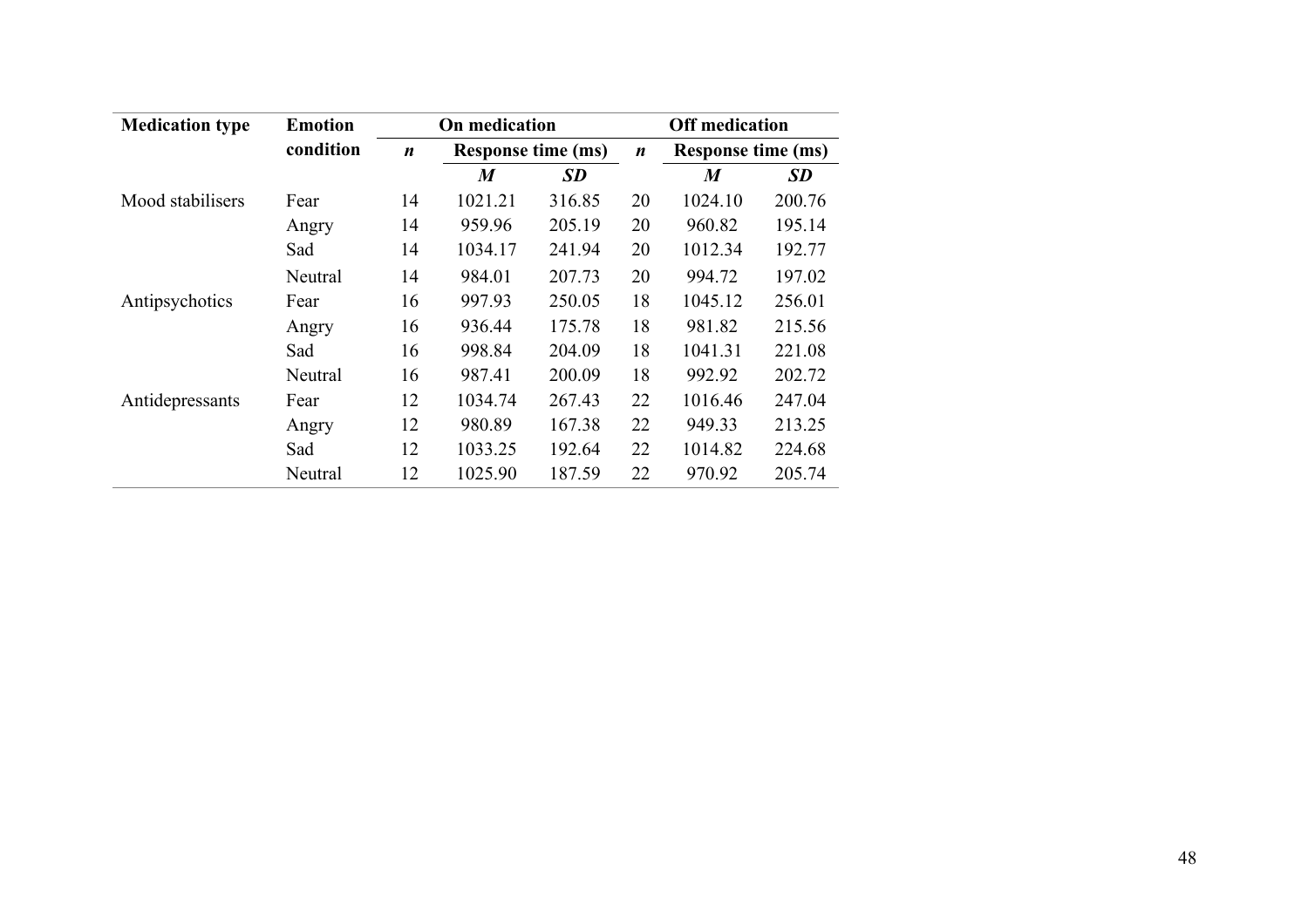**Table 6 .** Pairwise comparisons for emotion mislabelling within bipolar disorder and healthy control groups

| <b>Emotion foil</b> | Within-group pairwise<br>comparisons                                   |  |  |  |  |
|---------------------|------------------------------------------------------------------------|--|--|--|--|
| <b>Neutral</b>      | BD: Sad = $\text{Angry} > \text{Fear}$<br>$HC:$ Angry $>$ Sad $>$ Fear |  |  |  |  |
| Fear                | $HC:$ Angry = Sad > Neutral                                            |  |  |  |  |
| Angry               |                                                                        |  |  |  |  |
| Sad                 | BD: Neutral = Fear; Neutral ><br>Angry; Fear $=$ Angry                 |  |  |  |  |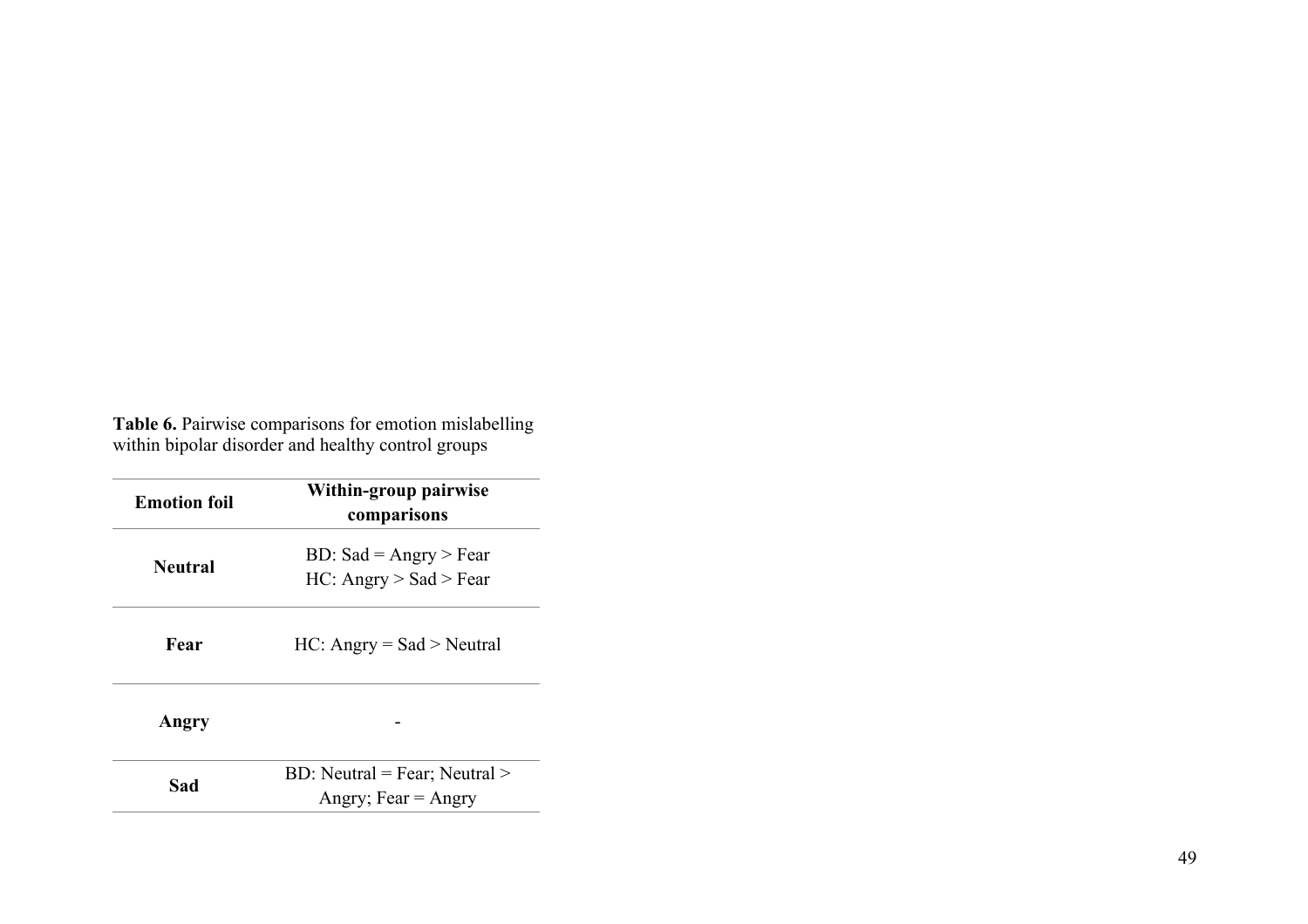$HC: Fear = Neutral > Angry$ 

*Note.*  $BD = bipolar disorder$ ;  $HC = healthy controls$ .

Only significant within-group pairwise comparisons are displayed.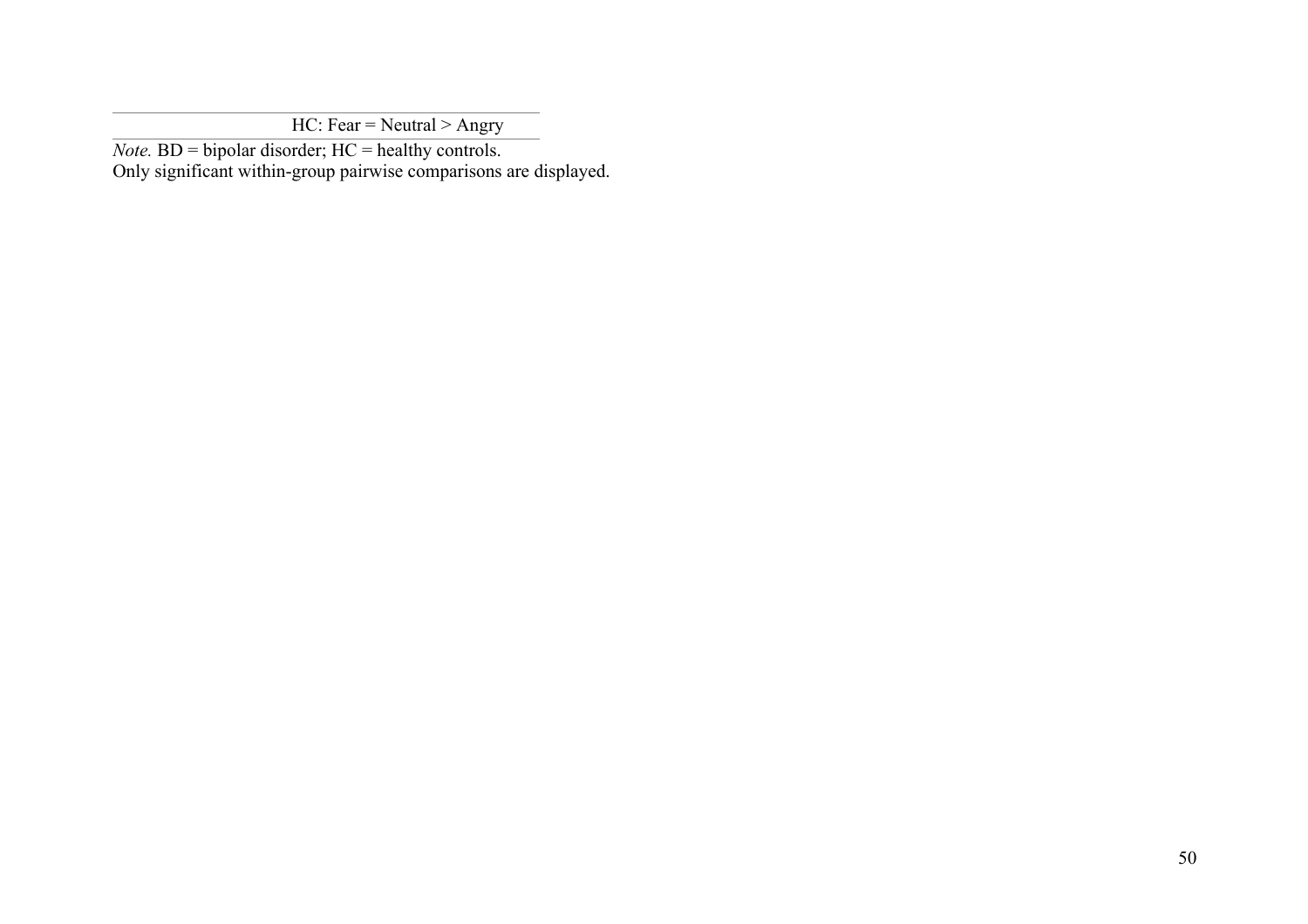|                      |                |        | <b>MADRS</b>     |        | <b>YMRS</b>      |
|----------------------|----------------|--------|------------------|--------|------------------|
| Accuracy             |                | r      | $\boldsymbol{p}$ | r      | $\boldsymbol{p}$ |
|                      | Fear           | .15    | .406             | .12    | .507             |
|                      | Angry          | .28    | .103             | .07    | .701             |
|                      | Sad            | .42    | .014             | .12    | .497             |
|                      | Neutral        | .26    | .134             | .14    | .437             |
| <b>Response time</b> |                |        |                  |        |                  |
|                      | Fear           | $-.09$ | .630             | .13    | .457             |
|                      | Angry          | $-.13$ | .472             | .19    | .295             |
|                      | Sad            | $-.11$ | .523             | .20    | .268             |
|                      | Neutral        | $-.08$ | .642             | .10    | .562             |
| <b>False alarm</b>   |                |        |                  |        |                  |
| <b>Neutral</b> foil  | Fear target    | $-.15$ | .395             | $-.28$ | .107             |
|                      | Angry target   | .24    | .169             | $-.43$ | .012             |
|                      | Sad target     | $-.05$ | .776             | $-.24$ | .165             |
| <b>Fear foil</b>     | Neutral target | $-.32$ | .067             | $-.08$ | .651             |
|                      | Angry target   | .15    | .403             | $-.22$ | .207             |
|                      | Sad target     | .06    | .720             | .20    | .266             |
| <b>Angry foil</b>    | Neutral target | $-.17$ | .328             | $-.03$ | .850             |
|                      | Fear target    | .11    | .546             | $-.09$ | .618             |
|                      | Sad target     | $-.31$ | .077             | $-.25$ | .158             |
| Sad foil             | Neutral target | $-.27$ | .121             | .03    | .882             |
|                      | Fear target    | .17    | .339             | $-.02$ | .927             |
|                      | Angry target   | $-.12$ | .488             | $-.35$ | .043             |

**Table 7.** Correlations between mood symptom severity and accuracy, response time and false alarm variables in the bipolar disorder group

*Note.* MADRS = Montgomery-Asberg Depression Rating Scale; YMRS = Young Mania Rating Scale.

False alarm relates to the proportion of emotional foils mislabelled as the emotional target.

No correlations survived Bonferroni correction (adjusted  $\alpha$  = .003).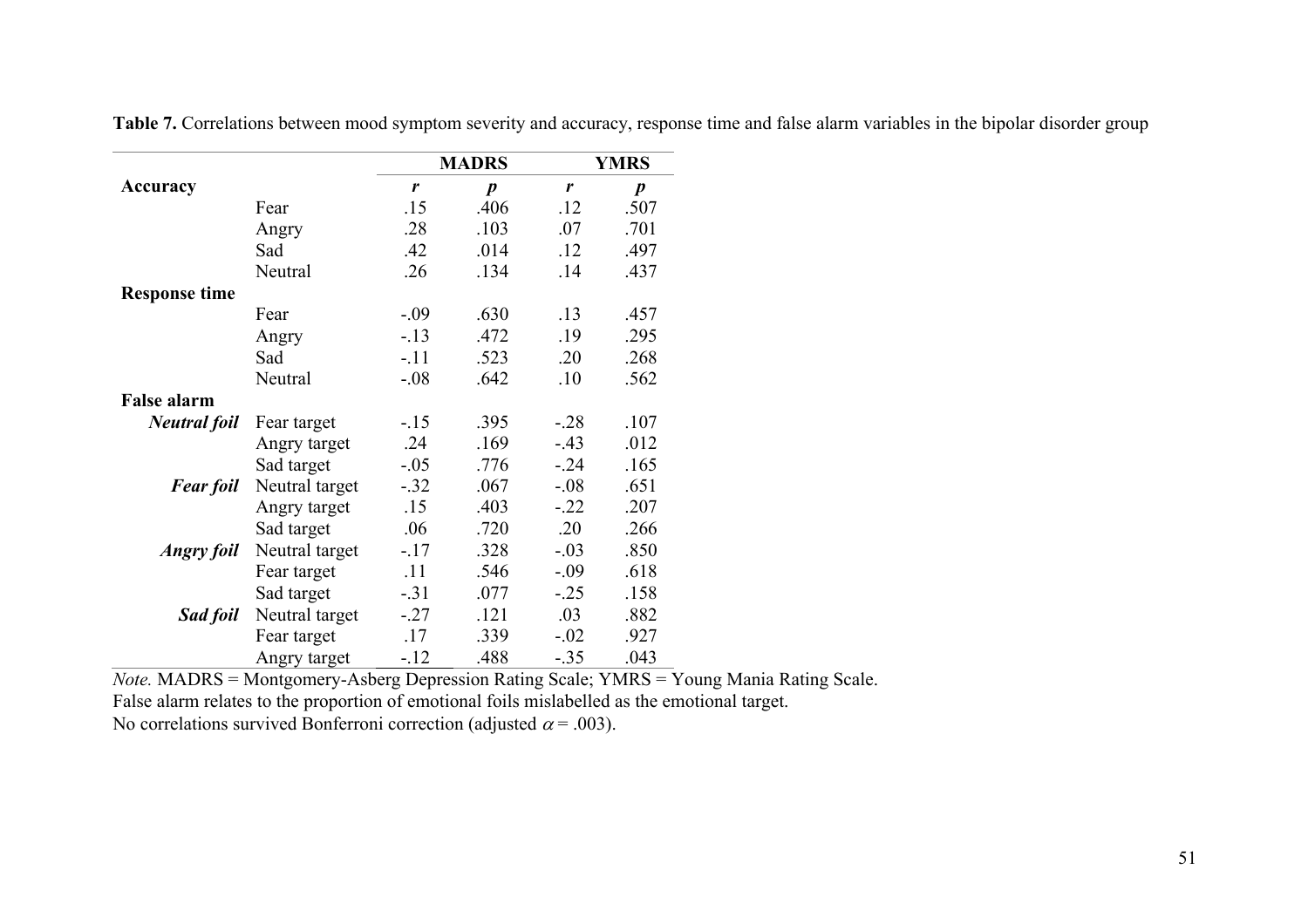# **References**

Joshua, N., Van Rheenen, T.E., Castle, D.J., Rossell, S.L., 2016. Taking It at "Face Value": The Use of Face Processing Strategies in Bipolar Disorder and Schizophrenia. J. Int. Neuropsychol. Soc. 22, 652-661. DOI: 10.1017/S1355617716000412.

Van Rheenen, T.E., Joshua, N., Castle, D.J., Rossell, S.L., 2017. Configural and Featural

Face Processing Influences on Emotion Recognition in Schizophrenia and Bipolar Disorder. J. Int. Neuropsychol. Soc. 23, 287-291. DOI: 10.1017/S1355617716001211.